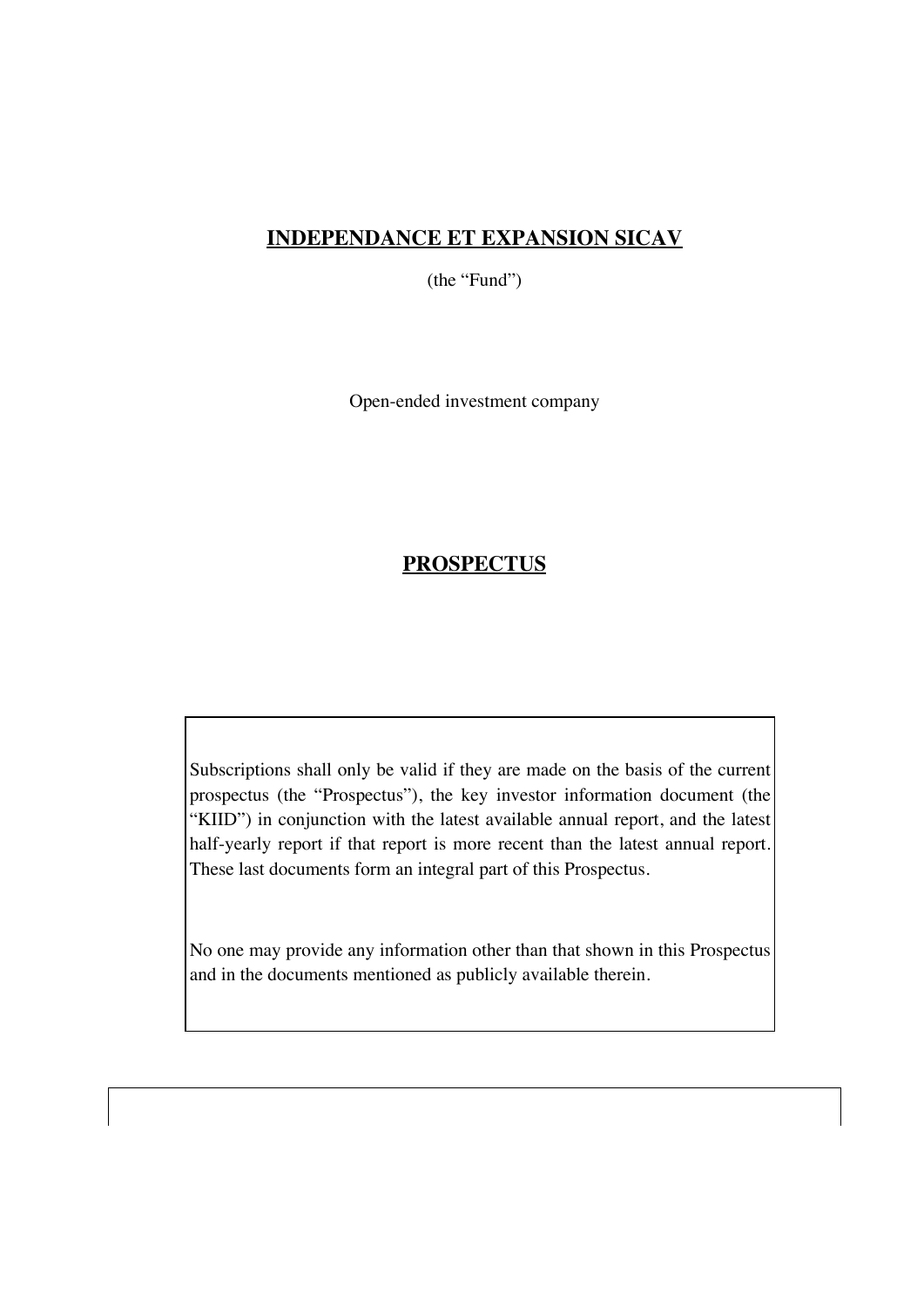### Warning:

When making a decision to invest, subscribers or purchasers of shares must rely on their personal knowledge of the Fund's characteristics, based on this Prospectus, the KIID, the Fund's articles of association (the "Articles of Association"), and the latest reports available, and must assess the merits and risks relating to this subscription or purchase.

Any investment in the Fund, regardless of whether it is in accumulation shares or distribution shares, if any such shares are issued, has tax implications that are specific to each subscriber or purchaser. Subscribers are therefore invited to assess the consequences of their decisions with the assistance of a specialist.

January 2022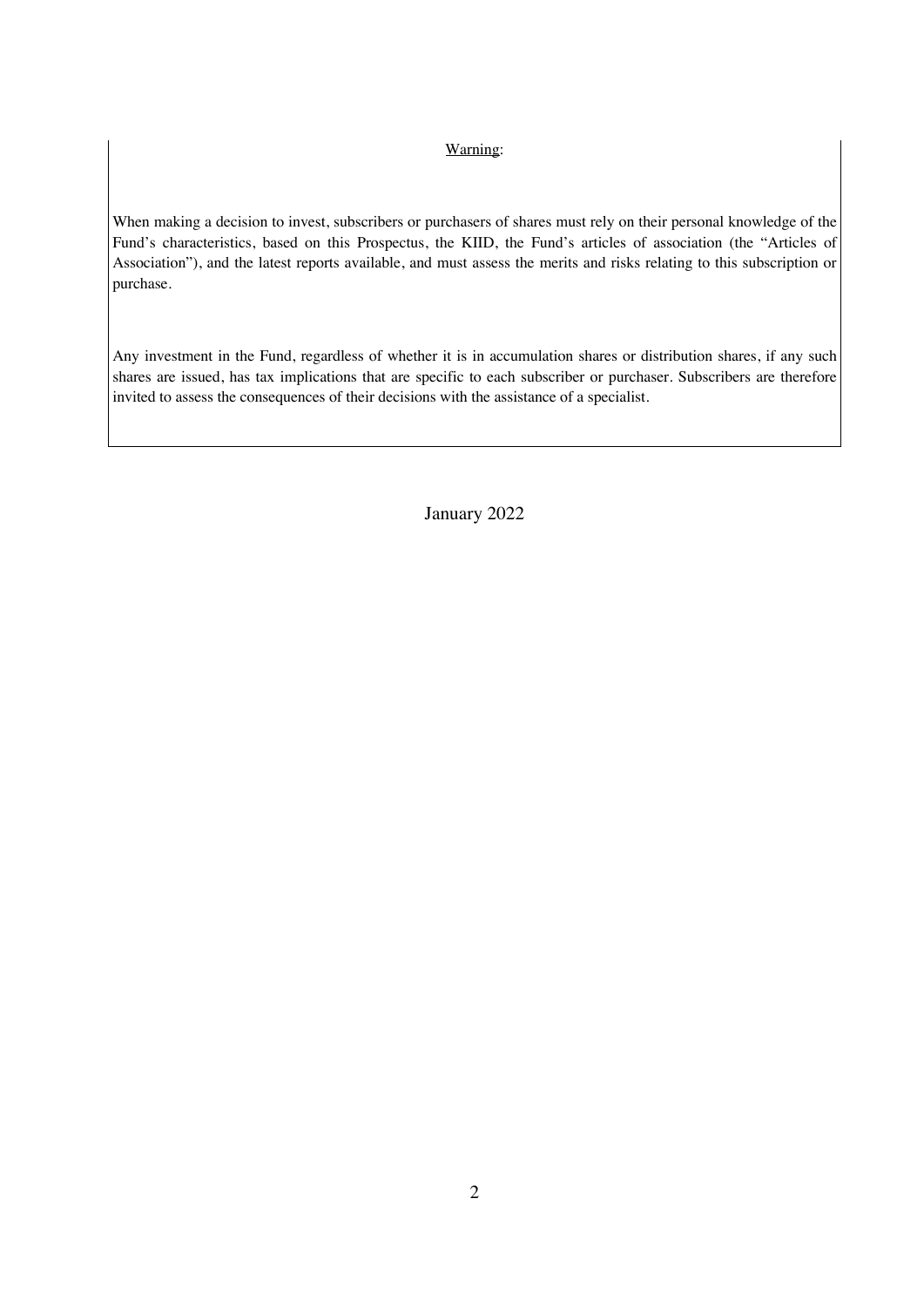## **INTRODUCTION**

The Fund is registered on the official list of undertakings for collective investment monitored by the Luxembourg Financial Sector Supervisory Authority (the "CSSF") in accordance with Section I of the Luxembourg Law of 17 December 2010 regarding undertakings for collective investment (the "2010 Law"), which transposed European Directive 2009/65/EC of the European Parliament and the European Council of 13 July 2009, as amended, namely by European directive 2014/91/EU of the European Parliament and the European Council of 23 July 2014 (the "Directive"). This registration cannot be interpreted as a positive assessment of the contents of this Prospectus or of the quality of the shares offered by the Fund. Any statement to the contrary would be unauthorised and illegal.

Notwithstanding the above, no measures (outside the Grand Duchy of Luxembourg, France and Belgium) have been taken to enable shares in the Fund to be offered, or this Prospectus to be distributed, in any country where the legal provisions would require measures to that effect. As a result, this Prospectus cannot be used for the purpose of an offer or a solicitation to sell in any country or under any circumstance where such an offer or solicitation is not authorised.

## Specifically:

Shares in the Fund have not been registered in accordance with the legal provisions of the United States of America regarding transferable securities, and therefore cannot be offered in the United States, or in any of the territories, possessions or regions subject to the jurisdiction of the United States.

Neither the delivery of this Prospectus, nor the offer, issuance or sale of shares in the Fund amount to a representation that the information provided in the Prospectus will be accurate at all times following the date of this Prospectus. This Prospectus will be updated in due course, in order to take any material changes into account. Potential purchasers are therefore advised to enquire about the potential publication of a more recent Prospectus with the Fund or the Fund's management company (the "Management Company").

**The Fund draws investors' attention to the fact that an investor shall only be able to exercise their direct rights as an investor in the Fund and specifically their right to attend General Meetings of Shareholders when the investor is registered in person and in their name in the Fund's shareholder register. In the event that an investor invests in the Fund via an intermediary who invests in the Fund in their name but on behalf of the investor, the investor may not necessarily be able to exercise certain rights in the Fund that are attached to the status of shareholder. Investors are advised to seek advice on their rights.**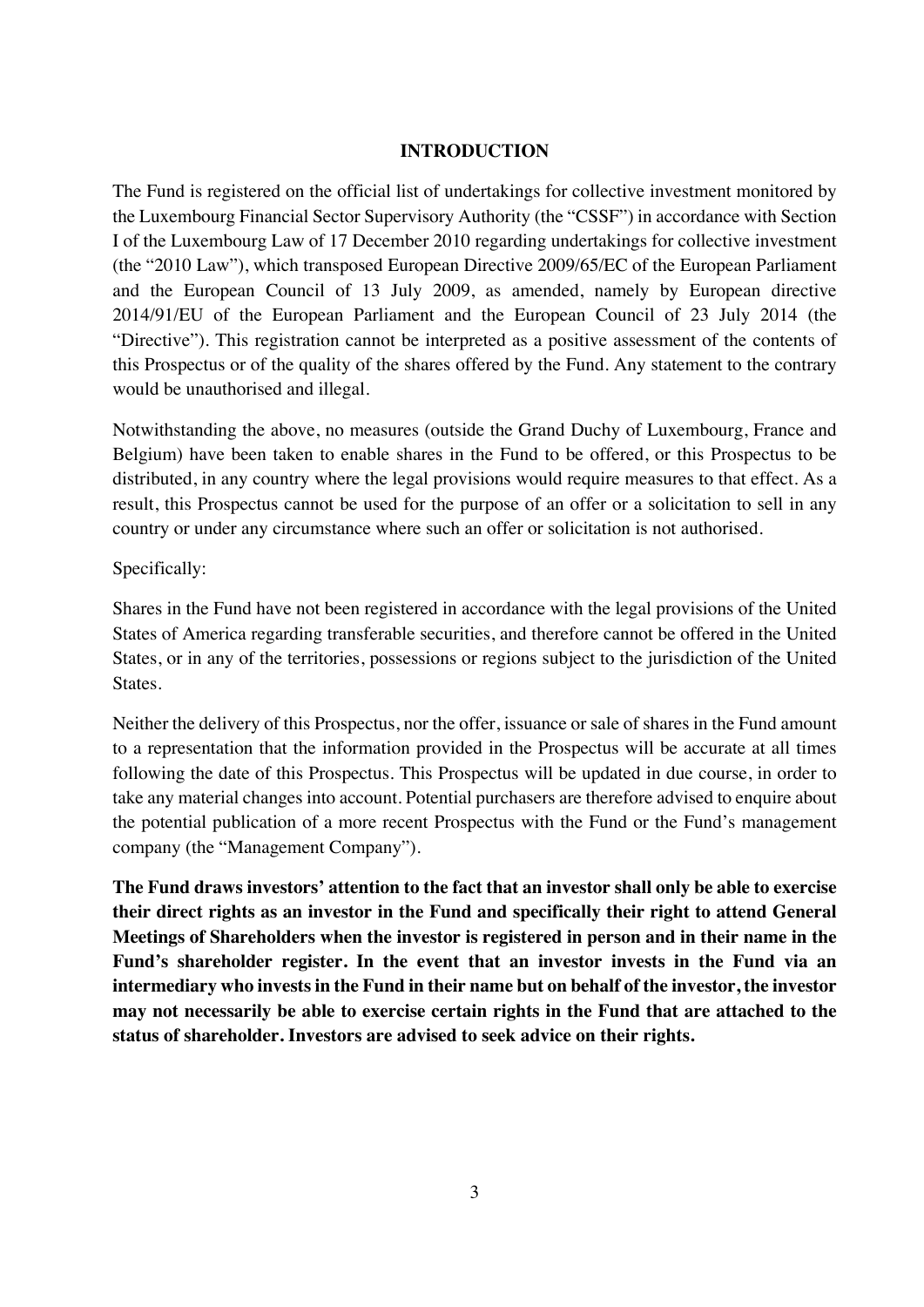# **TABLE OF CONTENTS**

| ш |
|---|
|   |
|   |

| Ι.    |                                                             |
|-------|-------------------------------------------------------------|
| II.   |                                                             |
| III.  |                                                             |
| IV.   |                                                             |
| V.    |                                                             |
| VI.   |                                                             |
| VII.  |                                                             |
| 1.    | TYPICAL INVESTOR PROFILE AND RISK PROFILE OF THE FRANCE     |
| 2.    | THE FRANCE SUB-FUND'S INVESTMENT OBJECTIVES AND POLICY 20   |
| 3.    |                                                             |
| VIII. |                                                             |
| 1.    | TYPICAL INVESTOR PROFILE AND RISK PROFILE OF THE EUROPE     |
|       | 2. THE EUROPE SUB-FUND'S INVESTMENT OBJECTIVES AND POLICY25 |
| 3.    |                                                             |
| IX.   | ORGANISATION OF THE FUND AND MANAGEMENT OF THE              |
|       | 1.                                                          |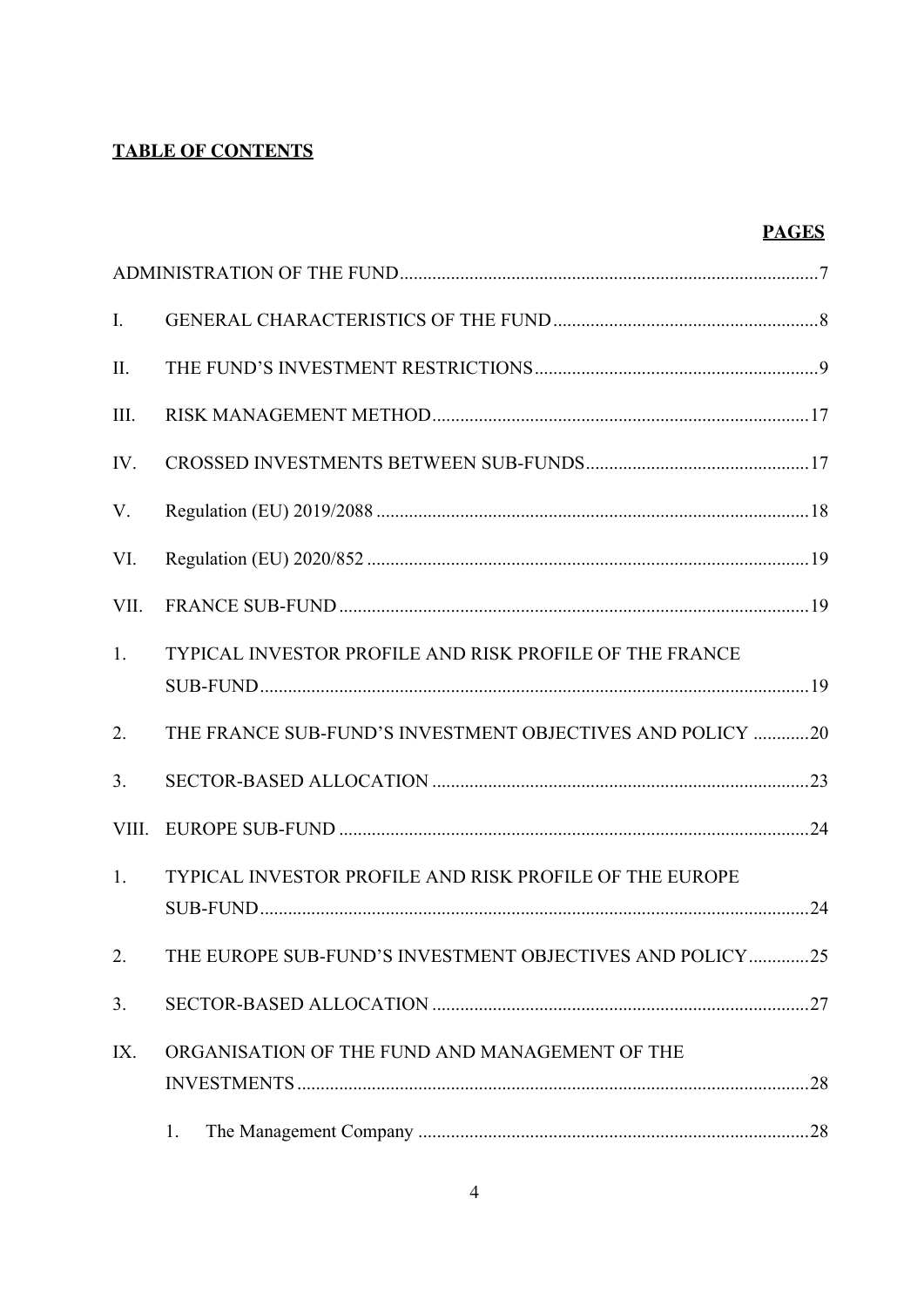|       | 2.                                                         |                                                                      |  |  |
|-------|------------------------------------------------------------|----------------------------------------------------------------------|--|--|
|       | 3.                                                         |                                                                      |  |  |
| X.    |                                                            |                                                                      |  |  |
| XI.   |                                                            |                                                                      |  |  |
| XII.  | TEMPORARY SUSPENSION OF THE NET ASSET VALUE CALCULATION 38 |                                                                      |  |  |
| XIII. | ISSUANCE, TRANSFER, CONVERSION AND REDEMPTION              |                                                                      |  |  |
|       | 1.                                                         |                                                                      |  |  |
|       | 2.                                                         |                                                                      |  |  |
|       | 3.                                                         |                                                                      |  |  |
|       |                                                            |                                                                      |  |  |
| XV.   |                                                            |                                                                      |  |  |
|       |                                                            |                                                                      |  |  |
|       |                                                            |                                                                      |  |  |
|       |                                                            |                                                                      |  |  |
|       |                                                            | Remuneration of the Custodian Bank and of the Administrative Agent47 |  |  |
|       |                                                            |                                                                      |  |  |
|       |                                                            |                                                                      |  |  |
|       |                                                            |                                                                      |  |  |
|       |                                                            |                                                                      |  |  |
| 1.    |                                                            |                                                                      |  |  |
| 2.    |                                                            |                                                                      |  |  |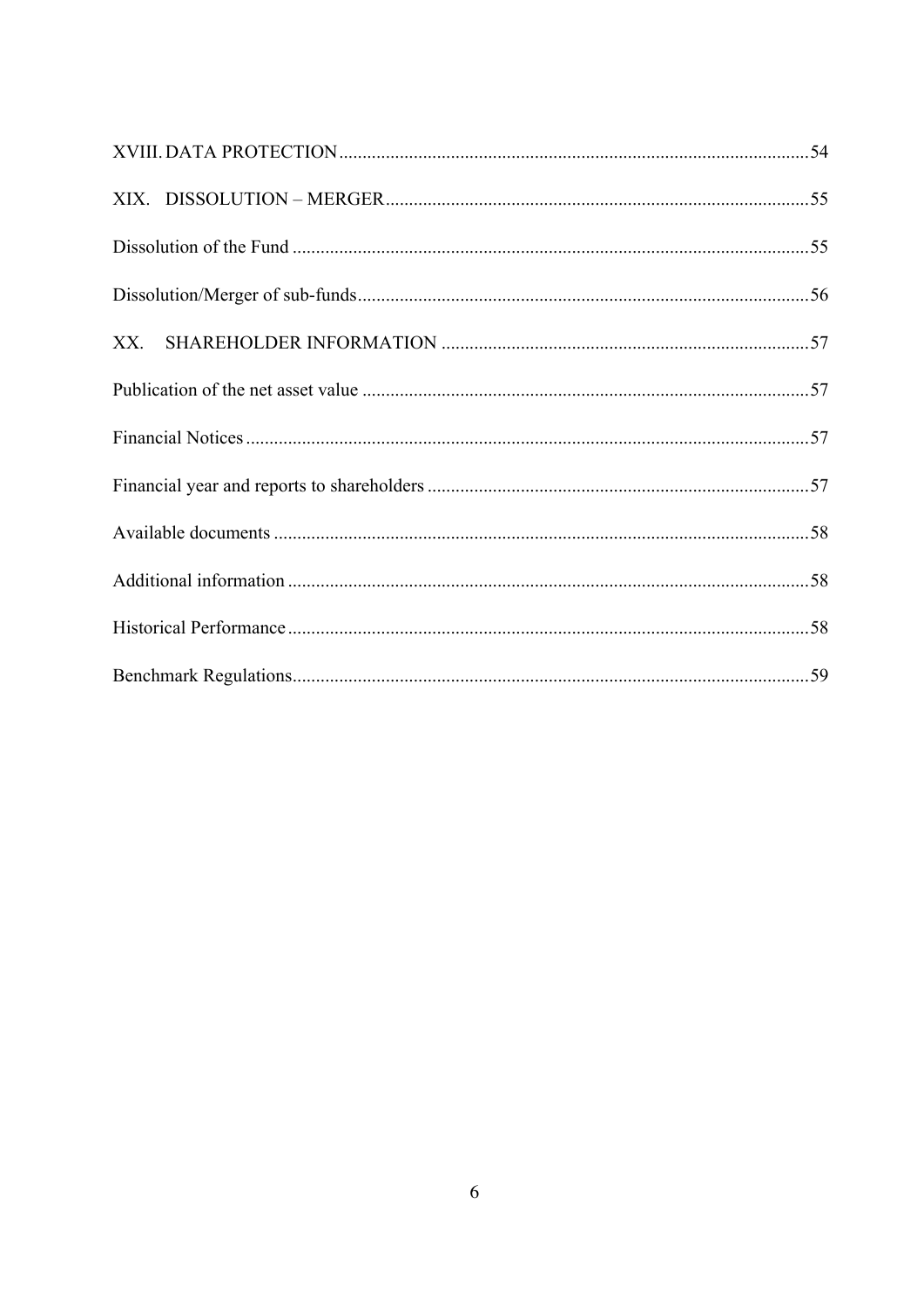## **ADMINISTRATION OF THE FUND**

### **PRESIDENT OF THE BOARD OF DIRECTORS OF THE FUND**

William de Prémorel-Higgons, President, Marlet S.A.S., 55, avenue Théophile Gautier, 75016 Paris, France

#### **BOARD OF DIRECTORS**

• Marc Gouget, CM-CIC, 6 avenue de Provence, 75441 Paris, France

• Frédérique Bouchet-Lundgren, 70 rue du centre, L-3960 Ehlange-sur-Mess, Grand Duchy of Luxembourg

#### **REGISTERED OFFICE**

5, allée Scheffer, L-2520 Luxembourg, Grand Duchy of Luxembourg

#### **ASSET MANAGEMENT COMPANY**

Indépendance et Expansion AM S.A.

5, allée Scheffer, L-2520 Luxembourg, Grand Duchy of Luxembourg

# **CUSTODIAN BANK, REGISTRY HOLDER AND TRANSFER AGENT, DOMICILIARY AGENT, ADMINISTRATIVE AGENT, PAYING AGENT, LISTING AGENT**

CACEIS Bank, Luxembourg Branch 5, allée Scheffer, L-2520 Luxembourg, Grand Duchy of Luxembourg

### **CHARTERED COMPANY AUDITOR**

Ernst & Young S.A.35E Avenue John F. Kennedy, 1855 Luxembourg, Grand Duchy of Luxembourg

### **LEGAL ADVISOR**

Elvinger Hoss Prussen, société anonyme [public limited company] 2, Place Winston Churchill, L-1340 Luxembourg, Grand Duchy of Luxembourg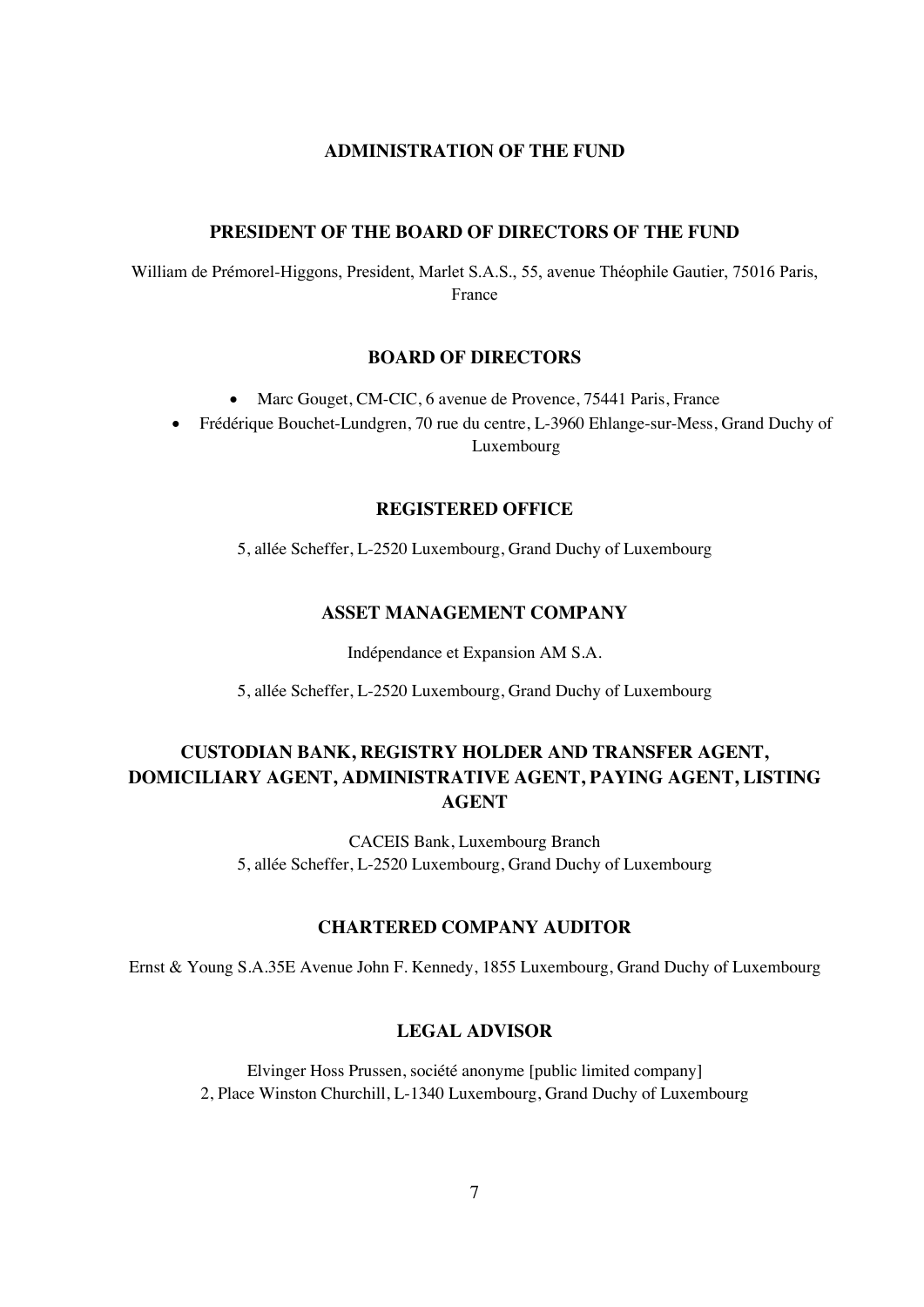## **I. GENERAL CHARACTERISTICS OF THE FUND**

The Fund is registered with the Luxembourg Trade and Companies Register under No. B 34355, and is a société anonyme incorporated under Luxembourg law. The Fund meets the specific requirements for recognition as an open-ended investment company ("SICAV") with multiple sub-funds, in accordance with the provisions of Section I of the 2010 Law.

The Fund was established on 23 July 1990 as a limited partnership (*société en commandite par actions*) under the name Indépendance et Expansion S.C.A. The company's articles of association were published in Mémorial C, Recueil des Sociétés et Associations (hereinafter referred to as the "Memorial") on 3 October 1990.

Following a decision of the Extraordinary General Meeting of Shareholders of 26 November 2002, which was published in the Mémorial on 8 February 2003, the name of the Fund was changed to Siparex Small Cap Value S.C.A.

The Extraordinary General Meeting of Shareholders held on 2 April 2007 decided to turn the Fund into an open-ended investment company with multiple sub-funds. The Fund's name was changed to Indépendance et Expansion SICAV at the same General Meeting. The Meeting's decisions were published in the Mémorial of 15 May 2007.

The Articles of Association were amended for the last time on 7 January 2019 and the amending act was published in the *Recueil Electronique des Sociétés et Associations* [Electronic repository of companies and associations], hereinafter the "RESA", on 4 February 2019. The Mémorial was replaced by the RESA on 1 June 2016. A consolidated version of the Articles of Association has been filed with the Luxembourg Trade and Companies Register, where it is available for consultation.

The Fund's capital is equal to its net asset value at all times, and is represented by fully paid-up shares with no par value. Changes in the share capital occur automatically, without recourse to the Trade and Companies Register's disclosure and registration measures governing increases and decreases in the share capital of limited companies. The Fund's minimum share capital is EUR 1,250,000 (one million two hundred and fifty thousand euros).

**On the date of the present Prospectus, the Fund comprises two sub-funds: Indépendance et Expansion - France ("France Sub-Fund") and Indépendance et Expansion - Europe ("Europe Sub-Fund").**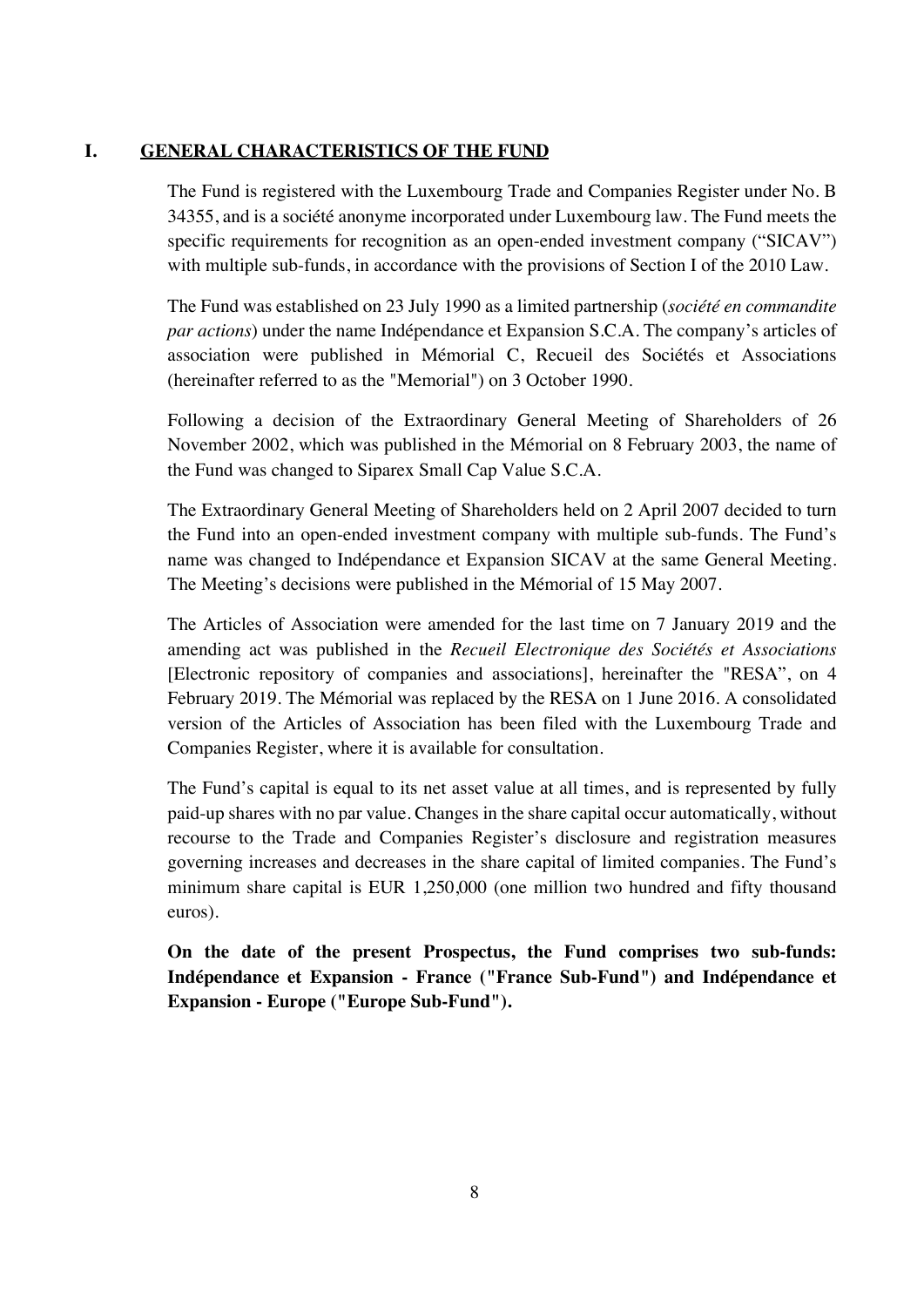## **II. THE FUND'S INVESTMENT RESTRICTIONS**

Generally speaking, the Fund's investments must comply with the following rules.

- 1.1. The Fund may invest in:
	- a) transferable securities and money-market instruments that are listed or traded on a regulated market, as defined in Article 4.1.14 of European Parliament and Council Directive 2004/39/EC dated 21 April 2004 on markets in financial instruments, and any other regulated market that operates on a regular basis, and is recognised and open to the public ("Regulated Market");
	- b) transferable securities and money-market instruments admitted to official listing on the securities exchange of a country that is not part of the European Union, or traded on another market that is regulated, operates on a regular basis, is recognised, and is open to the public in a European, African, Asian, Australasian or American country that is not part of the European Union;
	- c) recently issued transferable securities and money-market instruments, subject to the issuance conditions including a commitment to request admission to official listing on a securities exchange or a Regulated Market and to that admission being obtained no later than one year following their issuance;
	- d) units in undertakings for collective investment in transferable securities ("UCITS") approved in accordance with the Directive and/or in other undertakings for collective investment ("UCIs") within the meaning of Article 1.2. a) and b) of the Directive, regardless of whether they are located in a Member State as defined in the 2010 Law (hereinafter a "Member State"), on condition that:
		- these other UCIs are approved in accordance with legislation stipulating that these UCIs are subject to oversight which the CSSF considers equivalent to that provided by European Community legislation, and that there are sufficient guarantees of cooperation between the regulatory authorities;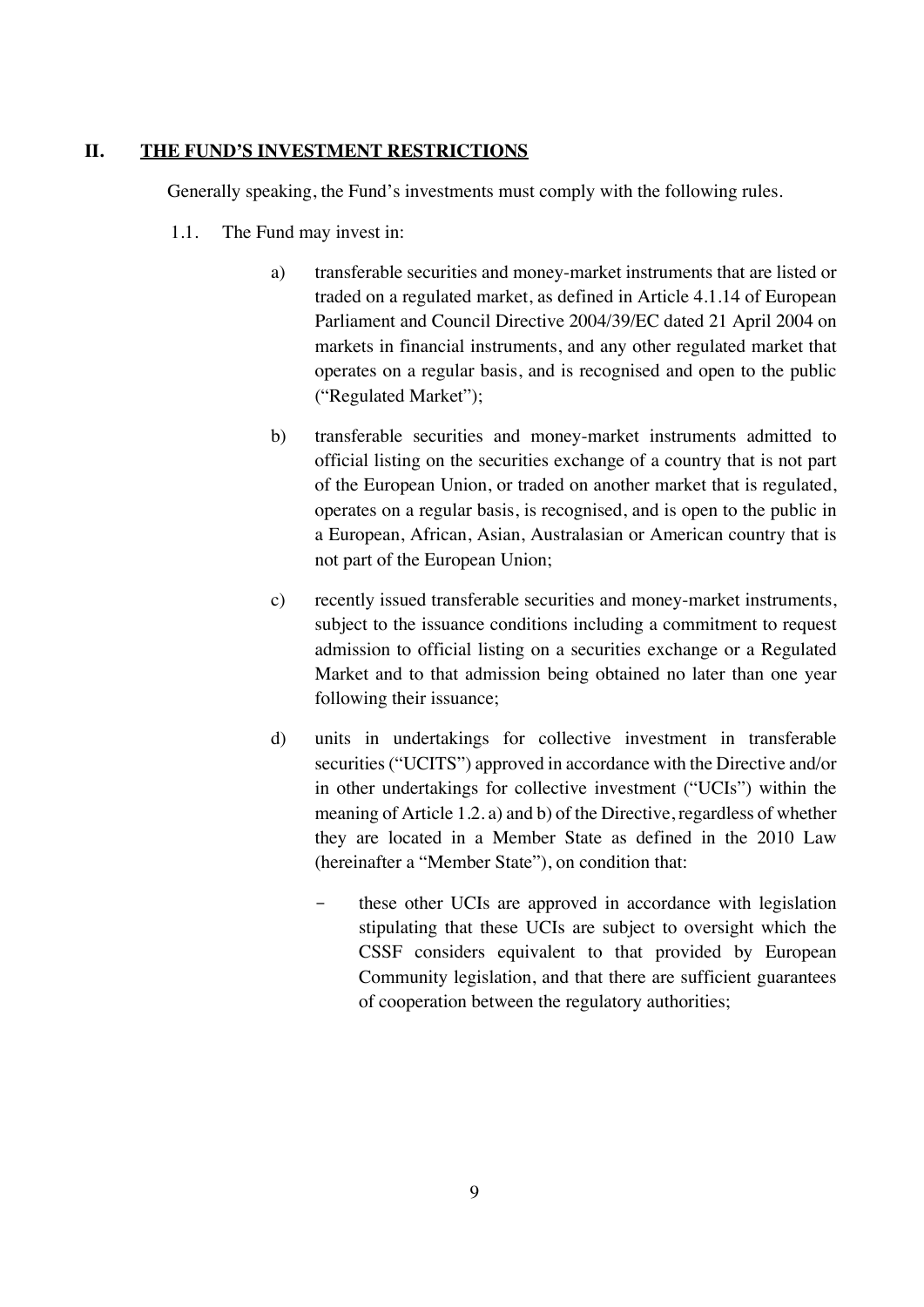- the level of protection guaranteed to holders of units in these other UCIs is equivalent to that scheduled for UCITS unit holders and, specifically, that the rules regarding the segregation of assets, borrowings, loans, and the short-selling of transferable securities and money-market instruments are equivalent to the Directive's requirements;
- the activities of these other UCIs are the subject of half-yearly and annual reports that enable their assets, liabilities, income, and the transactions over the period under consideration to be assessed;
- the overall proportion of assets that the UCITS (or the other UCIs whose acquisition is planned) may invest in units of other UCITS or UCIs in accordance with their management rules or their incorporation documents does not exceed 10%;
- e) deposits with a credit institution that are repayable on demand or that may be withdrawn, and that have a maturity of 12 months or less, on condition that the credit institution has its registered office in a Member State, or is subject to prudential rules that the CSSF considers as equivalent to those provided for by European Community legislation if the credit institution's registered office is in a third-party country;
- f) financial derivatives, including similar instruments that give rise to a cash payment, which are traded on a regulated market listed under points a), b) and c) above, and/or financial derivatives traded over the counter ("over-the-counter derivatives"), on condition that:
	- the underlying asset consists of instruments included in this Paragraph 1, of financial indices, of interest rates, of exchange rates or of currencies in which the Fund may invest in accordance with its investment objectives, as set out in the Fund's incorporation documents;
	- the counterparties to transactions in over-the-counter derivatives are institutions that are subject to prudential oversight and belong to the categories approved by the CSSF;
	- the over-the-counter derivatives are the subject of a reliable measurement process that can be verified on a daily basis, and may be sold, liquidated or terminated via a matching transaction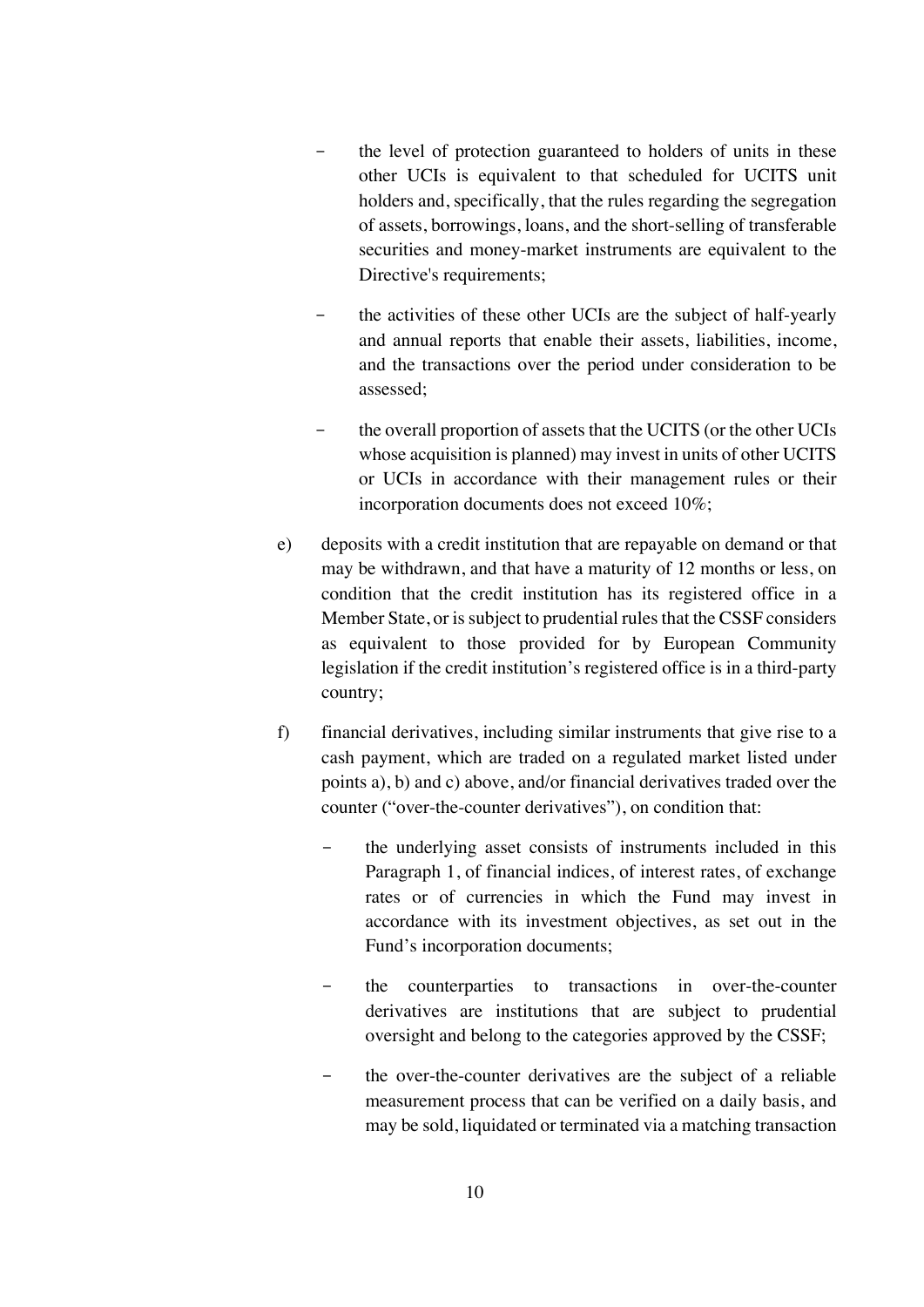at any time and at their fair value at the Board of Directors' initiative;

- g) money-market instruments, other than those traded on a regulated market, as long as the issuance or the issuer of these instruments is subject to regulations aimed at protecting investors and savings, and that these instruments are:
	- issued or guaranteed by a central, regional or local authority, by the central bank of a Member State, by the European Central Bank, by the European Union or by the European Investment Bank, by a non-Member State or, in the case of a Federal State, by one of the members of the Federation, or by an international body to which one or several Member States belong;
	- issued by a company where the securities are traded on a regulated market listed under points a), b) and c) above;
	- issued or guaranteed by an institution subject to prudential oversight according to the criteria defined by European Community law, or by an institution that is subject to and complies with prudential rules that the CSSF considers to be at least as strict as those provided by European Community legislation; or
	- issued by other entities that belong to the categories approved by the CSSF, as long as investments in these instruments are subject to investor protection rules that are equivalent to those provided for in the first, second, or third indents, and the issuer is a company whose share capital and reserves amount to at least ten million euros (EUR 10,000,000), and which presents and publishes its annual financial statements in accordance with the Fourth Council Directive 78/660/EEC, or is an entity which, as part of a group of companies including one or several listed companies, dedicated to the financing of that group, or an entity that is dedicated to the financing of securitisation vehicles that benefit from a bank financing facility.
- 1.2. In addition, the Fund may invest in transferable securities and in money-market instruments other than those listed in Paragraph 1, up to a maximum amount of 10% of the net assets of each of its sub-funds.
- 2. The Fund may hold cash on an ancillary basis.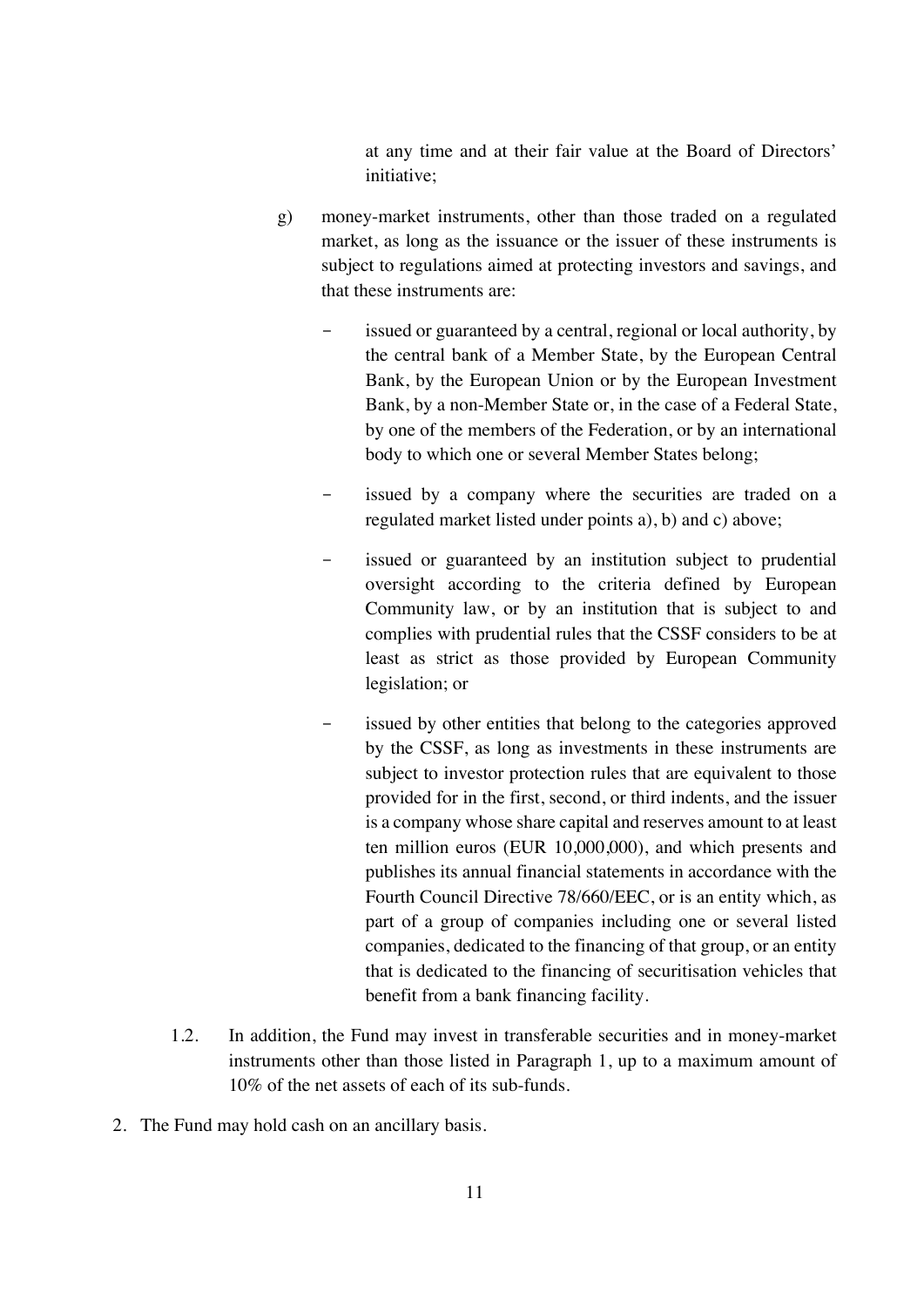- a) (i) The Fund cannot invest over 10% of the net assets of each sub-fund in transferable securities and money-market instruments issued by the same entity.
	- (ii) The Fund cannot invest over 20% of the net assets of each sub-fund in deposits invested with the same entity. The Fund's counterparty risk in an over-the-counter derivative transaction cannot exceed 10% of the net assets of each sub-fund where the counterparty is one of the credit institutions listed in Point e) of Paragraph 1 in Section 1, or 5% of the net assets of each sub-fund in other cases.
- b) The total value of the transferable securities and money-market instruments held in issuers in which the Fund invests over 5% of the net assets of a subfund cannot exceed 40% of the value of that sub-fund's net assets. This limit does not apply to deposits with financial institutions that are subject to prudential oversight, and to transactions in over-the-counter derivatives with these institutions.

Notwithstanding the individual limits set in Point a) of Section 3, the Fund cannot combine:

- investments in transferable securities or money-market instruments issued by a single entity;
- deposits with that entity; and/or
- risks arising from over-the-counter derivative transactions with that entity,

that amount to over 20% of the net assets of each sub-fund.

- c) The 10% limit provided for under Point a) (i) of Section 3 is increased to a maximum 35% if the transferable securities or money-market instruments are issued or guaranteed by a Member State, by its regional government authorities, by a Member State, by a third-party State, or by international public bodies to which one or several Member States belong.
- d) The 10% limit provided for under Point a) (i) of Section 3 is increased to 25% for certain bonds, issued by a credit institution that has its registered office in a Member State, and which is legally subject to specific oversight by government authorities aimed at protecting bondholders. Specifically, the amounts generated by the issuance of these bonds must be invested, in accordance with the legislation, in assets that will cover the receivables arising from the bonds throughout the bonds' validity period and that would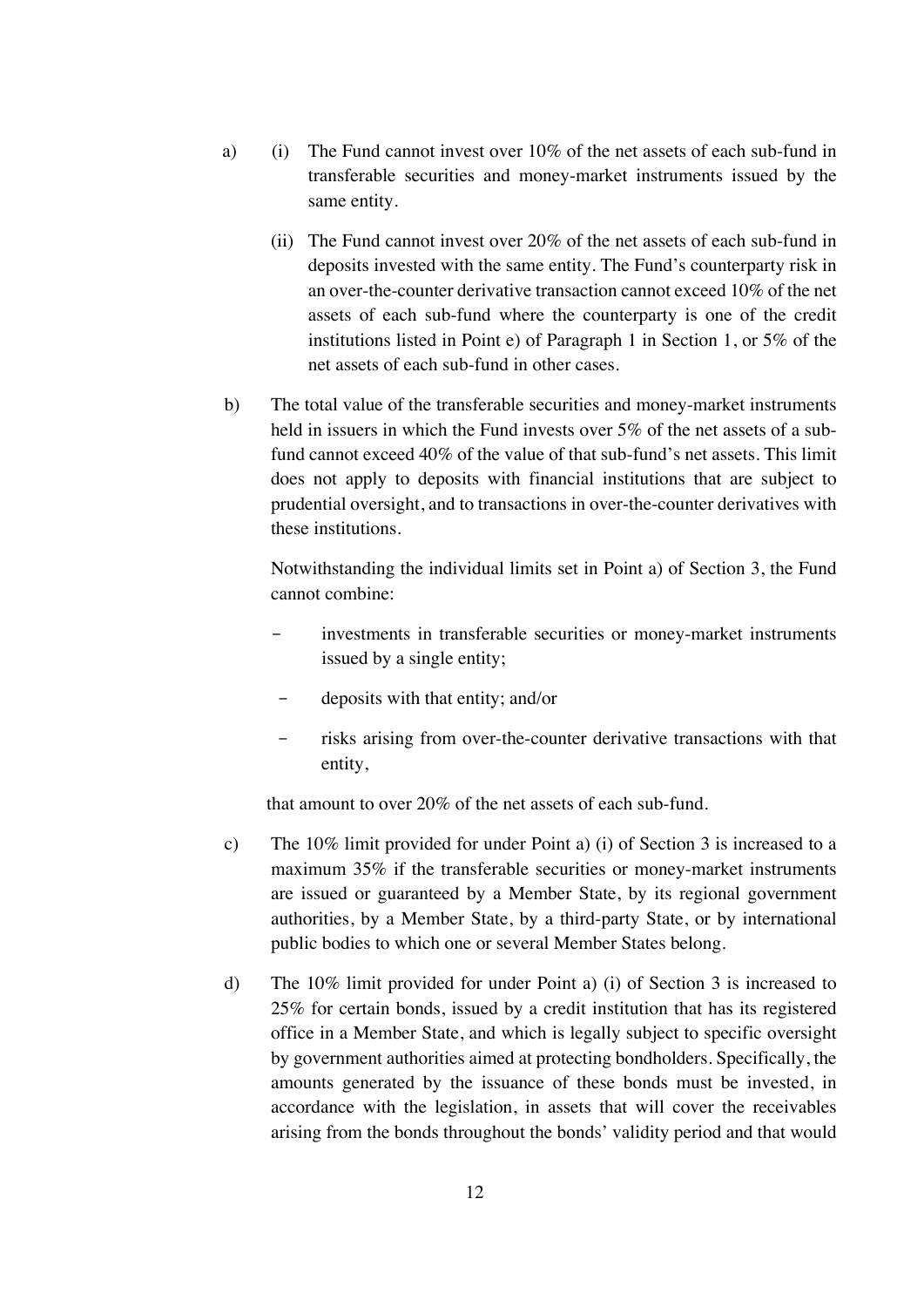primarily be used to repay the principal and pay the interest accrued in the event that the issuer goes bankrupt.

If the Fund invests over 5% of a sub-fund's net assets in such bonds where they are issued by the same issuer, the total value of these investments cannot exceed 80% of the value of the sub-fund's net assets.

e) The transferable securities and money-market instruments mentioned under Points c) and d) of Section 3 are not taken into account where the 40% limit mentioned in Point b) of Section 3 is applied.

The limits provided for under Points a), b), c) and d) of Section 3 cannot be aggregated; therefore investments in transferable securities or money-market instruments issued by the same entity, in deposits or other derivative transactions performed with this entity, cannot exceed 35% of each sub-fund's overall net assets.

Companies that are grouped for the purpose of consolidating their financial statements, within the meaning of Directive 83/349/EEC, or in accordance with recognised international accounting rules, are considered as a single entity when calculating the limits provided for in this Section 3.

The Fund may invest up to 20% of the net assets of a sub-fund in transferable securities and money-market instruments issued by the same group.

- **f) However, in accordance with the risk diversification principle, the Fund is allowed to invest up to 100% of the net assets of each sub-fund in various transferable securities and money market instruments issued or guaranteed by a Member State, by its regional government authorities, by an OECD or G20 Member State or Singapore, or by international public bodies to which one or more European Union Member States belong. In this case, the Fund must hold securities that belong to at least six different issues, while securities that belong to the same issue cannot exceed 30% of the total amount.**
- 3. a) Notwithstanding the limits provided for in Section 5 below, the limits provided for in Section 3 will be increased to a maximum 20% for investments in shares and/or bonds issued by the same entity where the investment policy of a sub-fund is to track the composition of a specific equity or debt security index recognised by the CSSF in accordance with the Fund's incorporation documents. The composition of the index must be sufficiently diversified. The index must be a representative benchmark for the market to which it refers and must be the subject of an appropriate publication process.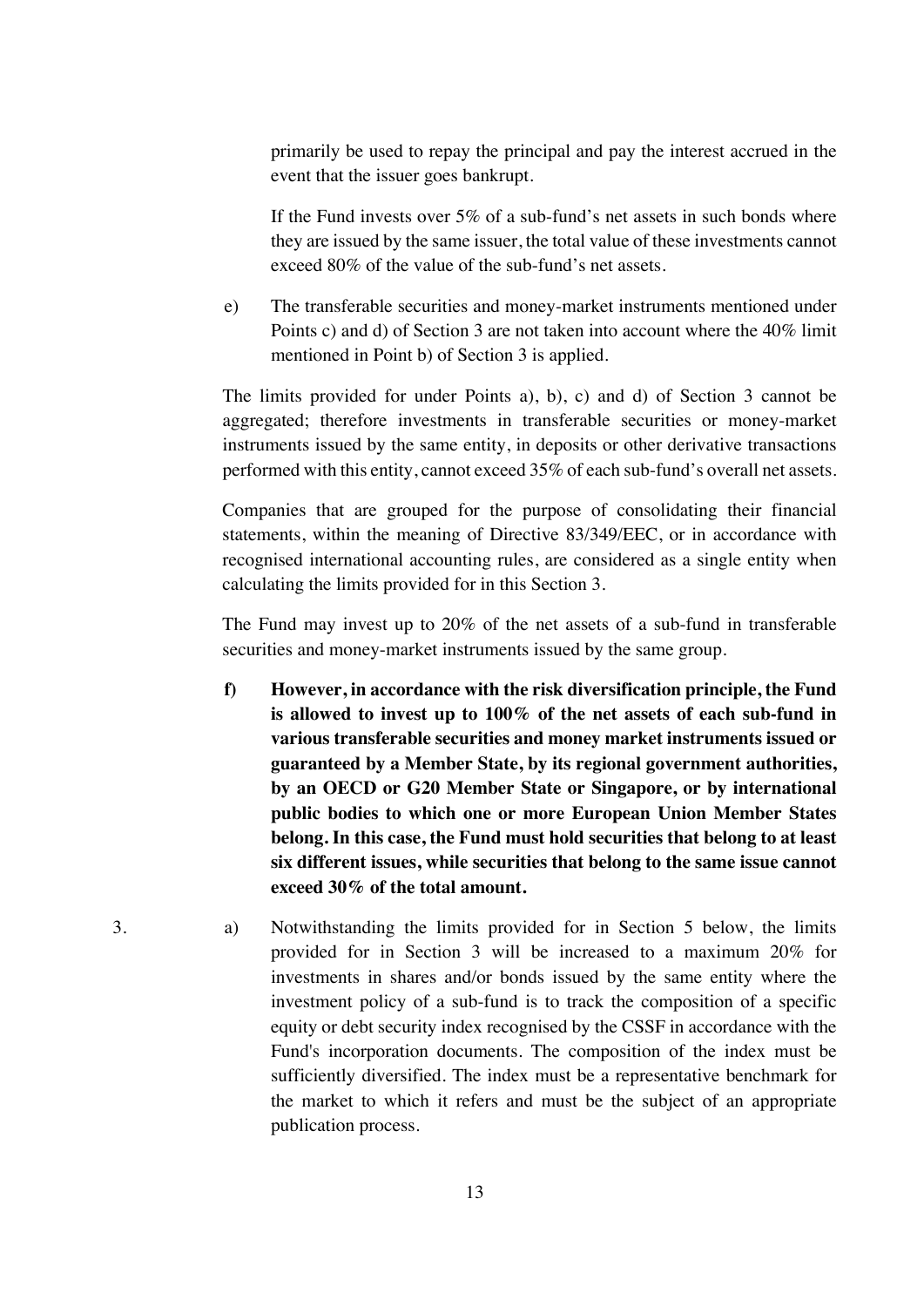- b) The limit provided for in Point a) of Section 4 is 35% where this turns out to be justified by exceptional market conditions, including on regulated markets where certain transferable securities or certain money-market instruments are largely dominant. An investment up to this limit is only allowed for a single issuer.
- 4. a) The Fund cannot purchase shares with voting rights that enable it to exercise a material influence over an issuer's management.
	- b) In addition, the Fund cannot purchase more than:
		- 10% of the same issuer's non-voting shares;
		- 10% of the same issuer's debt securities:
		- 10% of the money-market instruments issued by the same issuer.

The limits indicated in the second and third indents may not be complied with at the time of the purchase if the gross amount of the bonds or money-market instruments or the net amount of the securities issued cannot be calculated at that time.

- c) The provisions of this Section 5 do not apply:
	- to transferable securities and money-market instruments issued or guaranteed by a Member State or its regional government authorities;
	- to transferable securities and money-market instruments issued or guaranteed by a State that is not part of the European Union;
	- to transferable securities and money-market instruments issued by international public bodies to which one or several European Union Member States belong;
	- to shares that the Fund holds in the capital of a company in a State outside the European Union that primarily invests its assets in the securities of issuers from that State where, pursuant to that State's legislation, such an investment is the only opportunity for the Fund to invest in the securities of that country's issuers, on condition that the investment policy of the company in the State outside the European Union complies with the limits established in Sections 3, 5 and 6 and under Points a), b), c) and d);
	- to the shares that the Fund holds in the capital of subsidiary companies that perform management, advisory and marketing activities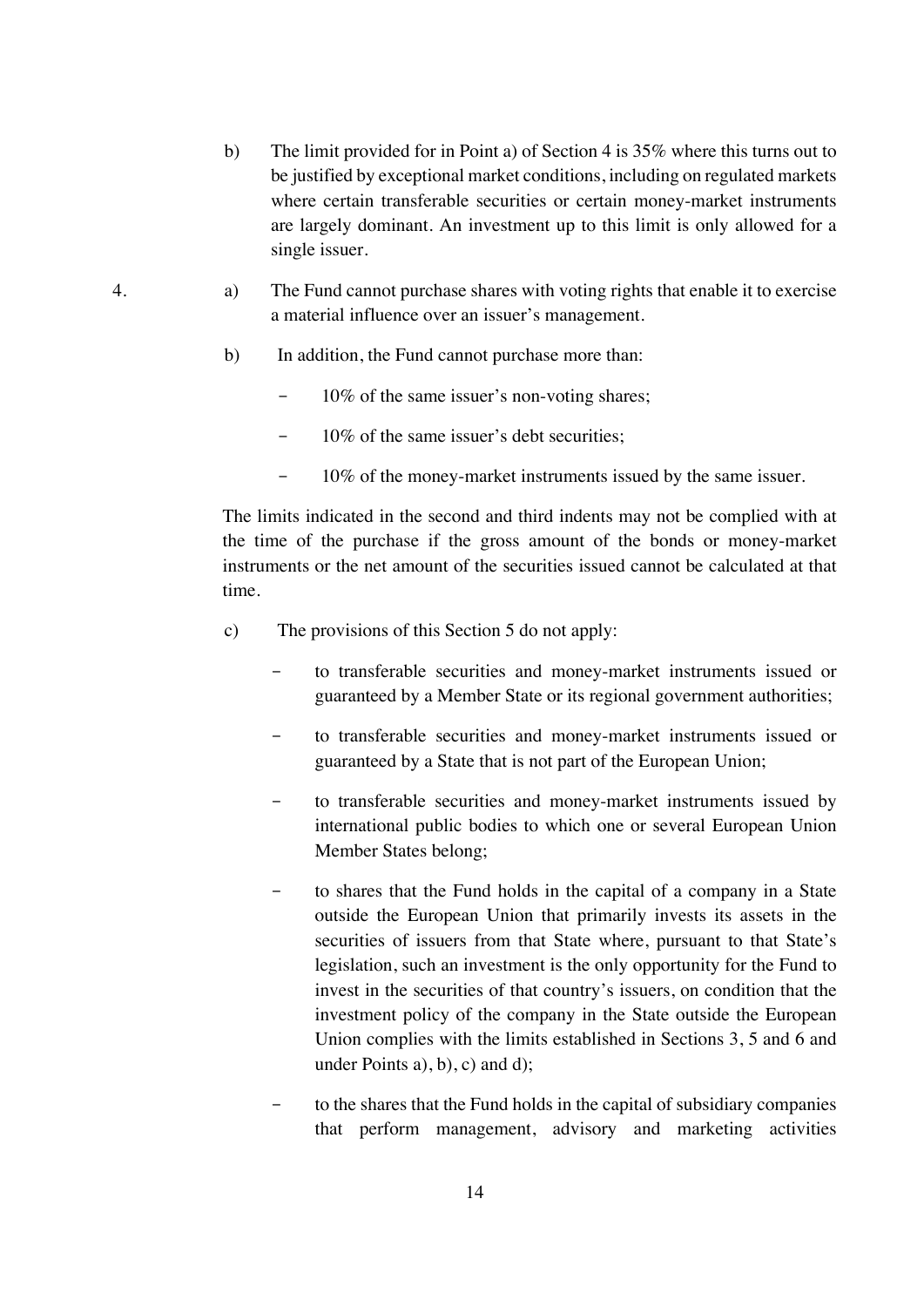exclusively on behalf of the latter in the country where the subsidiary is located, where purchasing units at the holders' request is concerned.

5. a) The Fund may purchase units in the UCITS and/or other UCIs listed in Point d) of Paragraph 1 in Section 1, on condition that it does not invest over 20% of each sub-fund's net assets in the same UCITS or other UCI.

> For the purposes of applying this investment limit, each sub-fund in a UCI with multiple sub-funds should be considered as a separate issuer, on condition that the principle of segregating the various sub-funds' commitments to third parties is guaranteed.

- b) Investments in units of UCIs other than UCITS cannot exceed 30% of each of the Fund sub-fund's net assets overall.
- c) Where the Fund has purchased units in UCITS and/or other UCIs, the assets of these UCITS or other UCIs are not combined for the purposes of the limits provided for in Section 3 above.
- d) Where the Fund invests in units of other UCITS and/or other UCIs that are managed either directly or on a delegated basis by the Management Company or by any other company to which the Management Company is linked as part of a joint management or control process or via a direct or indirect interest in the voting rights of at least 10%, the Management Company or the other company cannot invoice subscription or redemption rights relating to the Fund's investment in the units of these other UCITS and/or other UCIs.

Where one of the Fund's sub-funds invests a significant portion of its assets in other UCITS and/or in other UCIs, as described previously, the total management fee that may be invoiced to this sub-fund and to the UCITS and other UCIs in which the Fund invests shall not exceed 2.5% of the net assets in question. In its annual report, the Fund shall indicate the maximum percentage of the management fees borne both at the level of the sub-fund in question and at that of the UCITS and/or other UCIs in which it has invested during the period under consideration.

e) The Fund cannot acquire over 25% of the units in a single UCITS and/or other UCI. This limit may not be complied with at the time of the purchase if the net amount of the units issued cannot be calculated at that time. In the case of other UCITS or other UCIs with multiple sub-funds, this limit is applicable to all the units issued by the UCITS and/or UCI in question, across all sub-funds.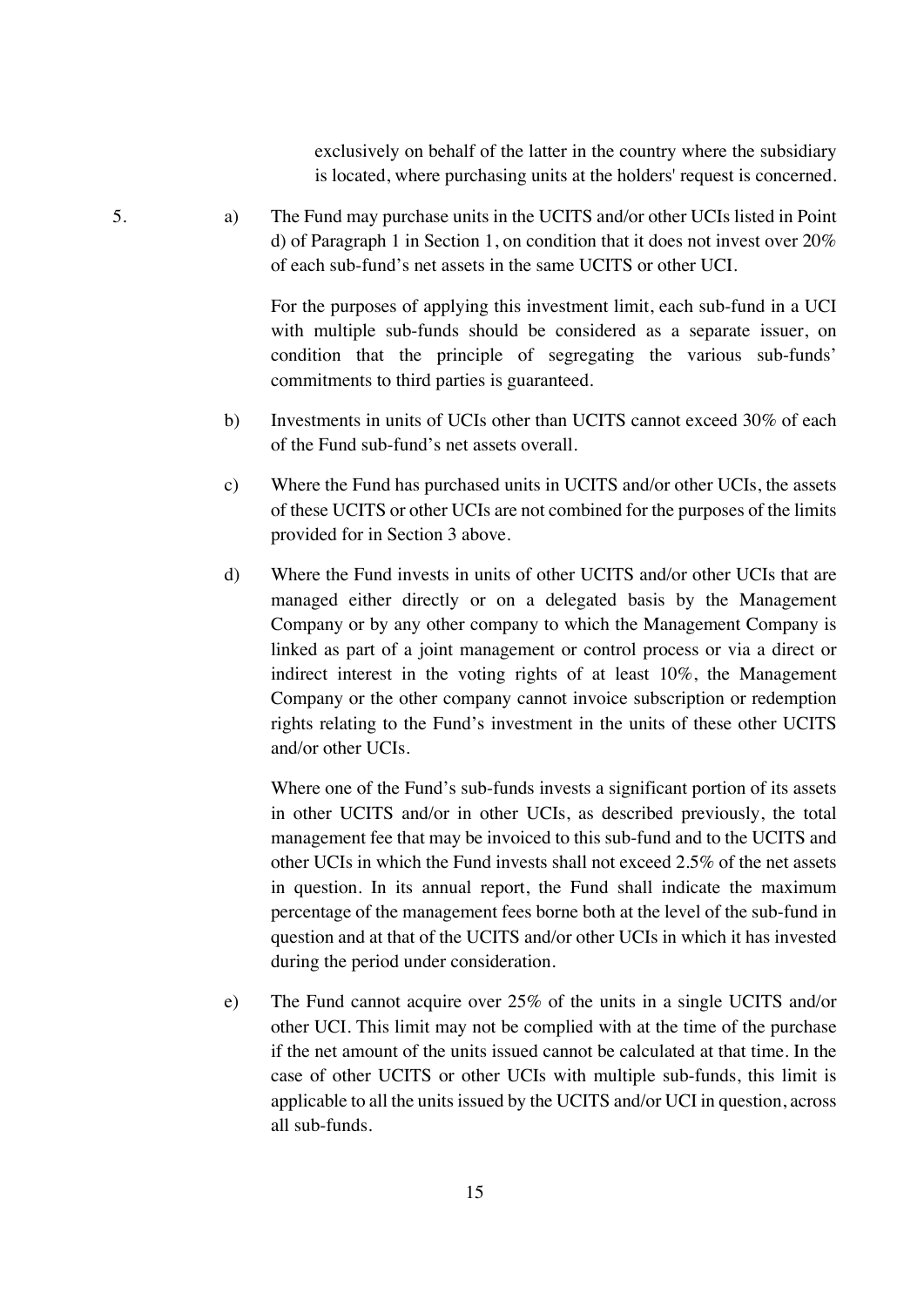6. The Fund will ensure that the overall risk relating to derivatives does not exceed the total net value of its portfolio.

> Risks are calculated by taking into account the current value of the underlying assets, the counterparty risk, the foreseeable market trend and the time available to sell the positions. This also applies to the following sub-paragraphs.

> The Fund may, as part of its investment policy and within the limits set in Section 3, invest in financial derivatives provided that the overall risks to which the underlying assets are exposed do not exceed the investment limits set in Section 3. When the Fund invests in financial derivatives linked to an index, these investments are not necessarily combined in respect of the limits set in Section 3.

> Where a transferable security or money-market instrument includes a derivative, that derivative must be taken into account when applying the provisions in this Section.

- 7. a) The Fund may borrow up to 10% of the net assets of each sub-fund, as long as the borrowings involved are temporary; however, obtaining currencies via back-to-back loans is not considered as borrowing.
	- b) The Fund cannot grant any loans or act as a guarantor on behalf of third parties. This rule does not prevent the Fund from acquiring transferable securities and money-market instruments or other financial instruments that are not fully paid-up as provided for under Points d), f) and g) of Paragraph 1 in Section 1.
	- c) The Fund cannot take short positions in any transferable securities, moneymarket instruments or other financial instruments mentioned in Paragraph 1 of Section 1.
	- d) The Fund cannot purchase any precious metals, or precious metal certificates.
	- e) The Fund cannot purchase or sell property assets. However, the Fund may invest in transferable securities guaranteed by property assets or issued by companies that invest in such property assets.
	- f) The Fund cannot purchase goods, bills of exchange, or commercial contracts.
- 8. a) The Fund is not specifically required to comply with the limits provided for in this Chapter II when exercising subscription rights relating to transferable securities or money-market instruments that form part of its assets.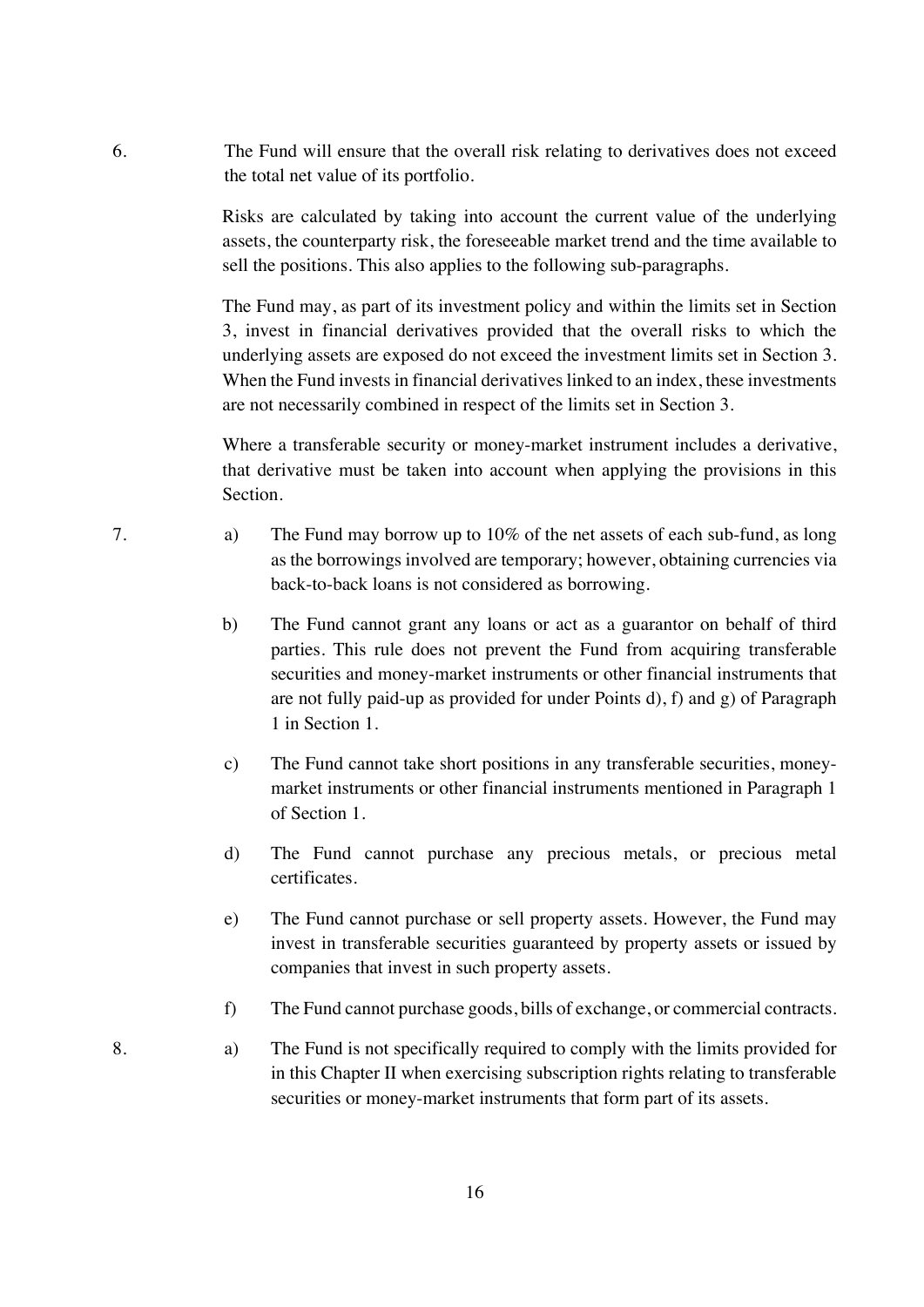The Fund may depart from Points a), b) and c) in Sections 3, 4 and 6 for a period of six months following the date of its approval while ensuring that it complies with the risk diversification principle.

- b) If the Fund exceeds the limits set out in Point a) involuntarily or following the exercise of subscription rights, its main priority in its sale transactions must be to correct this situation while taking the shareholders' interests into account.
- c) To the extent that an issuer is a legal entity with multiple sub-funds where the assets of a sub-fund correspond exclusively to the rights of investors relating to this sub-fund and to the rights of creditors whose receivables arose at the time of the inception, operation or liquidation of this sub-fund, each sub-fund should be considered as a separate issuer for the purposes of the application of the risk diversification rules set out in Sections 3, 4, and 6.
- 9. At the date of this Prospectus, there are no sub-funds entering into repurchase, securities lending, securities borrowing, total return swaps, buy-sell or sell-buy margin-based lending transactions as defined by Regulation (EU) 2015/2365 on transparency of securities financing transactions and of reuse (the "SFTR Regulation"). If this changes, the Prospectus will be updated in accordance with the SFTR Regulation.

# **III. RISK MANAGEMENT METHOD**

The Management Company shall use a risk management method that enables it to control and assess the risk relating to positions and the contribution of those positions to each subfund's overall risk profile at all times. Furthermore, in this case, the Management Company shall use a method that enables an accurate and independent assessment of the value of over-the-counter derivatives.

The overall risk of each sub-fund will be determined according to the commitment approach, in accordance with CSSF Circular 11/512.

### **IV. CROSSED INVESTMENTS BETWEEN SUB-FUNDS**

A sub-fund (the "Investing Sub-Fund") can subscribe, acquire and/or hold shares to be issued or issued by one or more other sub-funds (each a "Target Sub-Fund"), without the Fund being subject to the requirements of the 1915 Law regarding a company subscribing to, acquiring and/or holding its own shares, but subject to the following conditions:

 $\triangleright$  the Target Sub-Fund does not in turn invest in the Investing Sub-Fund that is invested in this Target Sub-Fund;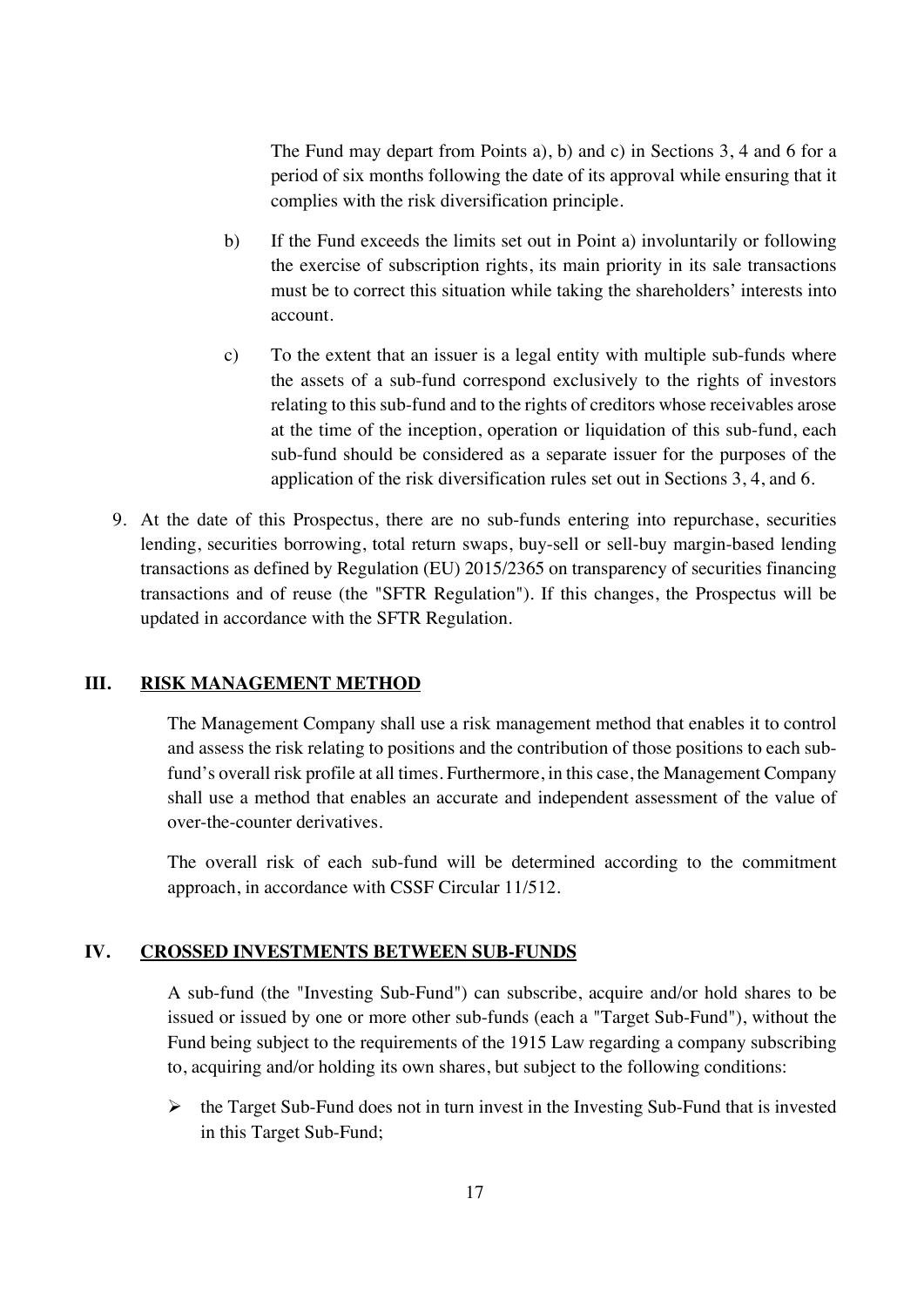- $\triangleright$  the proportion of assets that Target Sub-Funds can invest overall in shares of other Target Sub-Funds does not exceed 10%;
- $\triangleright$  any voting right that may be attached to the shares in question will be suspended for as long as they are held by the Investing Sub-Fund and without prejudice to appropriate processing in the accounts and regular reports;
- $\triangleright$  in any event, for as long as the shares issued in the Target Sub-Funds are held by the Investing Sub-Fund, their value will not be taken into consideration for calculating the Fund's net assets in order to verify the minimum threshold of net assets imposed by the 2010 Law; and
- $\triangleright$  there is no duplication of management, subscription or redemption fees between these fees at the level of the Investing Sub-Fund and the Target Sub-Fund.

## **V. Regulation (EU) 2019/2088**

Regulation (EU) 2019/2088 of 27 November 2019 on sustainability-related disclosures in the financial services sector ("**SFDR**"), which forms part of a broader package of legislation being introduced by the European Commission as part of its action plan on sustainable finance, will come into force on 10 March 2021. In order to comply with this regulation, the Fund must explain the manner in which the environmental, social and governance and sustainability risks of the investment have been integrated into its investment decisions, and the results of the assessment of the likely impacts of sustainability risks on the returns of the sub-fund.

The Management Company identifies and analyses sustainability risks (i.e. any environmental, social or governance event or condition that, if it occurs, could have an actual or potential major negative impact on the value of the investment) as part of its risk management procedure.

A sustainability risk means an environmental, social or governance event that could potentially or effectively cause a negative material impact on the value of a sub-fund's investments. Sustainability risks may pose a risk in themselves or have an impact on other risks and may contribute significantly to risks such as market risk, operational risk, liquidity risk and counterparty risk.

Sustainability risks are integrated into investment decisions insofar as they represent a potential or material risk and/or opportunities to maximise long-term risk-adjusted returns.

The Management Company does not currently take into consideration any negative impact of investment decisions on sustainability factors due to a lack of available and reliable data.

See the sections about each sub-fund for further information on their compliance with the SFDR.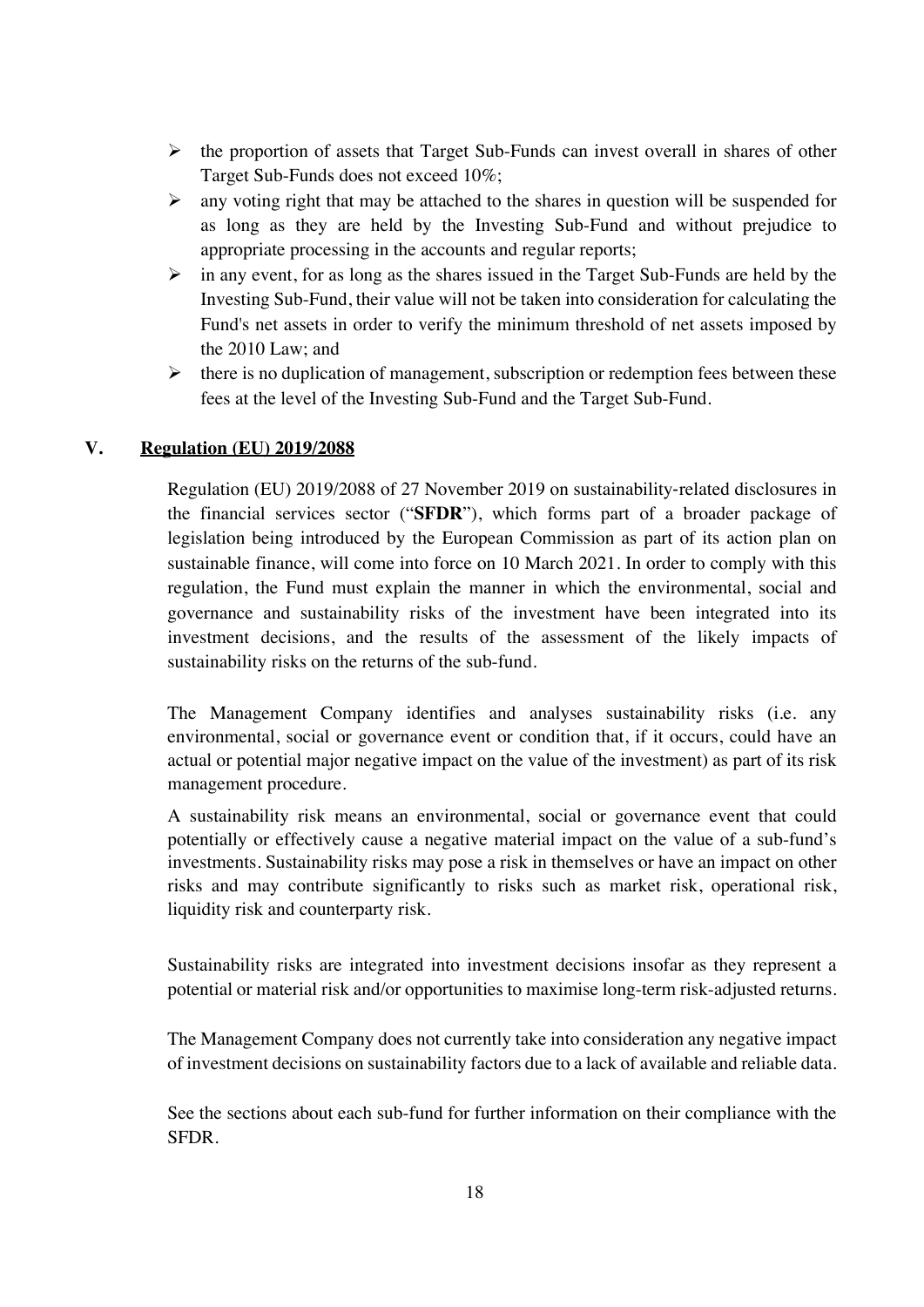## **VI. REGULATION (EU) 2020/852**

Regulation (EU) 2020/852 of 18 June 2020 on the establishment of a framework to facilitate sustainable investment (the **"Taxonomy Regulation"**) amends Regulation (EU) 2019/2088 SFDR.

From 1 January 2022, funds with a sustainable investment objective qualifying as climate change mitigation or climate change adaptation under the Taxonomy Regulation are required to disclose:

- information on the climate change mitigation and/or adaptation objective to which the underlying investments of the funds contribute; and
- a description of how and to what extent the underlying investments of the funds are made in economic activities qualified as environmentally sustainable (within the meaning of Article 3 of the Taxonomy Regulation). This description must specify the proportion of investments in environmentally-sustainable economic activities selected for the financial product, including details on the share of enabling and transitional activities set out in Article 16 and Article 10, paragraph 2, of the Taxonomy Regulation as a percentage of all the investments selected for the financial product.

For a number of companies, however, there are currently no reliable, timely and verifiable data and/or technical criteria for assessing the compliance of investments with the Taxonomy Regulation. The Management Company is actively monitoring this situation and when adequate, sufficient, reliable, timely and verifiable data on the investments of the funds and the relevant technical criteria become available, the valuation will be made and this Prospectus will be updated accordingly.

Investors in sub-funds classified under Article 8 of SFDR should note that the principle "not to cause material harm" under the Taxonomy Regulation applies only to the underlying investments of the sub-fund concerned that take into account the EU criteria for environmentally-sustainable economic activities. The investments underlying the remaining part of the relevant sub-fund do not take into account the EU criteria for environmentally-sustainable economic activities under the Taxonomy Regulation.

## **VII. FRANCE SUB-FUND**

# 1. **TYPICAL INVESTOR PROFILE AND RISK PROFILE OF THE FRANCE SUB-FUND**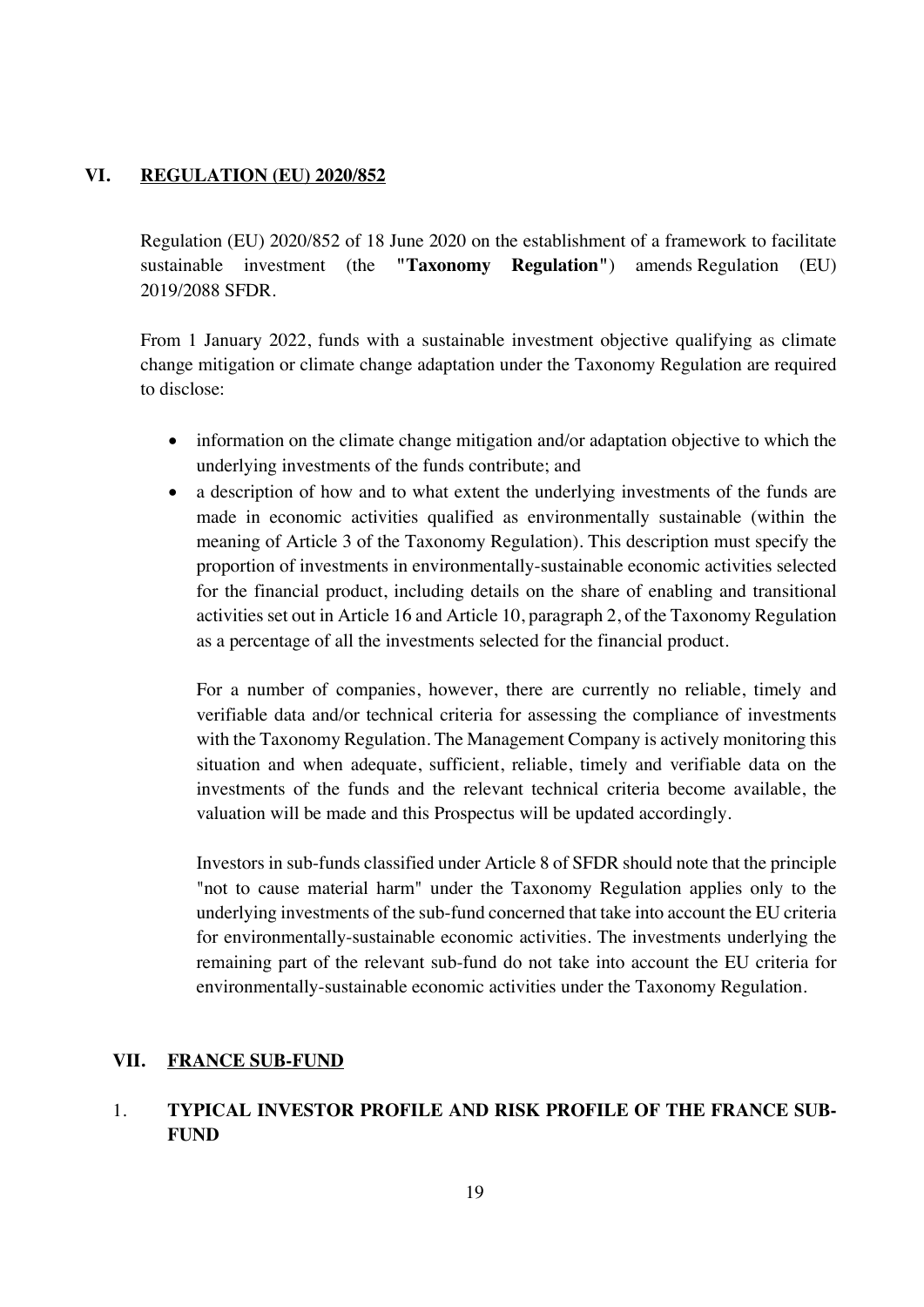## *Typical investor profile*

The typical investor targeted by this Prospectus is an investor who has an investment horizon of more than three years.

## *Risk profile of the France Sub-Fund*

Potential investors are advised that the France Sub-Fund's performance is related to the performance of the shares that make up its portfolio, and to the equity market in general. In addition, the France Sub-Fund systematically invests in the shares of companies that have a low price-to-cash flow ratio; since these shares are relatively illiquid, the France Sub-Fund will trigger a fall in prices if it wants to sell them quickly.

# *Risks derived from the application of environmental, social and governance ("ESG") criteria*

Its use of ESG criteria may influence the investment performance of the France Sub-Fund; therefore, investments in ESG criteria may perform differently to similar sub-funds that do not apply those criteria. The ESG-based exclusion criteria in the France Sub-Fund's investment policy may cause the France Sub-Fund to waive the opportunity to purchase certain securities despite the benefits they offer, and/or to sell securities on the basis of their ESG criteria even when doing so could have disadvantages. If a security held by the France Sub-Fund changes its ESG profile and as a result the Management Company is required to sell the security, neither the France Sub-Fund nor the Management Company will accept any liability in relation to the change.

Exclusions may not directly reflect the subjective ethical principles of investors.

The appearance of an ESG-related risk may have many impacts, which may vary depending on the specific risk, the region and the asset class. In general, if the application of ESG criteria causes a risk to occur in relation to an asset, this will have a negative impact and possibly lead to a total loss of value.

There is a risk that the Management Company incorrectly values a security or issuer. There is also a risk that the Management Company does not correctly apply the relevant ESG criteria or that the France Sub-Fund is indirectly exposed to issuers that do not meet the relevant ESG criteria applied by the France Sub-Fund.

# 2. **THE FRANCE SUB-FUND'S INVESTMENT OBJECTIVES AND POLICY**

*Investment objective*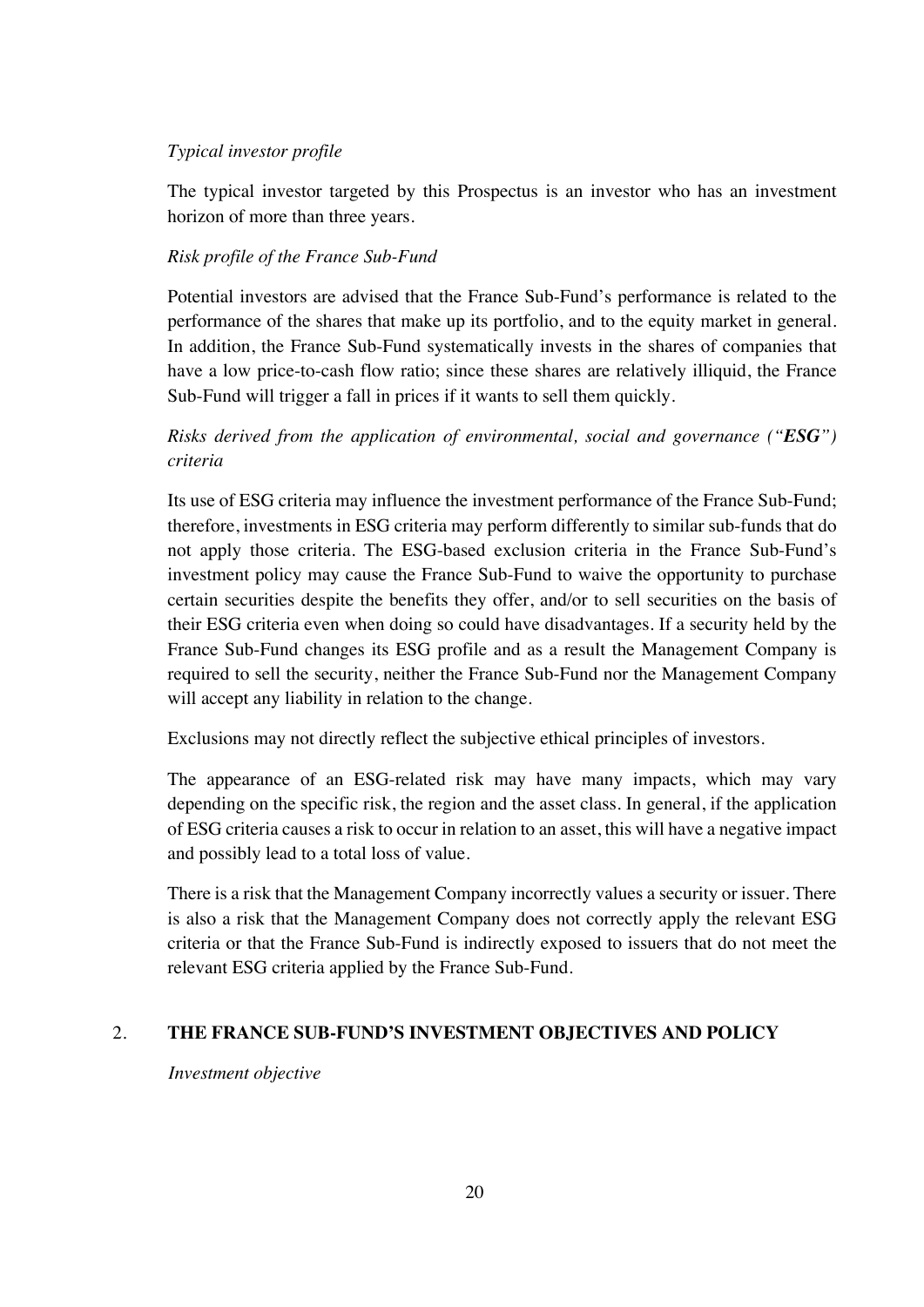The France Sub-Fund invests in shares in small- and mid-cap French companies, selected in particular for their reliable valuation and high returns (see criteria below), with the aim of increasing the capital value of the portfolio.

This objective is accompanied by an extra-financial strategy based on environmental, social and governance (ESG) criteria. The extra-financial objective is to contribute to the long-term performance of the Sub-Fund by identifying (i) best company practices for ensuring sustainable performance; and (ii) the risks to which they are exposed.

The France Sub-Fund promotes, inter alia, environmental and social factors and qualifies as a product governed by SFDR Article 8. The environmental component is thus taken into account. But at the time of writing there is no engagement to make sustainable investments compliant with the Taxonomy Regulation and contributing to the objectives of climate change mitigation and/or adaptation. However, it is not excluded that this Sub-Fund may be exposed to underlying investments that contribute to mitigating and adapting to climate change.

The underlying investments of this Sub-Fund do not take into account EU criteria for environmentally-respectful economic activities. As such, the principle of "not to cause material harm" will not apply to this Sub-Fund.

### *Investment policy*

The France Sub-Fund's investment policy consists of buying shares in French companies listed on a regulated market in accordance with the Directive, with a market capitalisation that is lower than or equal to the largest capitalisation in the CAC Mid & Small NR Index and whose valuation is low despite their equity and/or their investment capital being more profitable than the market average, and in progressively selling them when they no longer meet these criteria.

At least 75% of the France Sub-Fund's assets is at all times invested in listed companies whose registered headquarters are in France, and at least 10% of its assets is at all times invested in French very small enterprises ("**VSE**"), small and medium enterprises ("**SME**") or mid-caps.

The France Sub-Fund may also purchase transferable securities granting access to the share capital of such companies, such as convertible bonds and equity warrants, up to a limit of 5% of its net assets. The France Sub-Fund can also invest up to 10% of its net assets in preference shares and investment certificates issued by such companies.

Lastly, the France Sub-Fund may invest up to 10% of its assets in European listed companies whose registered headquarters are not in France.

The preferred valuation criterion is the price-to-cash flow ratio, based on an academic article by Josef Lakonishok, Andréi Schleifer and Robert Vishny (*Contrarian Investment,*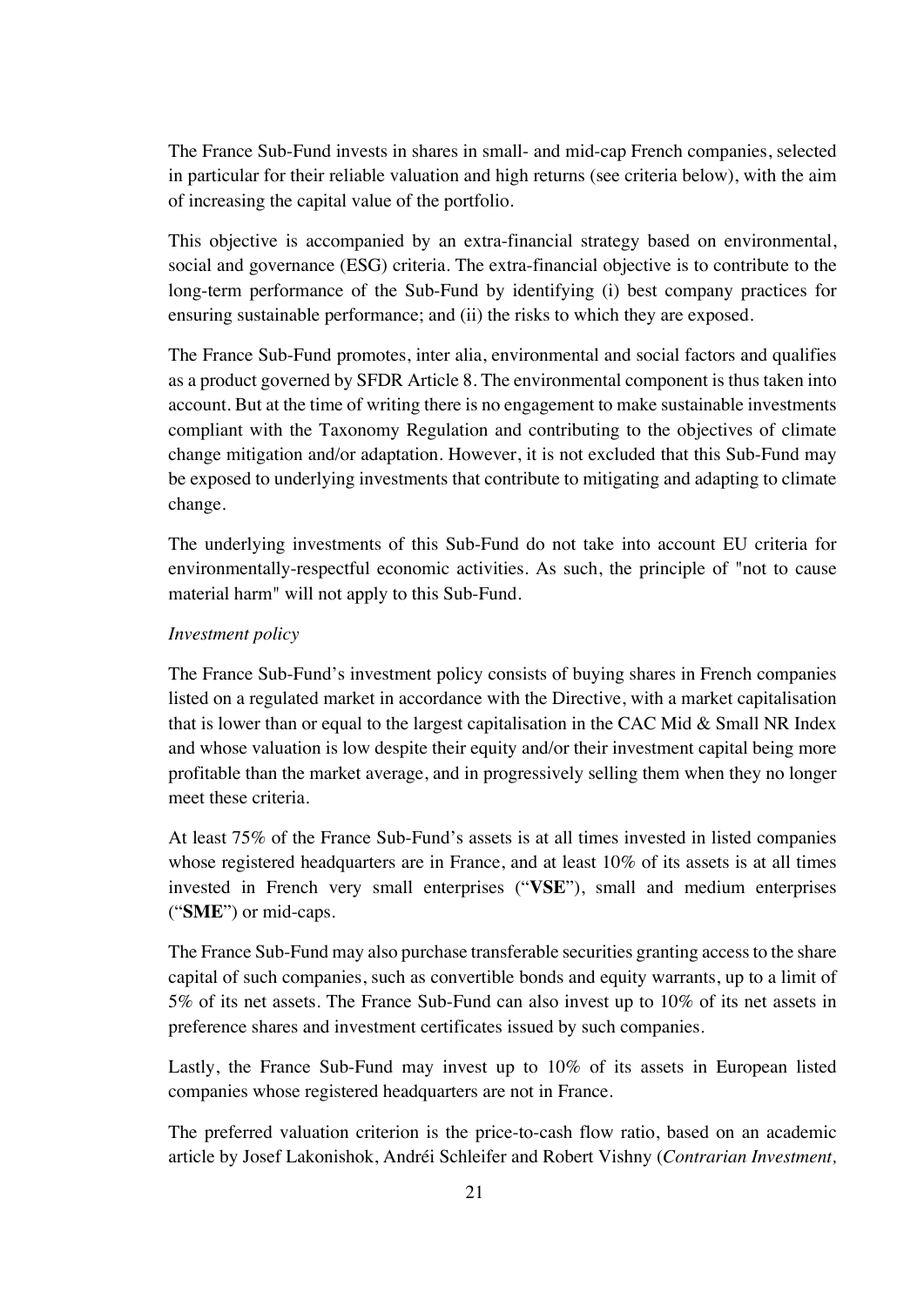*Extrapolation and Risk*, University of Illinois Working Paper, February 1993), who proved that this criterion was more efficient than the Price Earnings Ratio ("**PER**") or price-tobook ratio between 1963 and 1990 in the United States. However, a portfolio that has a low price-to-cash-flow ratio also has a low PER and a low price-to-book ratio, as the three criteria are strongly correlated. Other criteria (free cash-flow and enterprise value/sales ratio) are used to refine the analysis.

The quality of the management, the strategy and the growth outlook are taken into consideration; however, the first constraint is to aim for a price-to-cash flow ratio for the portfolio of less than 85% of its Index benchmark, as determined by an external source.

Securities eligible for a PEA (share saving scheme) account for at least 75% of the assets at all times.

The France Sub-Fund must be fully invested, subject to the liquidity constraints resulting from the Fund's SICAV (investment company) status. Liquid assets should not amount to over 15% of the France Sub-Fund's net assets, except in exceptional circumstances including, *inter alia*, redemption requests that amount to over 5% of net assets, as detailed in Chapter XI. "ISSUANCE, TRANSFER, CONVERSION AND REDEMPTION PROCEDURES FOR THE SHARES - 3. Share redemptions."

The Fund will not invest more than 10% of the France Sub-Fund's net assets in units of undertakings for collective investment in transferable securities, in accordance with the Directive's requirements.

In addition, the France Sub-Fund integrates environmental, social and governance criteria into its selection process. These ESG criteria are specifically integrated into the fundamental analysis and decision-making process when they may have a material impact on a company's valuation and financial performance. The investment policy is based on a robust search process and valuation criteria to assess any major factor with a potential impact on a company's long-term profit trends. ESG factors are continuously assessed and monitored using information obtained from public sources, direct interactions with the companies and from third-party ESG suppliers. Approval of a company in which the subfund invests involves in particular a vote on all motions proposed by that company, except when not in the interests of the sub-fund's shareholders.

Examples of the indicators used for each of the E, S and G criteria include:

Environmental indicators: environmental policy and measures to encourage the ecological transition; outcome of the company's action plans.

Social indicators: employee protection and well-being at work, job protection and security, training, diversity, discrimination policy, profit-sharing schemes for employees.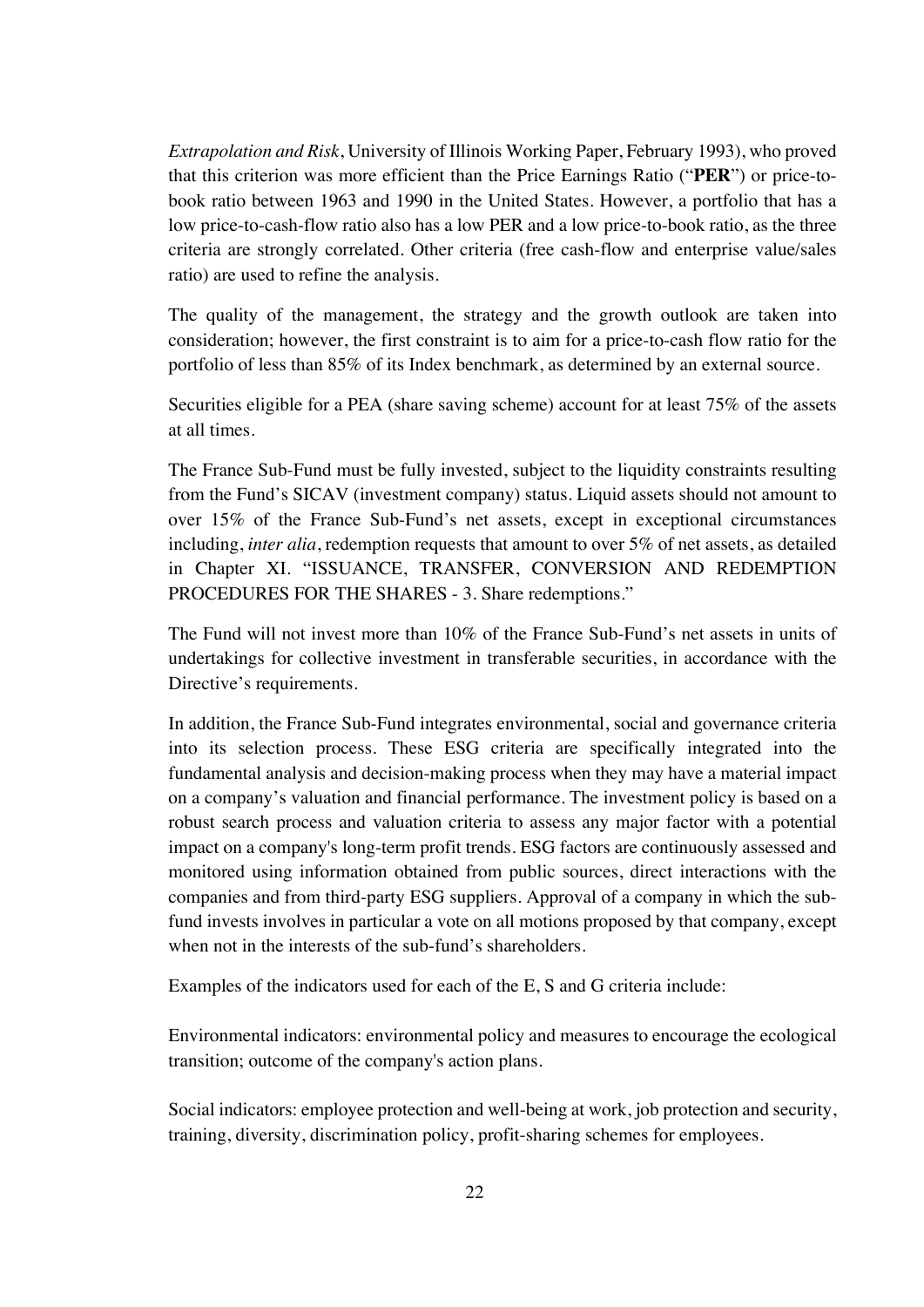Governance indicators: competence of the management team, checks and balances, equality, alignment of interests and respect for minority shareholders.

The France Sub-Fund strives to apply a "selective" approach which gives preference to companies whose ESG (Environment, Social, Governance) criteria manifest as a search for sustainable performance, and excludes at least 20% of the companies with the lowest extra-financial rating within their investment universe. The Sub-Fund applies two extrafinancial filters when selecting securities: after excluding controversial sectors and practices (including coal-related businesses), companies must achieve a minimum ESG score.

It should be noted that ESG criteria are integrated into the financial management of the France Sub-Fund based on scores calculated by the management company and applied across the entire portfolio.

The France Sub-Fund ensures that at least 90% of the companies in the portfolio undergo an analysis and extra-financial rating. For more information about the scoring methodology used by the sub-fund, investors should read the ESG Rating Procedure available at www.independance-et-expansion.com.

## *Benchmark index*

The Benchmark Index is used for calculating the performance fee.

The Benchmark Index does not integrate environmental or social characteristics.

The France Sub-Fund is actively managed, which means that the Management Company takes investment decisions intended to achieve the investment objective and policy of the France Sub-Fund. This active management includes taking decisions about the selection of assets and total market exposure. The Management Company is in no way restricted by the elements of the Benchmark Index when positioning its portfolio. Any deviation from the Benchmark Index may be complete or material.

### 3. **SECTOR-BASED ALLOCATION**

The France Sub-Fund does not set itself any sector-based allocation targets. It nonetheless endeavours to divide its assets between various sectors.

The France Sub-Fund will not use options or futures in order to hedge the portfolio.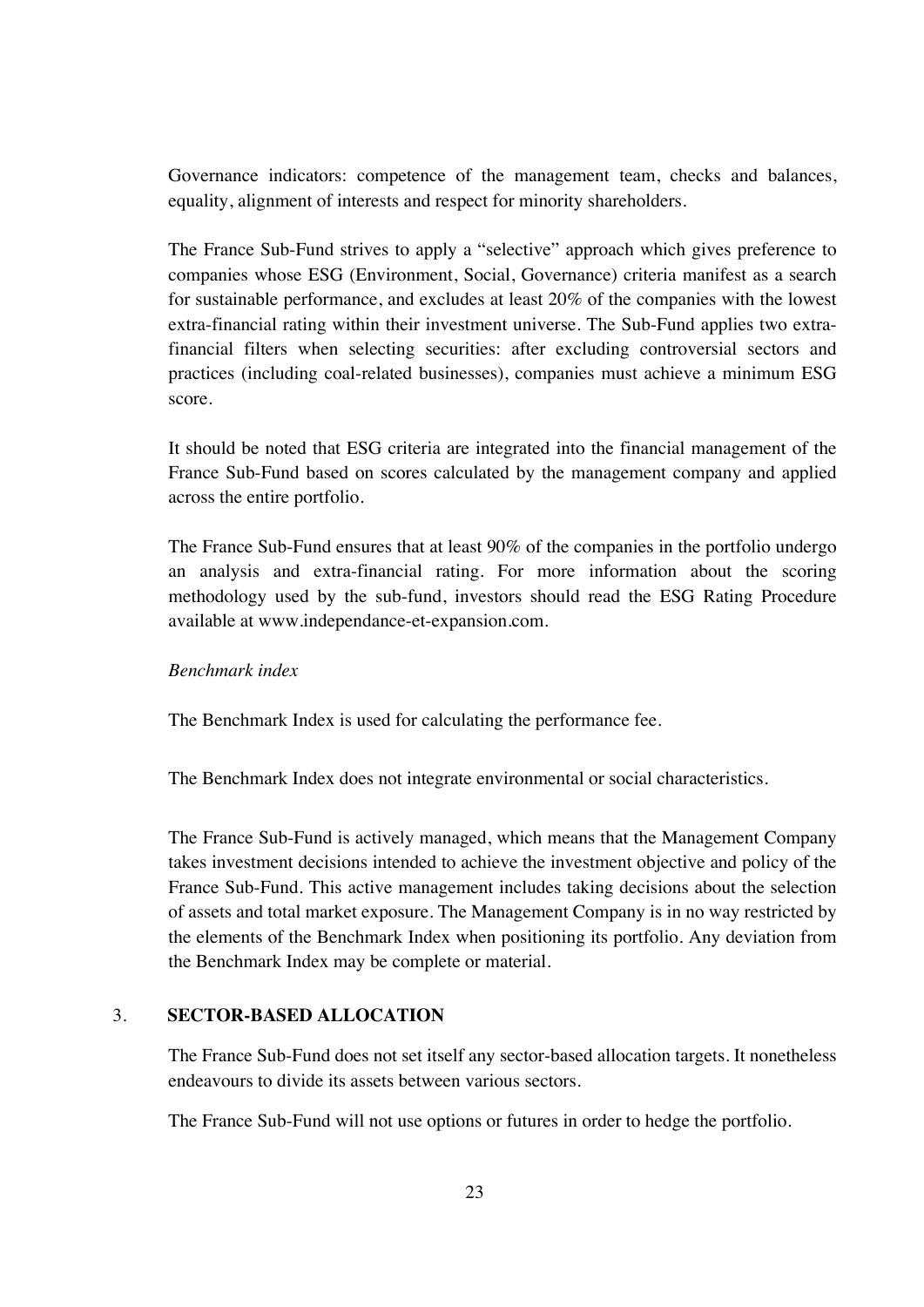**As at the date of this Prospectus, the France Sub-Fund was not planning to invest in financial derivatives.**

### **VIII. EUROPE SUB-FUND**

# 1. **TYPICAL INVESTOR PROFILE AND RISK PROFILE OF THE EUROPE SUB-FUND**

### *Typical investor profile*

The typical investor targeted by this Prospectus is an investor who has an investment horizon of more than three years.

### *Risk profile of the Europe Sub-Fund*

Potential investors are advised that the Europe Sub-Fund's performance is related to the performance of the shares that make up its portfolio, and to the equity market in general. In addition, the Europe Sub-Fund systematically invests in the shares of companies that have a low price-to-cash flow ratio; since these shares are relatively illiquid, the Europe Sub-Fund will trigger a fall in prices if it wants to sell them quickly.

### *Risks derived from the application of ESG criteria*

Its use of ESG criteria may influence the investment performance of the Europe Sub-Fund; therefore, investments in ESG criteria may perform differently to similar sub-funds that do not apply those criteria. The ESG-based exclusion criteria in the Europe Sub-Fund's investment policy may cause the Europe Sub-Fund to waive the opportunity to purchase certain securities despite the benefits they offer, and/or to sell securities on the basis of their ESG criteria even when doing so could have disadvantages. If a security held by the Europe Sub-Fund changes its ESG profile and as a result the Management Company is required to sell the security, neither the Europe Sub-Fund nor the Management Company will accept any liability in relation to the change.

Exclusions may not directly reflect the subjective ethical principles of investors.

The appearance of an ESG-related risk may have many impacts, which may vary depending on the specific risk, the region and the asset class. In general, if the application of ESG criteria causes a risk to occur in relation to an asset, this will have a negative impact and possibly lead to a total loss of value.

There is a risk that the Management Company incorrectly values a security or issuer. There is also a risk that the Management Company does not correctly apply the relevant ESG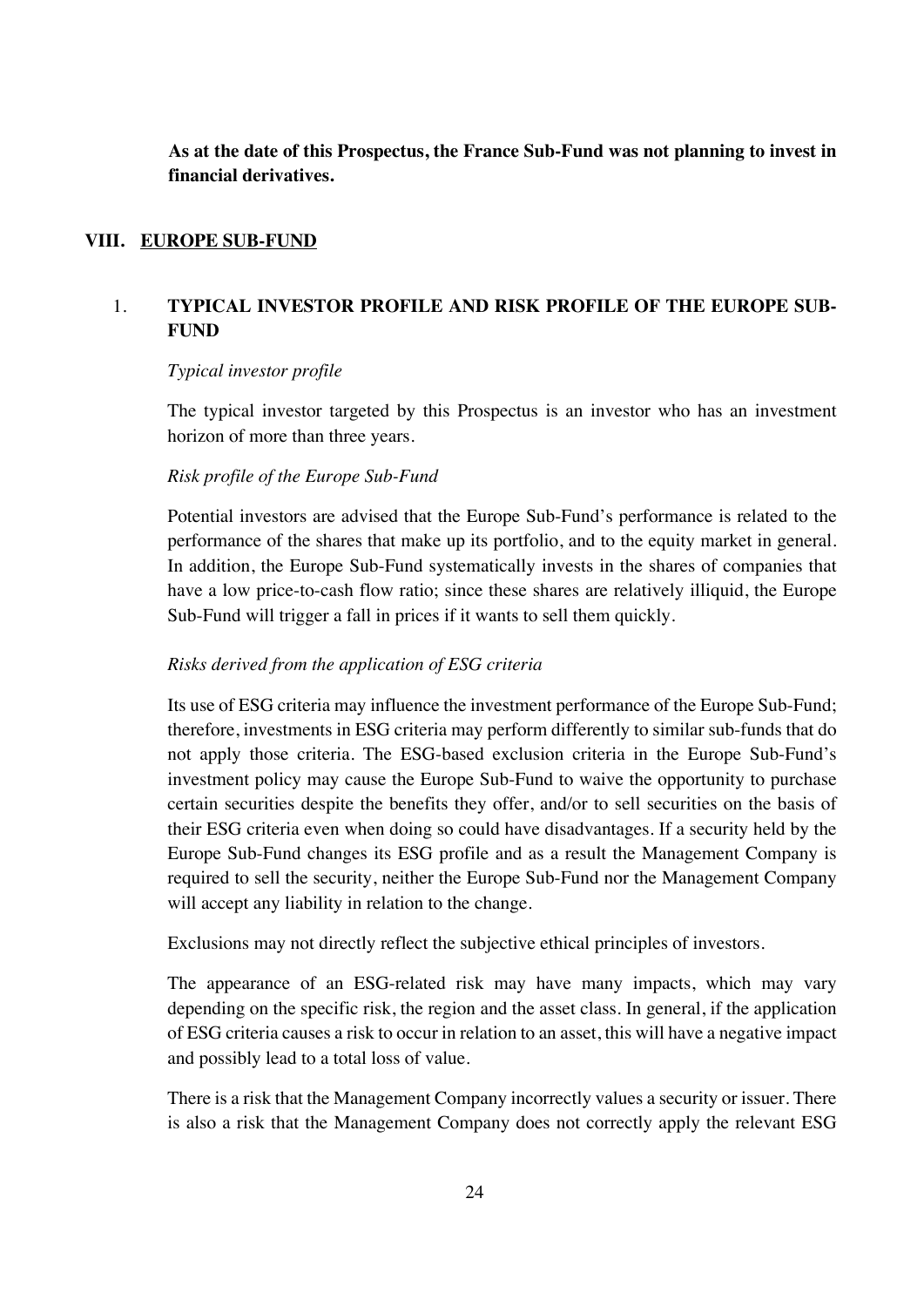criteria or that the Europe Sub-Fund is indirectly exposed to issuers that do not meet the relevant ESG criteria applied by the Europe Sub-Fund.

## 2. **THE EUROPE SUB-FUND'S INVESTMENT OBJECTIVES AND POLICY**

### *Investment objective*

The Europe Sub-Fund invests in shares in small- and mid-cap European companies, selected in particular for their reliable valuation and high returns (see criteria below), with the aim of increasing the capital value of the portfolio.

This objective is accompanied by an extra-financial strategy based on environmental, social and governance (ESG) criteria. The extra-financial objective is to contribute to the long-term performance of the Sub-Fund by identifying (i) best company practices for ensuring sustainable performance; and (ii) the risks to which they are exposed.

The Europe Sub-Fund promotes, inter alia, environmental and social factors and qualifies as a product governed by Article 8 SFDR. The environmental component is thus taken into account. But at the time of writing there is no engagement to make sustainable investments compliant with the Taxonomy Regulation and contributing to the objectives of climate change mitigation and/or adaptation. However, it is not excluded that this Sub-Fund may be exposed to underlying investments that contribute to mitigating and adapting to climate change.

The underlying investments of this Sub-Fund do not take into account the EU criteria for environmentally-respectful economic activities. As such, the principle of "not to cause material harm" will not apply to this Sub-Fund.

### *Investment policy*

The Europe Sub-Fund's investment policy consists of buying shares in small or medium European companies listed on a regulated market in accordance with the Directive, with a market capitalisation strictly less than  $\in$  10 billion (ten billion), and whose valuation is low despite their equity and/or their investment capital being more profitable than the market average, and in progressively selling them when they no longer meet these criteria.

At least 30% of the Europe Sub-Fund's assets are at all times invested in listed companies whose registered headquarters are in France, and at least 10% of its assets is at all times invested in French VSE, SME and mid-caps.

The Europe Sub-Fund may also purchase transferable securities granting access to the share capital of such companies, such as convertible bonds and equity warrants, up to a limit of 5% of its net assets. The Europe Sub-Fund can also invest up to 10% of its net assets in preference shares and investment certificates issued by such companies.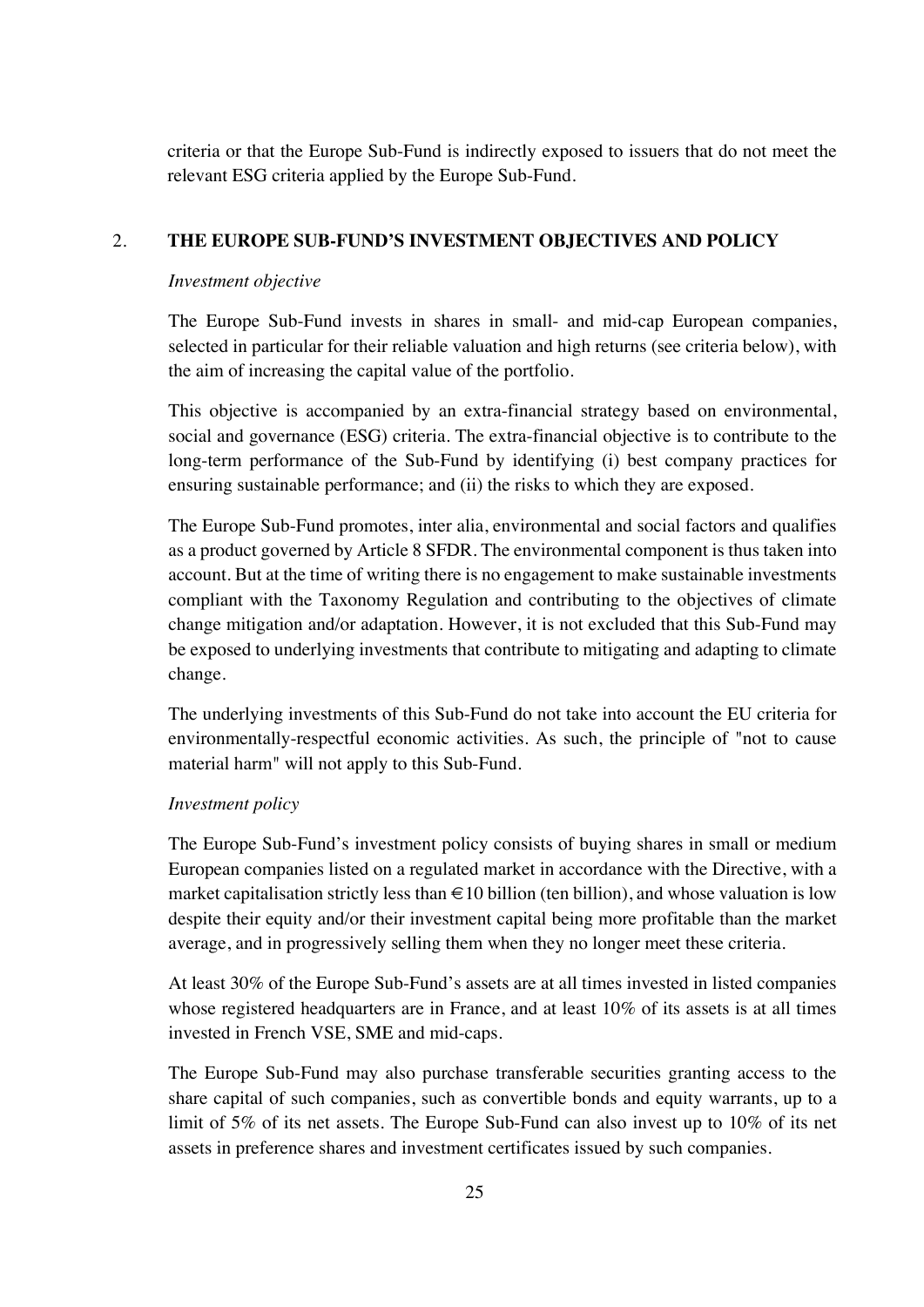The preferred valuation criterion is the price-to-cash flow ratio, based on an academic article by Josef Lakonishok, Andréi Schleifer and Robert Vishny (*Contrarian Investment, Extrapolation and Risk*, University of Illinois Working Paper, February 1993), who proved that this criterion was more efficient than the Price Earnings Ratio ("**PER**") or price-tobook ratio between 1963 and 1990 in the United States. However, a portfolio that has a low price-to-cash-flow ratio also has a low PER and a low price-to-book ratio, as the three criteria are strongly correlated. Other criteria (free cash-flow, enterprise value/sales ratio) are used to refine the analysis.

The quality of the management, the strategy and the growth outlook are taken into consideration; however, the first constraint is to aim for a price-to-cash flow ratio for the portfolio of less than 85% of its Index benchmark, as determined by an external source.

Securities eligible for a PEA or PEA-PME (share saving schemes) account for at least 75% of the assets at all times.

The Europe Sub-Fund must be fully invested, subject to the liquidity constraints resulting from the Fund's SICAV (investment company) status. Liquid assets should not amount to over 15% of the Europe Sub-Fund's net assets, except in exceptional circumstances including, *inter alia*, redemption requests that amount to over 5% of net assets, as detailed in Chapter XI. "ISSUANCE, TRANSFER, CONVERSION AND REDEMPTION PROCEDURES FOR THE SHARES - 3. Share redemptions."

The Fund will not invest more than 10% of the Europe Sub-Fund's net assets in units of undertakings for collective investment in transferable securities, in accordance with the Directive's requirements.

In addition, the Europe Sub-Fund integrates environmental, social and governance criteria into its selection process. These ESG criteria are specifically integrated into the fundamental analysis and decision-making process when they may have a material impact on a company's valuation and financial performance. The investment policy is based on a robust search process and valuation criteria to assess any major factor with a potential impact on a company's long-term profit trends. ESG factors are continuously assessed and monitored using information obtained from public sources, direct interactions with the companies and from third-party ESG suppliers. Approval of a company in which the subfund invests involves in particular a vote on all motions proposed by that company, except when not in the interests of the sub-fund's shareholders.

Examples of the indicators used for each of the E, S and G criteria include:

Environmental indicators: environmental policy and measures to encourage the ecological transition; outcome of the company's action plans.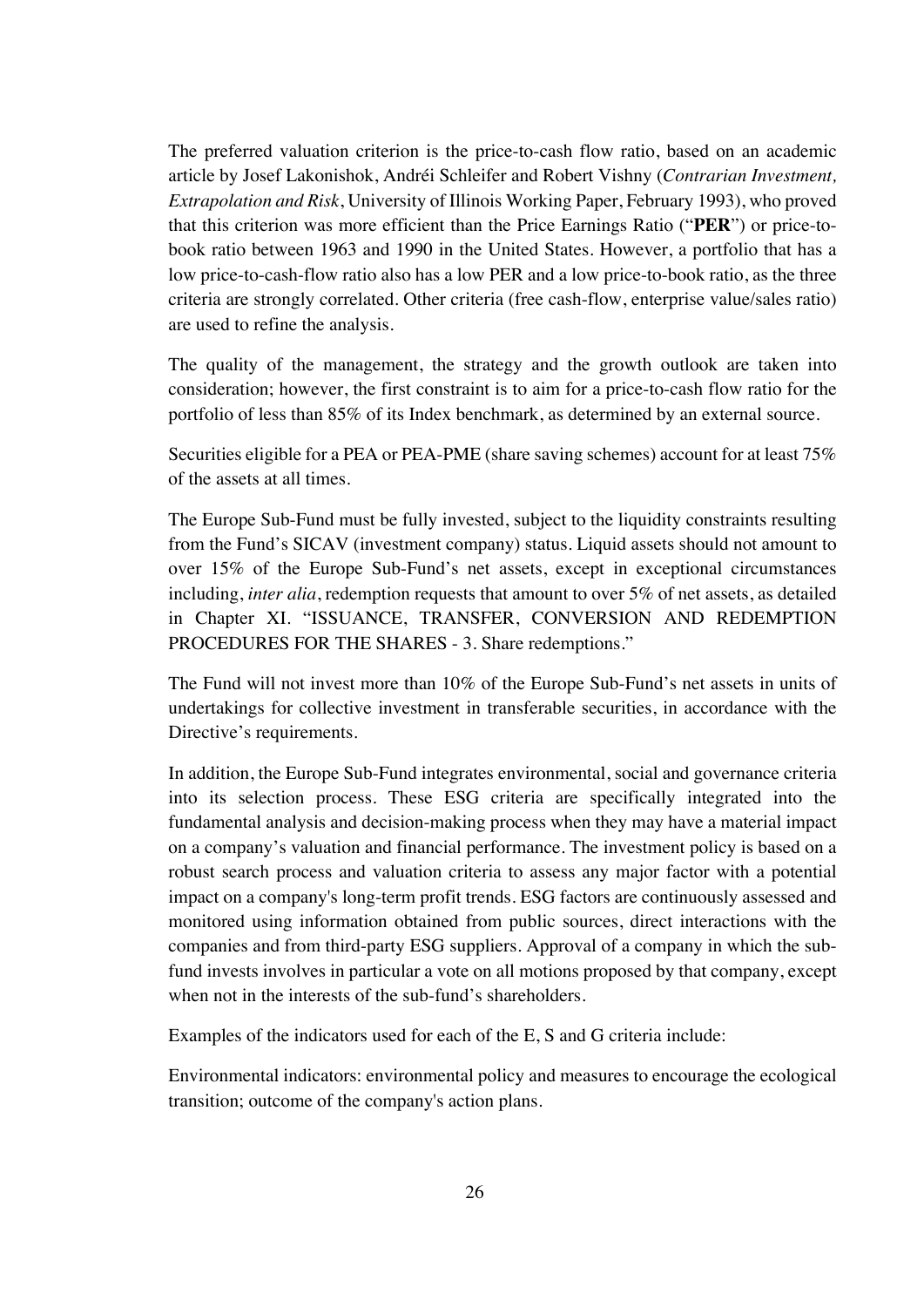Social indicators: employee protection and well-being at work, job protection and security, training, diversity, discrimination policy, profit-sharing schemes for employees.

Governance indicators: competence of the management team, checks and balances, equality, alignment of interests and respect for minority shareholders.

The Europe Sub-Fund strives to apply a "selective" approach, which gives preference to whose ESG (Environment, Social, Governance) criteria manifest as a search for sustainable performance, and excludes at least 20% of the companies with the lowest extrafinancial rating within their investment universe. The Sub-Fund applies two extra-financial filters when selecting securities: after excluding controversial sectors and practices (including coal-related businesses), companies must achieve a minimum ESG score.

It should be noted that ESG criteria are integrated into the financial management of the Europe Sub-Fund based on scores calculated by the management company and applied across the entire portfolio.

The Europe Sub-Fund ensures that at least 90% of the companies in the portfolio undergo an analysis and extra-financial rating. For more information about the scoring methodology used by the sub-fund, investors should read the ESG Rating Procedure available at www.independance-et-expansion.com.

### *Benchmark index*

The Benchmark Index is used for calculating the performance fee.

The Benchmark Index does not integrate environmental or social characteristics.

The Europe Sub-Fund is actively managed, which means that the Management Company takes investment decisions intended to achieve the investment objective and policy of the Europe Sub-Fund. This active management includes taking decisions about the selection of assets and total market exposure. The Management Company is in no way restricted by the elements of the Benchmark Index when positioning its portfolio. Any deviation from the Benchmark Index may be complete or material.

### 3. **SECTOR-BASED ALLOCATION**

The Europe Sub-Fund does not set itself any sector-based allocation targets. It nonetheless endeavours to divide its assets between various sectors.

The Europe Sub-Fund will not use options or futures in order to hedge the portfolio.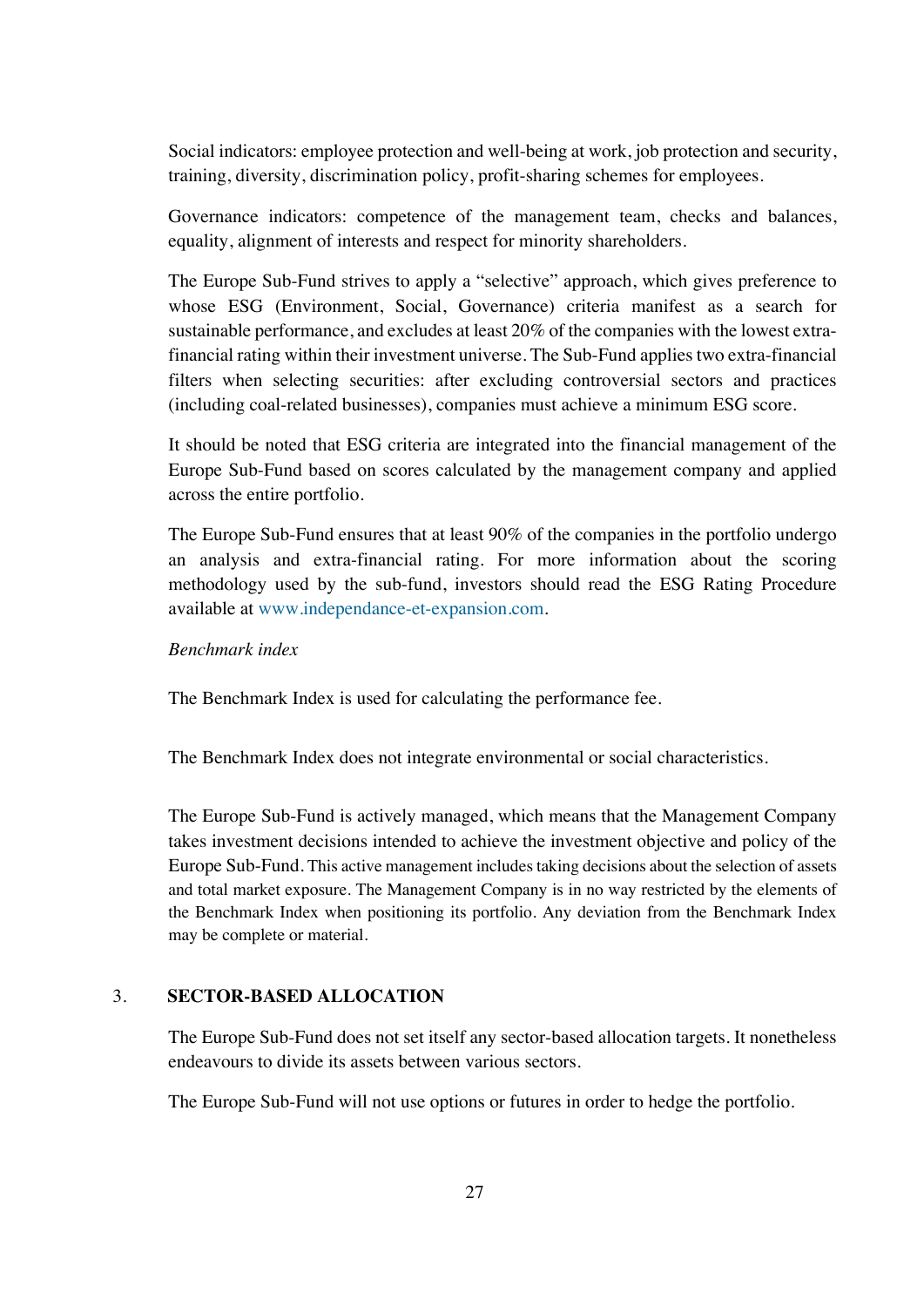# **As at the date of this Prospectus, the Europe Sub-Fund was not planning to invest in financial derivatives.**

## **IX. ORGANISATION OF THE FUND AND MANAGEMENT OF THE INVESTMENTS**

The Fund's board of directors (the "Board of Directors") is responsible for managing the Fund, controlling its transactions, and drawing up and implementing the investment policy for each of its sub-funds.

### 1. THE MANAGEMENT COMPANY

The Board of Directors has appointed, under its supervision, Indépendance et Expansion AM S.A. as the management company responsible for the Fund's portfolio management, administration and marketing activities.

The Management Company was incorporated as a limited liability company on 23 July 1990 and its articles of association were published in the Mémorial on 3 October 1990 and updated most recently on 29 September 2021. The Management Company changed its legal form to a public limited company (*société anonyme*) on 29 September 2021 and its articles of association were amended accordingly. Registered with the Luxembourg Trade and Companies Registry under number B 34 354, its corporate purpose covers the activities of a management company authorised under Chapter 15 of the 2010 Law. As at 29 September 2021, its subscribed share capital was 150,000 Euros fully paid-up. As at the date of this Prospectus, the Management Company had not been appointed as the management company for other undertakings for collective investment.

Its Management Board consists of:

- William de Prémorel-Higgons, President, Marlet S.A.S., 55, avenue Théophile Gautier, 75016 Paris, France;
- Victor de Prémorel-Higgons, administrator, 17 rue du colisée, 75008 Paris, France; and
- Alain Picherit, administrator, 5 allée Scheffer, L-2520 Luxembourg, Grand Duchy of Luxembourg.

Ms Sandrine Dubois and Alain Picherit are the two conducting officers of the Management Company.

The Management Company has delegated the Fund's administration activities to CACEIS Bank, Luxembourg Branch, as described in the following section entitled "Custodian Bank and Administrative Agent".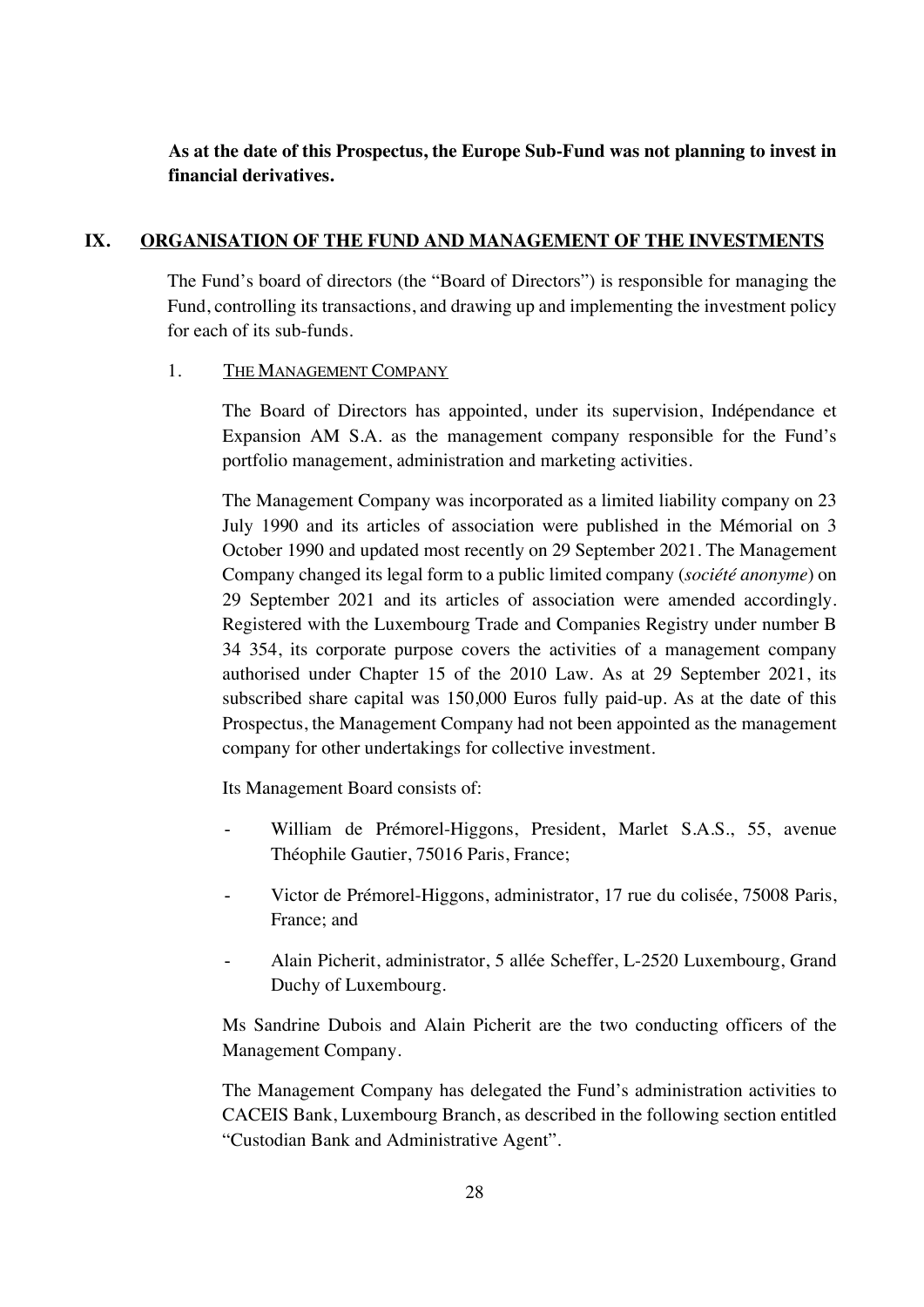The Management Company manages the Fund's assets itself. It is responsible for drawing up and implementing the Fund's investment policy, in accordance with the major guidelines set out in this Prospectus.

The Management Company builds and manages the investment portfolio for each of the Fund's sub-funds, and is the only party authorised to negotiate investments and disposals and to manage the Fund's cash. It will produce reports setting out the Fund's performance and analysing the investment portfolio of each of the Fund's sub-funds at regular intervals. In addition, it will immediately inform each member of the Board of Directors of any failure to comply with the Fund's investment restrictions.

The Management Company receives an annual management fee from the Fund and a share in the performance, the system for which is set out in Chapter XIII. "Fees and Remuneration".

The Management Company also markets the Fund's shares itself.

The Management Company has put in place a remuneration policy which is compatible with sound and effective risk management and which does not favour or encourage risk-taking that would be incompatible with the risk profile and the Articles of Association. The remuneration policy is consistent with the economic strategy, objectives, values and interests of the Management Company, and of the Fund and its investors.

The remuneration policy is consistent with the economic strategy, objectives, values and interests of the Management Company, and of the Fund and its investors, and includes measures aimed at avoiding conflicts of interest.

The performance assessment is part of a multi-year framework adapted to the Fund's recommended holding period for investors, in order to ensure that it is relevant to the long-term performance of the Fund and its investment risks. In the event that a component of the remuneration depends on the performance of the Fund, the actual payment of the latter will be spread over the same period.

If the remuneration is composed of a variable component, an appropriate balance will be struck between the fixed and variable components of the total remuneration, the fixed component representing, in any case, a sufficiently high share of the total remuneration so that a fully flexible policy can be exercised in respect of such a variable component of remuneration, including the possibility of not paying any variable component.

The details of the updated remuneration policy including, in particular, a description of how remuneration and benefits are calculated, the identity of the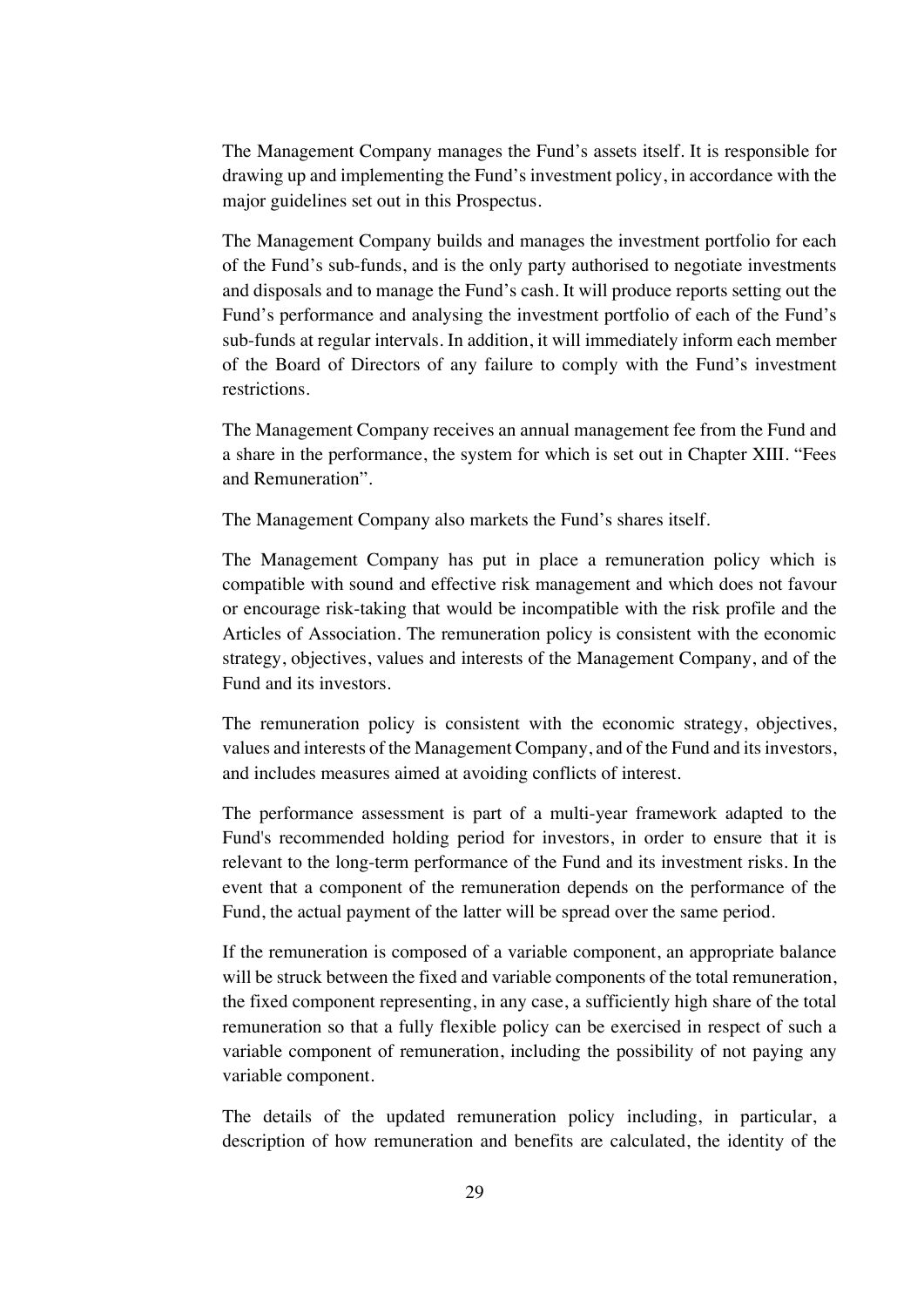persons responsible for the allocation of remuneration and benefits including the composition of the remuneration committee when such a committee exists, are available on the website – http://www.independance-et-expansion.com/societe-degestion-14.html. – and a hard copy of the updated remuneration policy will be made available free of charge upon request.

As part of its ESG responsibility, the Management Company, through La Fondation des Monastères, financially supports the Buta Monastery in Burundi. The Buta Monastery promotes the development of local populations through the association Base Jeunesse [Youth Base].

## 2. CUSTODIAN BANK

CACEIS Bank, Luxembourg Branch, is designated by the Fund as custodian bank (the "Custodian Bank") pursuant to a Custodian Bank Agreement dated 2 April 2007 as amended on occasion (the "Custodian Bank Agreement") and the relevant provisions of the 2010 Law and the UCITS rules designating the body of rules formed by the Directive, the 2010 Law, CSSF regulation 10-04, CSSF circular 18/698, as well as any other national law, regulation, CSSF circular concerning UCITS (the "UCITS Rules").

CACEIS Bank, Luxembourg Branch, became a branch of CACEIS Bank, a société anonyme [limited company] under French law, with its registered office at 1-3, place Valhubert, 75013 Paris, France, registered under RCS Paris number 692 024 722. CACEIS Bank is a credit institution supervised by the European Central Bank and the Autorité de contrôle prudentiel et de résolution [Prudential Supervisory and Resolution Authority]. CACEIS Bank is also licensed to conduct banking and central administration activities in Luxembourg through its Luxembourg branch.

Investors may, upon request, consult the Custodian Bank Agreement at the Fund's registered office in order to gain better understanding and knowledge of the Custodian Bank's responsibilities and duties.

The Custodian Bank has been entrusted with the custody and/or, as the case may be, the registration and ownership verification of the Sub-Funds' assets, and will fulfil the obligations and responsibilities set out in Part I of the 2010 Law and the UCITS Rules. In particular, the Custodian Bank will monitor the cash flow of the Fund in an appropriate and efficient manner.

According to the UCITS Rules, the Custodian Bank:

(i) will ensure that the sale, issuance, redemption, repayment and cancellation of shares in the Fund are performed in accordance with applicable national law and the UCITS Rules or the Articles of Association;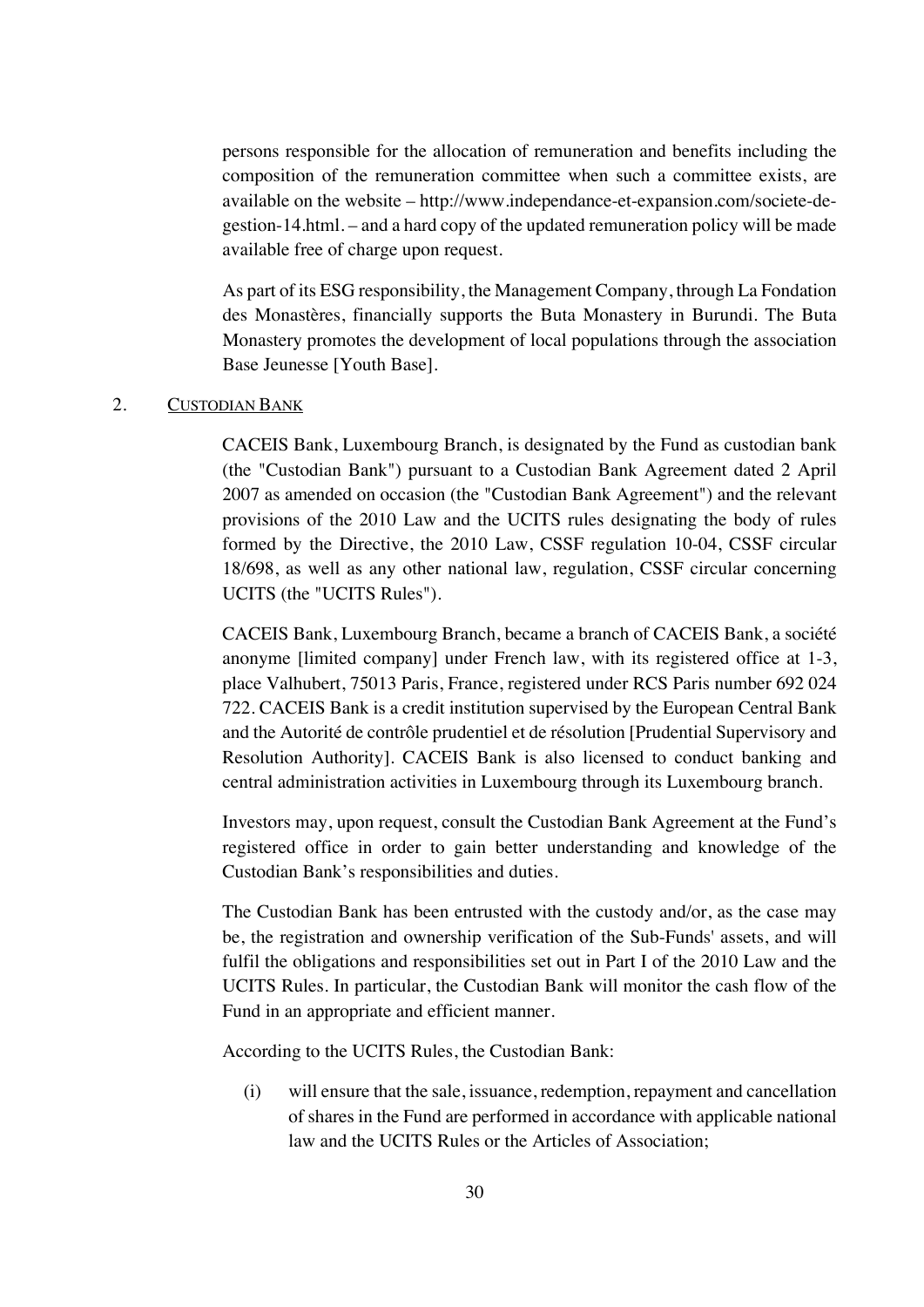- (ii) will ensure that the calculation of the value of the shares is made in accordance with the UCITS Rules, the Fund's incorporating documents and the procedures set out in the Directive;
- (iii) will execute the instructions of the Fund, unless they are contrary to the UCITS Rules or the incorporating documents of the Fund;
- (iv) will ensure that, in respect of transactions involving the assets of the Fund, the counterparty is transferred to the Fund within the usual time limits;
- (v) will ensure that the proceeds of the Fund are appropriated in accordance with the UCITS Rules and the Fund's incorporating documents.

The Custodian Bank may not delegate any of the obligations and responsibilities set out in Paragraphs (i) to (v) of this clause.

In accordance with the provisions of the Directive, the Custodian Bank may, under certain conditions, entrust all or part of the assets it maintains and/or registers to correspondents or third-party custodians as designated on occasion. The responsibility of the Custodian Bank will not be affected by such delegation, unless otherwise provided, but only to the extent permitted by the 2010 Law.

A list of these correspondents/third-party custodians is available on the Custodian Bank Website (www.caceis.com, "regulatory watch" section). This list may be updated on occasion. The complete list of all correspondents/third-party custodians can be obtained free of charge upon request from the Custodian Bank. Updated information regarding the identity of the Custodian Bank, the description of its responsibilities and conflicts of interest that may arise, the asset custody function delegated by the Custodian Bank and the conflicts of interest that may arise following such delegation is also available to investors on the Custodian Bank website, as mentioned above, and upon request. There are many situations in which a conflict of interest may arise, such as when the Custodian Bank delegates custodial functions, or when the Custodian Bank provides other services for the Fund, for example, the function of central administration and register holder. These situations and the potential conflicts of interest relating thereto have been identified by the Custodian Bank. In order to protect the interests of the Fund and its investors and to comply with applicable regulations, the Custodian Bank has put in place, and ensures the application of, a conflict-of-interest management policy, as well as procedures to prevent and manage any potential or proven conflict-of-interest situation including:

- (a) identifying and analysing possible conflict-of-interest situations;
- (b) registering, managing and monitoring conflict-of-interest situations, either: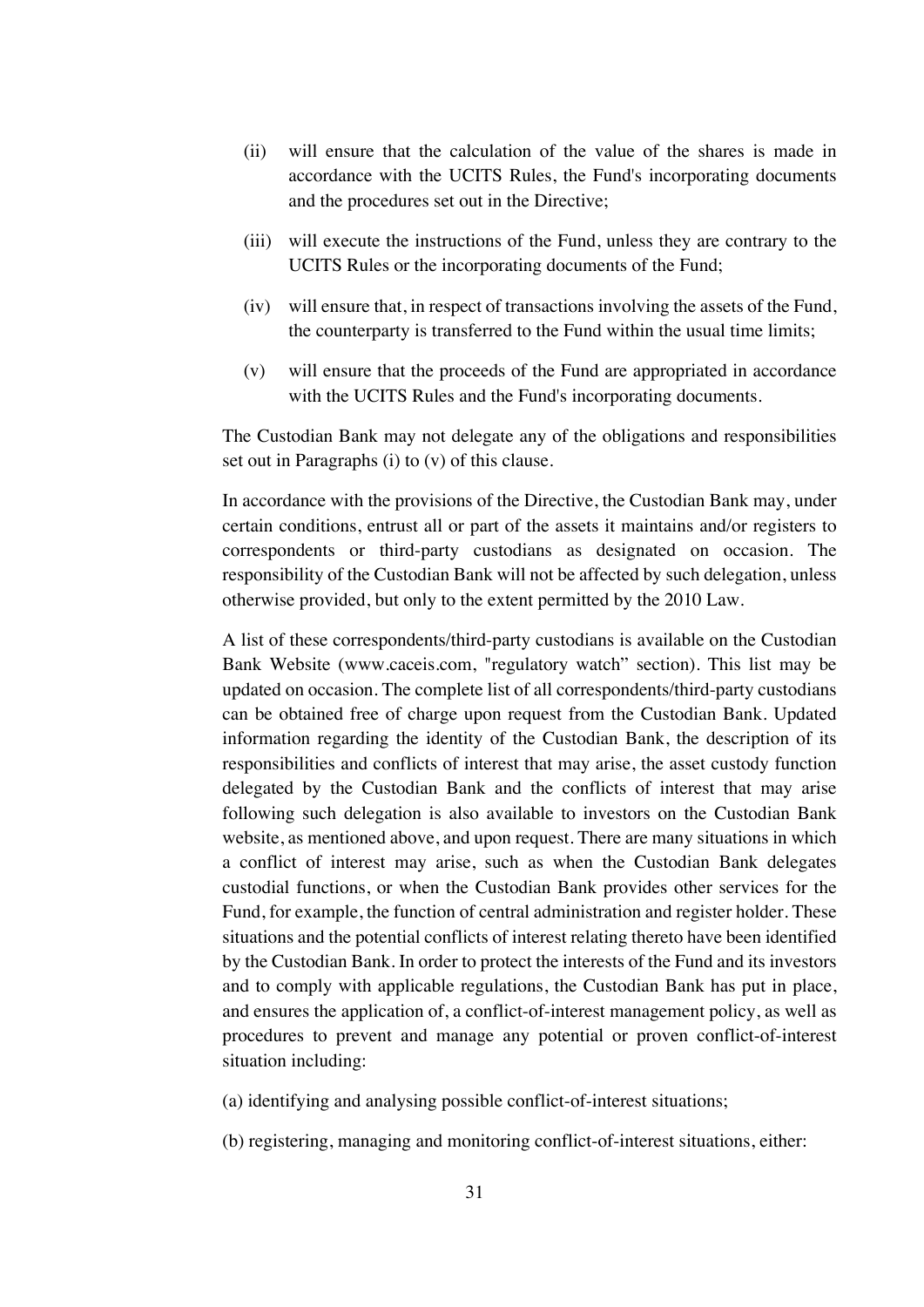- by relying on permanent measures put in place to manage conflicts of interest, such as the maintenance of separate legal entities, the segregation of functions, the separation of hierarchical structures, lists of insiders for staff members; or
- by establishing case-by-case management aimed at (i) taking appropriate preventive measures such as developing a new watch list, setting up new "Chinese walls", ensuring that the transactions are carried out in accordance with market conditions and/or informing the relevant investors of the Fund, or (ii) refusing to perform the activity giving rise to the conflict of interest.

The Custodian Bank has established a functional, hierarchical and/or contractual separation between the performance of its duties as a UCITS custodian bank and the accomplishment of other tasks for the Fund, in particular the provision of administrative agent and register holder services.

The Fund and the Custodian Bank may terminate the Custodian Bank Agreement at any time by sending written notice of ninety (90) days. However, the Fund may revoke the Custodian Bank only if a new custodian bank is appointed within two months to resume the duties and responsibilities of Custodian Bank. Once revoked, the Custodian Bank must continue to perform its duties and responsibilities until all assets of the France Sub-Fund and the Europe Sub-Fund have been transferred to the new custodian bank.

The Custodian Bank has no decision-making power or any obligation to advise regarding the investments of the Fund. The Custodian Bank is a service provider for the Fund and is not responsible for the preparation of this Prospectus; it therefore declines any responsibility for the accuracy of the information contained in this Prospectus or the validity of the structure and investments of the Fund.

### 3. ADMINISTRATIVE AGENT

The Management Company has designated CACEIS Bank, Luxembourg Branch as the Fund's administrative agent (the "Administrative Agent") by virtue of a contract entered into on 2 April 2007 as amended on occasion (the "Administrative Agent Contract").

The Administrative Agent deals with the administrative tasks required by Luxembourg law, such as holding Fund accounts and registrations and keeping the register of shareholders.

It is also responsible for the periodic calculation of the net asset value of the Fund and each Sub-Fund.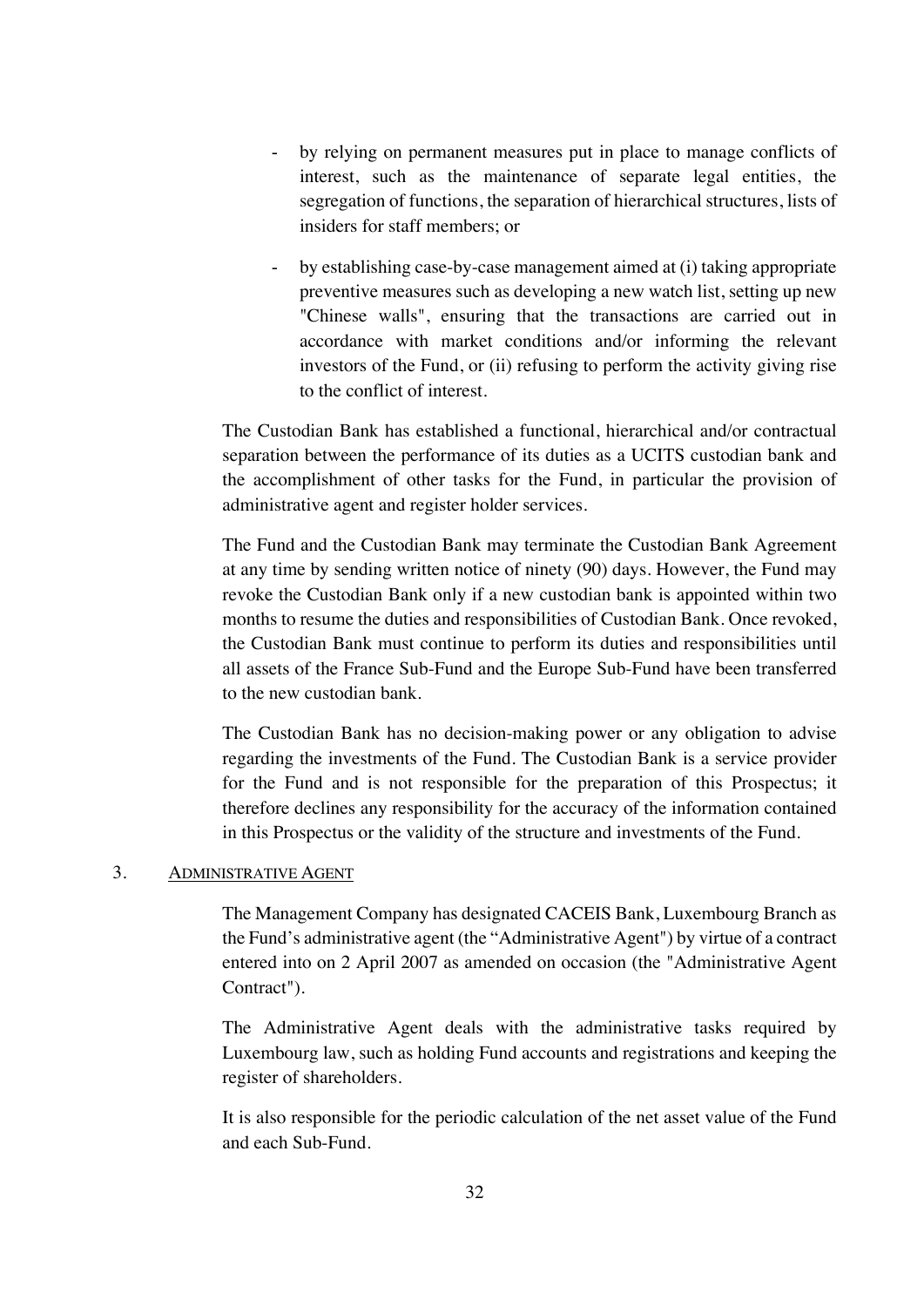For the purposes of this agreement, the central administration services will be situated in Luxembourg, at 5, allée Scheffer, L-2520 Luxembourg, Grand Duchy of Luxembourg. Thus:

- the accounting functions will be performed, and the accounting documents will be available there;
- issues, redemptions and conversions will be performed there;
- the shareholder register will be kept there;
- the Prospectus, the KIIDs, the reports and all the other documents intended for shareholders will be available there;
- any correspondence, financial reports and any other documents intended for the shareholders will be sent from Luxembourg;
- the net asset value will be calculated there.

The Administrative Agent will send reports to the Management Company regarding the services it provides in this capacity.

In its capacity as domiciliary agent, the Administrative Agent shall make a postal address in the Grand Duchy of Luxembourg available to the Fund.

In its capacity as paying and listing agent, the Administrative Agent is responsible for the payment of dividends and for share redemption proceeds, as well as for having the Fund's shares listed on the Luxembourg Stock Exchange.

## **X. THE SHARES**

The Fund's capital is made up of no-par shares. There are no limits on the number issued.

The rights attached to the shares are those set out in the law of 10 August 1915 on commercial companies, as amended (the "1915 Law"), insofar as it is not derogated from by the 2010 Law. The shares have no preferential or pre-emptive rights and each share carries the right to one vote at any general meeting of shareholders.

All of the Fund's shares, subject to the provisions of Chapter XI. "ISSUANCE, TRANSFER, CONVERSION AND REDEMPTION PROCEDURES FOR THE SHARES", are freely transferable and have an equal entitlement to the profits and dividends of the sub-fund concerned as soon as they are issued. They have equal rights to the liquidation proceeds of the sub-fund in question.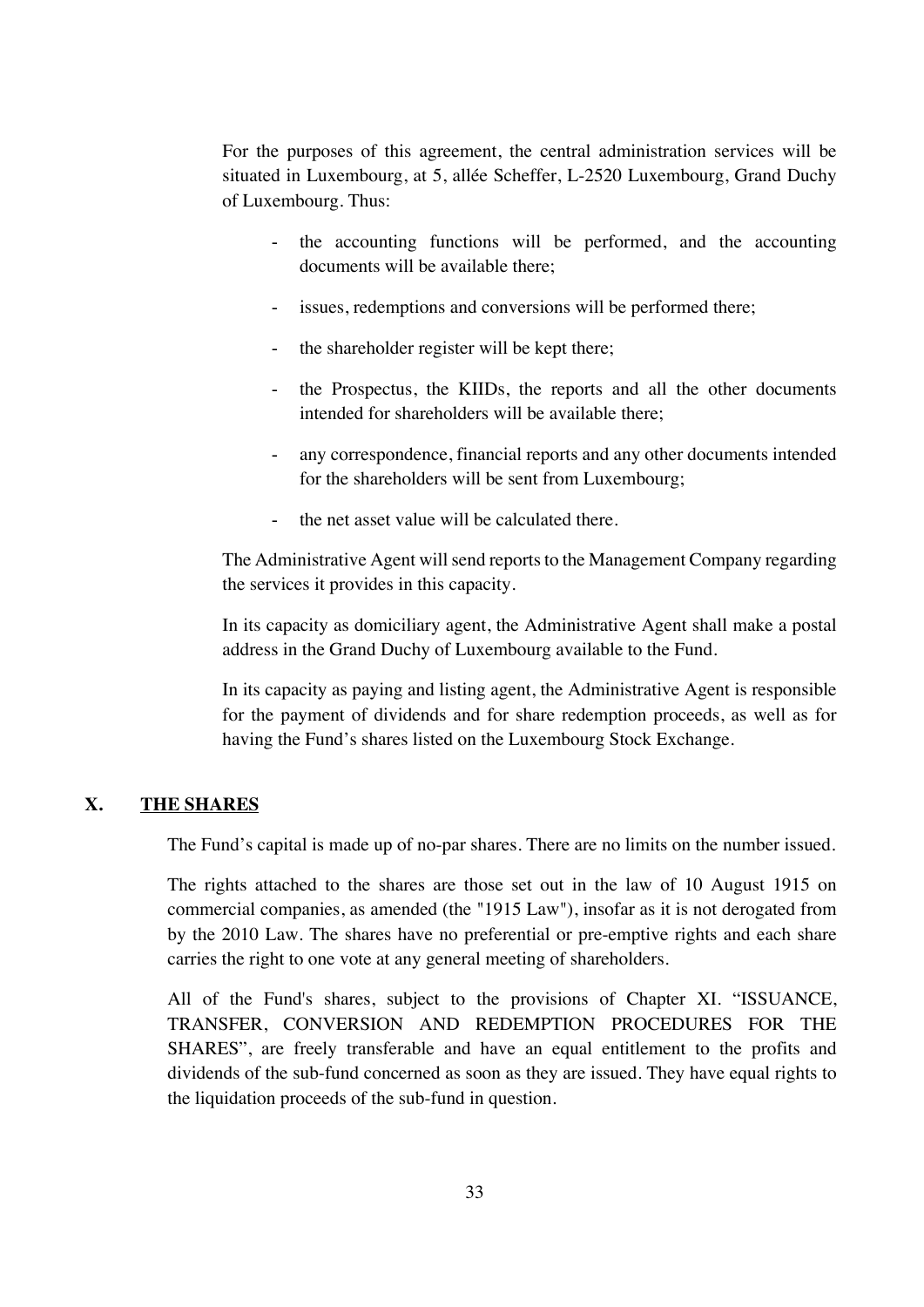The shares shall be issued exclusively in registered form. Confirmation of their shareholding will be sent to shareholders.

## **Share Classes**

There are several share classes ("Share Classes") within each sub-fund, the subscription proceeds of which will be invested in accordance with the investment policy of the subfund in question.

The issuance of shares in some Share Classes is reserved for institutional investors ("Institutional Investors") within the meaning of Article 174 of the 2010 Law.

The Share Classes currently outstanding within the France Sub-Fund and Europe Sub-Fund are:

- The accumulation Share Class reserved exclusively for Institutional Investors ("Class  $X (C)$ "); the minimum subscription amount is one unit.
- The accumulation Share Class is intended for all types of investors, specifically or through the following types, (i) investment managers, investment advisors, distributors or financial intermediaries (selected or approved by the Management Company) which, according to legal and/or regulatory requirements, do not have the right to accept or withhold retrocessions from third parties or which, under contractual arrangements, are not entitled to accept or withhold third-party retrocessions, and (ii) Institutional Investors within the meaning of the 2010 Law other than financial intermediaries approved by the Fund and/or by the Management Company and subscribing on their own behalf ("Class I (C)"). The minimum initial subscription amount is one unit.
- The accumulation Share Class intended for investors other than Institutional Investors ("Class A (C)"); the minimum subscription amount is one unit.

Institutional Investors who subscribe in their own name but on behalf of a third party must provide evidence to the Fund that such subscription is performed on behalf of an Institutional Investor, while the Fund must ensure that the economic beneficiary of the shares is an Institutional Investor.

## **XI. NET ASSET VALUE**

"Business Day" means a day during which banks are open and process payments in the Grand Duchy of Luxembourg (except 24 December).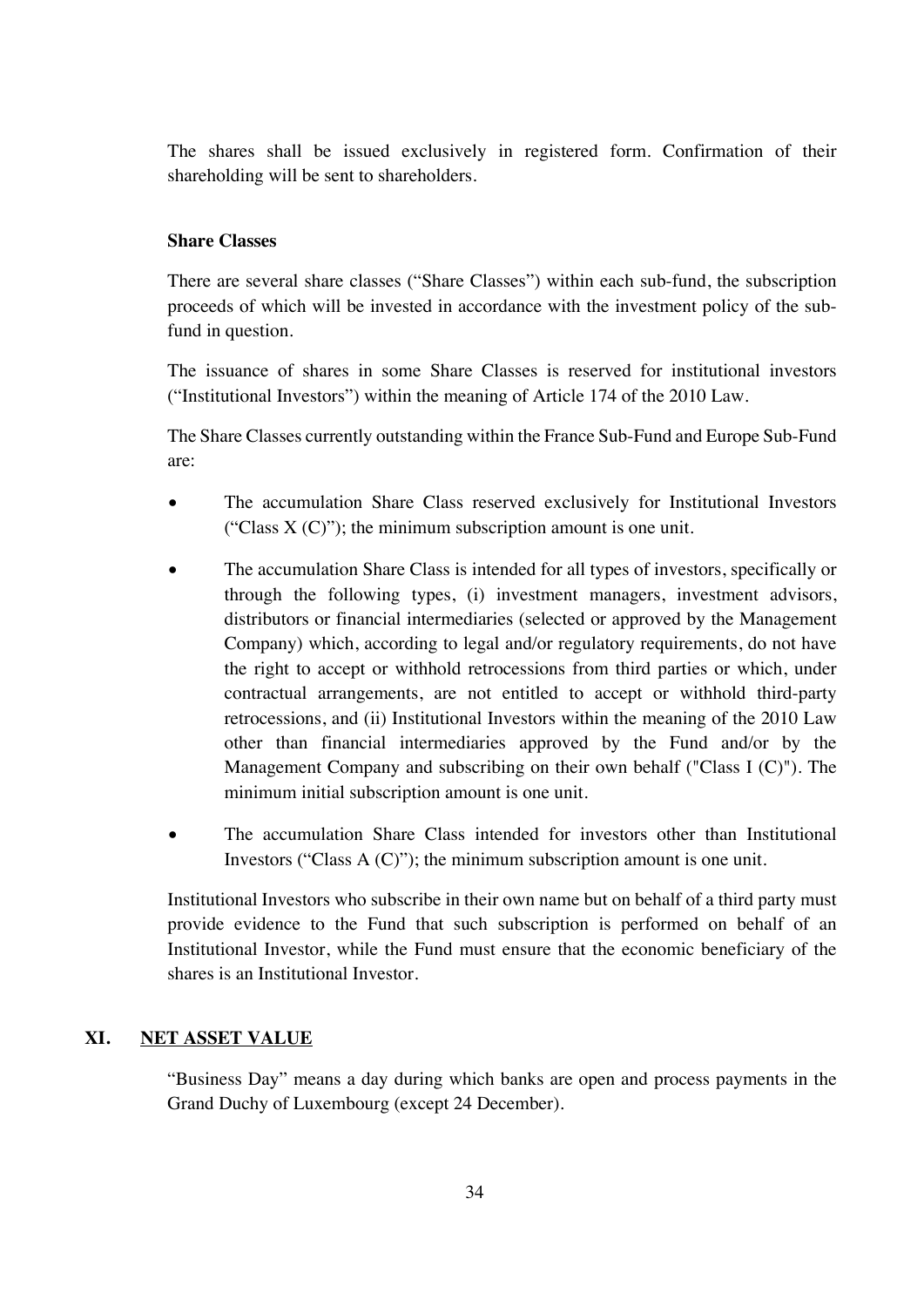"Valuation Date(s)" means a Business Day for which the net asset value of a sub-fund is calculated.

A Valuation Date is:

- Each Business Day for the France Sub-Fund.
- Each Business Day for the Europe Sub-Fund.

The Board of Directors may decide to calculate an additional net asset value, at the Management Company's expense, in order to handle new subscriptions or redeem shares following redemption requests that amount to more than 10% of a sub-fund's net assets.

The net asset value per share is determined by dividing the net asset value assigned to the Share Class to which the share belongs by the total number of shares in that Class outstanding on the date in question, and in accordance with the Articles of Association, by rounding up the amount obtained in this way according to generally accepted methods.

The net asset value of a Share Class is determined by deducting the liabilities assigned to that Class from its gross assets. Income and expenditure are recognised on a day-to-day basis in order to calculate the net asset value.

The total net asset value of the Fund is expressed in euros and is obtained by adding the net assets of the various Share Classes in each sub-fund.

The Fund's net assets shall be valued as follows:

The Fund's assets shall specifically include:

- a) all cash in hand or on deposit, including interest accrued but not paid and interest accrued on these deposits up until the Valuation Date;
- b) all sight notes and bills and accounts receivable (including the proceeds from the sale of securities where the consideration has not yet been received);
- c) all securities, units, shares, bonds, options or subscription rights and other investments and transferable securities that belong to the Fund;
- d) all dividends and distributions payable to the Fund in cash or in securities, to the extent that the Fund is aware of them;
- e) all interest accrued but not paid and all interest generated up until the Valuation Date by securities that belong to the Fund, unless that interest is included in these securities' principal amount;
- f) all other assets of any kind, including prepaid expenses.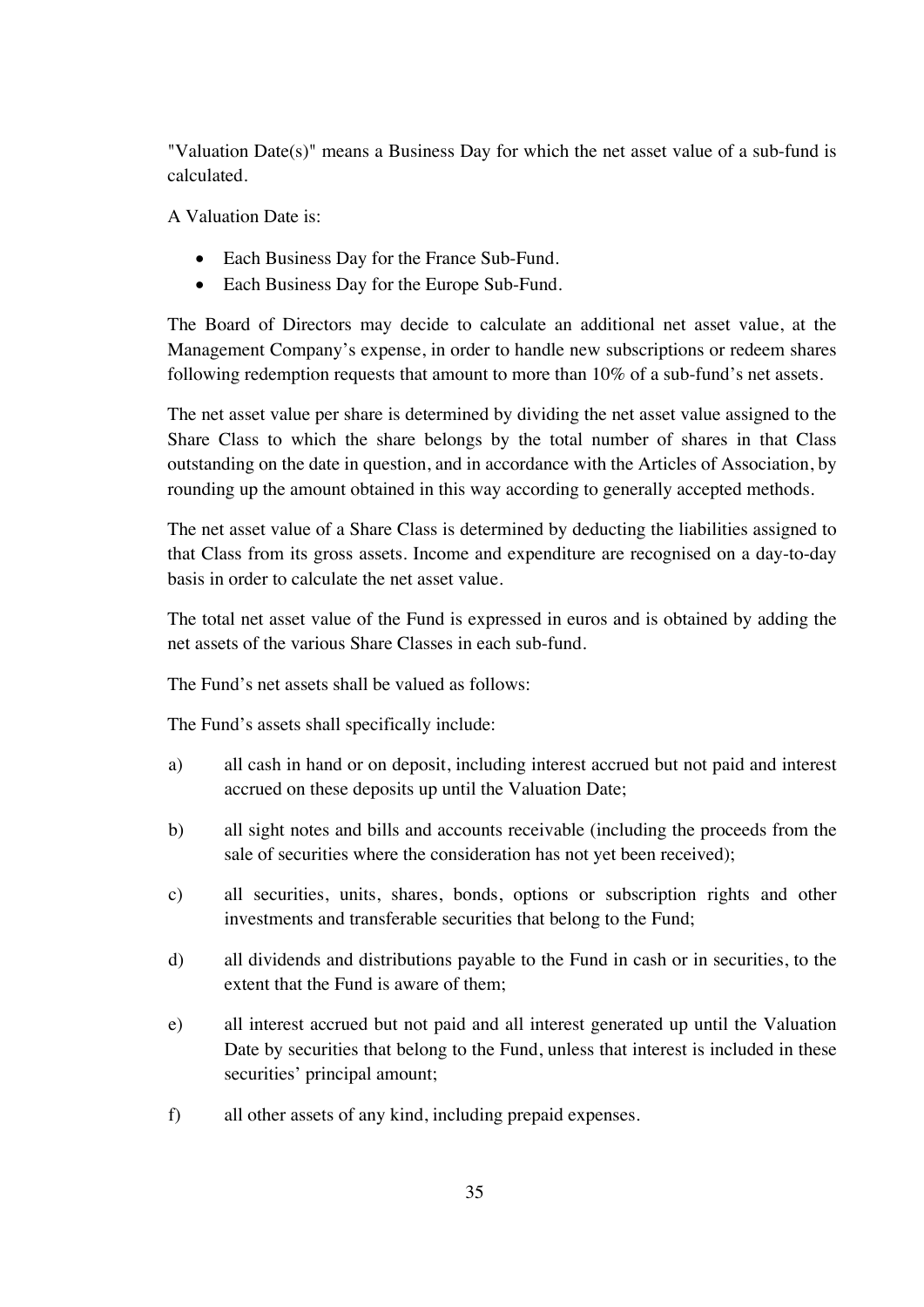The value of the assets held on the Valuation Date in question will be determined in accordance with Article 11 of the Articles of Association which sets out the following principles to determine that value, *inter alia*:

- a) The value of the cash in hand or on deposit, the sight notes and bills, the accounts receivable, the prepaid expenses, and the dividends and interest payments announced or that have reached maturity but have not yet been received, consists of the nominal value of these assets, unless it has been shown that this amount is unlikely to be received; in that case, the amount will be determined by deducting an amount that the Fund believes to be appropriate in order to reflect the actual value of these assets.
- b) The value of any transferable security and/or money-market instrument that is listed on an official stock exchange or traded on another regulated market will be determined in accordance with the last available price, unless that price is not representative.
- c) To the extent that the transferable securities held in the portfolio on the Valuation Date are not listed or traded on a securities exchange or a regulated market, or in the case of securities listed on a stock market or another regulated market, the value of all the assets where the price determined in accordance with Point b) is not representative of the actual value will be determined based on their likely realisable value, which must be determined with caution and in good faith.
- d) Options, financial futures, and swap contracts will be valued at the last known securities exchange or regulated market price for that purpose.
- e) The value of financial derivatives that are not listed on a securities exchange or traded on another organised market will be determined on a daily basis, in a manner that is reliable and verified by a competent professional appointed by the Fund, in accordance with market practices; the value will be assessed on the basis of the likely realisable value which the Board of Directors will estimate with caution and in good faith.
- f) Shares and units in underlying open-ended investment funds will be valued at the latest available net asset value, minus any potential fees applicable.
- g) The value of money-market instruments that are not listed on a securities exchange or traded on another organised market will be based on their nominal value, plus any capitalised interest, or on the basis of amortised costs.
- h) Values given in a currency other than the reference currency of the sub-fund in question are converted on the basis of the latest exchange rate available and given by the Administrative Agent's suppliers.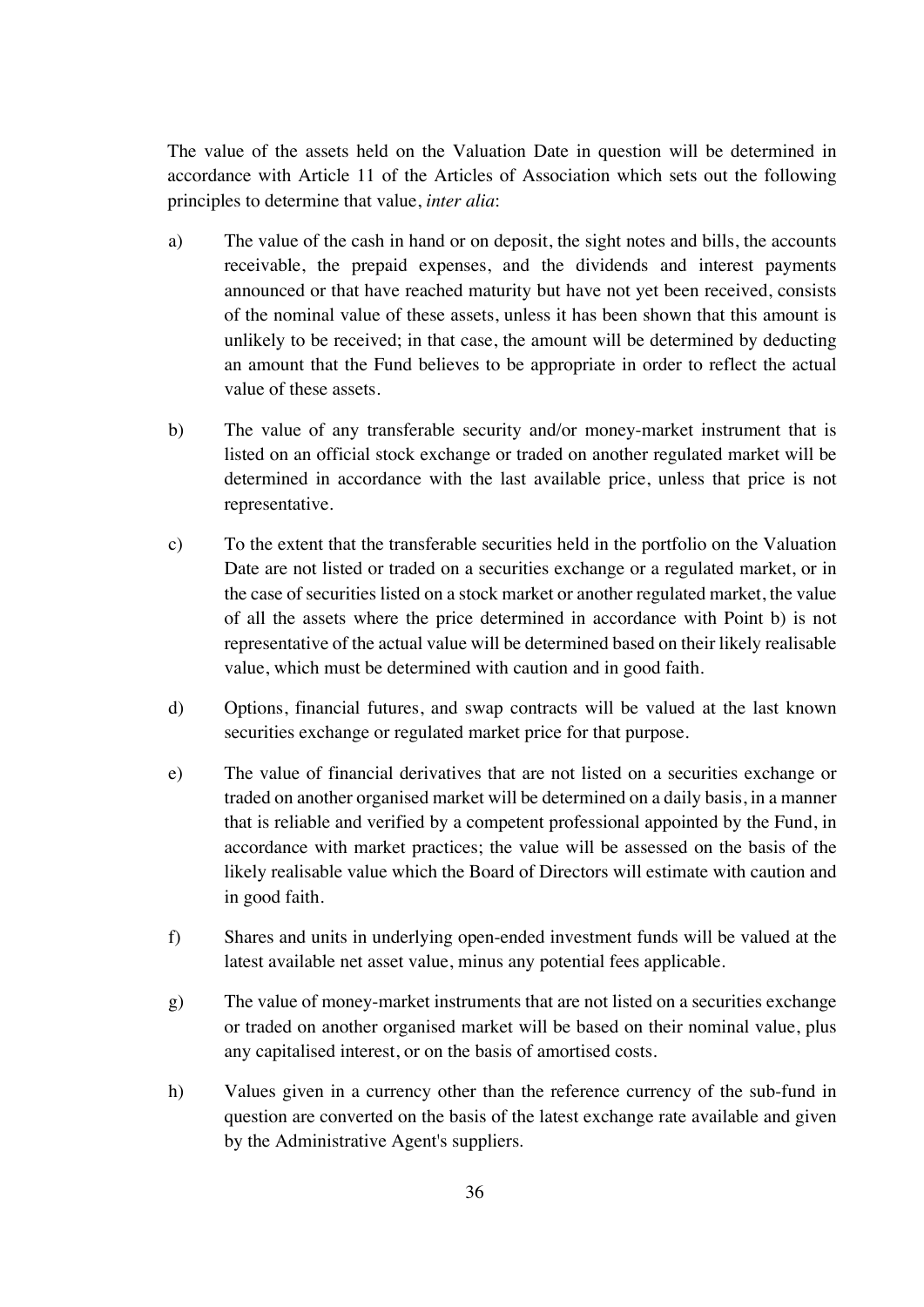If the calculation methods above are inappropriate or misleading, the Board of Directors can adjust the value of any investment or allow another valuation method to be used for the Fund's assets if it considers that the circumstances justify this adjustment or the adoption of other valuation methods in order to ensure that the value of the investments is reflected more correctly.

The Fund's commitments will specifically include:

- 1. all borrowings, bills of exchange due and accounts payable;
- 2. all known obligations, regardless of whether they are due, including any contractual obligations that have matured and where the purpose is a payment in cash or in kind (including the dividend amounts that the Fund has announced but not yet paid);
- 3. all reserves that have been authorised or approved by the Board of Directors, including those that had been recorded in order to deal with the potential impairment of some of the Fund's investments;
- 4. any other commitment made by the Fund, regardless of its nature, except for those represented by the Fund's own resources. To calculate the amount of these other commitments, the Fund shall take all the expenses that it will incur into consideration including, but not restricted to, the cost of amending the Articles of Association, the fees and expenses payable to the various service providers such as the Management Company, the sponsors and nominees, the Custodian Bank, the correspondent agents, the Administrative Agent, the transfer agents, the paying agents, or other Fund representatives and employees, as well as to the Fund's permanent representatives in the countries where it is registered, legal assistance fees, and fees for the auditing of the Fund's annual financial statements, promotion fees, printing and publication expenses for the share marketing documents, printing expenses for the annual and half-yearly financial reports, the expenses incurred arranging the General Meetings of Shareholders and the Board of Directors' meetings, reasonable travel expenses for administrators and directors, including their insurance premiums, attendance fees, registration fees, all taxes and levies withheld by government authorities and securities exchanges, the expenses incurred for the publication of issuance, redemption and conversion prices, as well as any other operating expenses, including financial expenses, bank charges and brokerage fees incurred when purchasing or selling assets or otherwise, and all administrative expenses.

To assess the amount of these commitments, the Fund will take account of administrative and other expenses that occur regularly or periodically on a *pro rata* basis.

The net asset value per share and the issue price may be obtained from the Administrative Agent.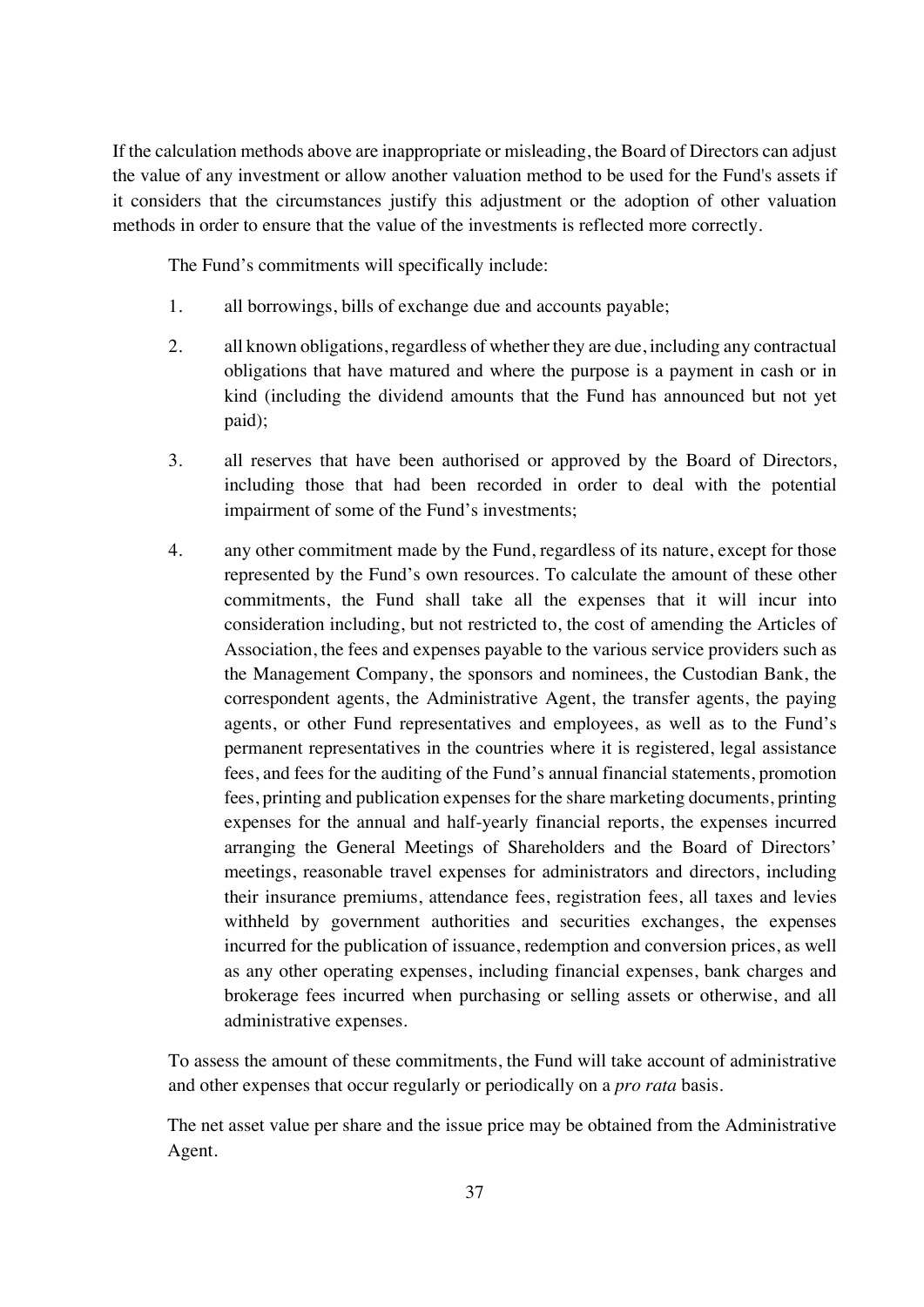## **XII. TEMPORARY SUSPENSION OF THE NET ASSET VALUE CALCULATION**

In accordance with the powers set out in Article 16 of the Articles of Association, the Board of Directors may suspend the net asset value calculation for one or several sub-funds, together with the issuance, conversion and redemption of the shares in the following cases:

- a) during any period when one of the main markets or stock exchanges, on which a substantial portion of the investments of one of the Fund's sub-funds is listed, is closed outside a usual public holiday or when transactions on these investments are restricted or suspended;
- b) during a political, economic, military, monetary, or social situation, or any force majeure event beyond the responsibility or control of the Company, as a result of which the disposal or valuation of the assets held by one or more of the Fund's subfunds is impossible by reasonable and normal means, without seriously harming the interests of the shareholders;
- c) during any emergency situation as a result of which the disposal or valuation of the assets held by one of the Fund's sub-funds is impossible;
- d) during any interruption of the means of communication normally used to determine the price or value of any price for a substantial portion of the investments of one of the Fund's sub-funds, or the prices and values in effect on any market or stock exchange;
- e) where currency restrictions or restrictions on the movement of capital prevent the execution of transactions on behalf of one of the Fund's sub-funds, or where transactions to purchase or sell the Fund's assets cannot be performed at normal exchange rates;
- f) based on a decision by the Board of Directors, and as long as the principle of equality between shareholders and the applicable laws and regulations are complied with (i) as soon as a Meeting of Shareholders has been called to approve the liquidation or dissolution of the Fund or a sub-fund, or (ii) as soon as the Board of Directors decides to liquidate or dissolve the sub-fund, to the extent that it has the power to decide on this matter;
- g) if the Management Company in its central administration role (or its representative) does not have the means to determine the price of undertakings for collective investment in which the sub-fund has invested (when calculation of the net asset value of undertakings for collective investment is suspended);
- h) in exceptional circumstances that may adversely affect the interests of shareholders, or in the event of massive redemption requests as described in Chapter XI.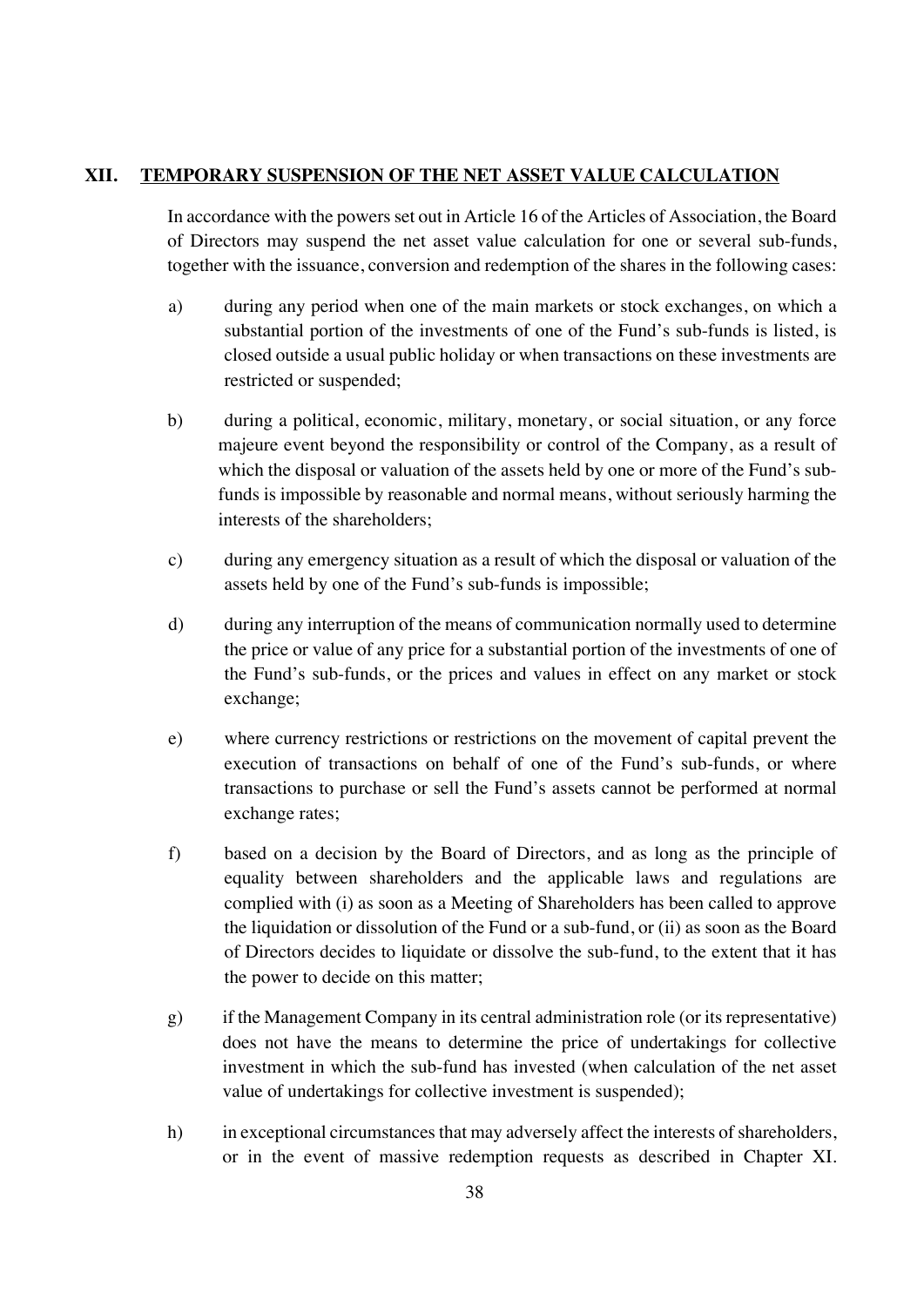"ISSUES, TRANSFER, CONVERSION AND REDEMPTION OF SHARES", the Board of Directors reserves the right to set the value of the shares of the sub-fund concerned only after having carried out, in as timely a manner as possible, on behalf of the sub-fund, the sales of transferable securities required.

Where applicable, notice of such suspension and of its lifting will be published in a Luxembourg newspaper and any newspaper that the Board of Directors deems appropriate for informing the shareholders. This notice will also be forwarded to the Luxembourg authorities and any shareholder or individual requesting that shares be issued, redeemed or converted.

Pending requests for issuance, conversion or redemption may be cancelled by written notice, as long as these notices are received by the Fund before the suspension is lifted. Issuance, conversion and redemption requests will be taken into consideration on the first Valuation Date following the lifting of the suspension.

# **XIII. ISSUANCE, TRANSFER, CONVERSION AND REDEMPTION PROCEDURES FOR THE SHARES**

## 1. Issuance of shares

The Board of Directors is authorised to issue shares in each Share Class at any time and with no limits on the applicable subscription date ("Subscription Date"). Subscription requests may be expressed as an investment amount or as the number of shares to be subscribed.

These Subscription Dates are each Valuation Date for the Europe Sub-Fund and the France Sub-Fund as defined in Chapter "IX. NET ASSET VALUE".

To be taken into consideration, subscription requests must be received by the Administrative Agent:

- by 12.00pm (Luxembourg time) on the Subscription Date in question for the Europe Sub-Fund; and
- by 12.00pm (Luxembourg time) on the Subscription Date in question for the France Sub-Fund.

The shares will be offered at an issue price equal to the net value per share on the Subscription Day and calculated in accordance with the provisions of Chapter IX. "NET ASSET VALUE", plus, where applicable, a subscription fee in favour of the Management Company. Any subscription request received after 12.00pm (Luxembourg time) on a Subscription Date will be taken into consideration on the following Subscription Date for the Europe Sub-Fund and the France Sub-Fund.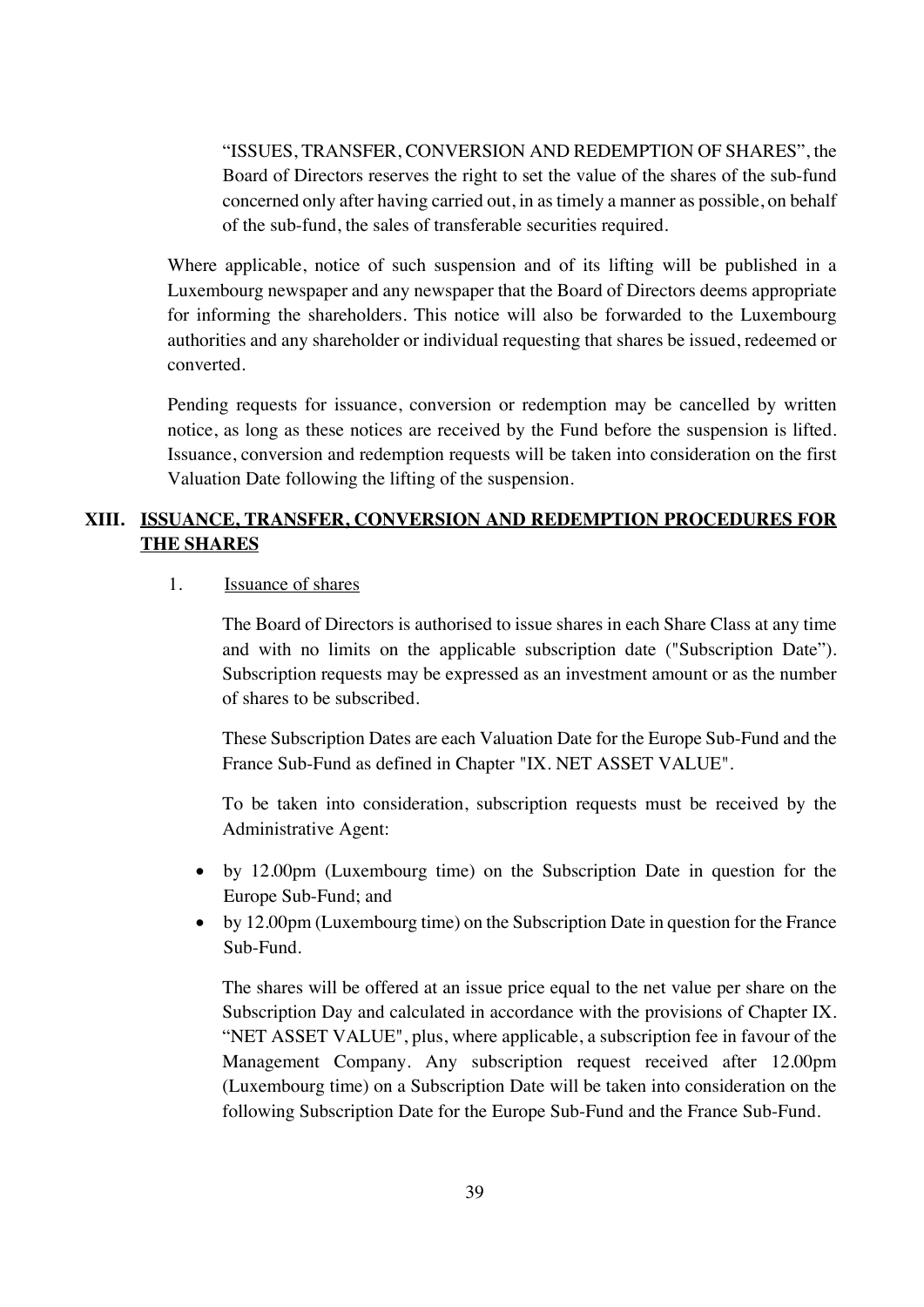The Class I (C) subscription fee will be a maximum  $1\%$  of the net assets subscribed. This subscription fee will be collected for the Management Company. No subscription fee will be charged for Class  $X(C)$  and Class  $A(C)$ .

The subscription price must be paid into the Fund's account with the Custodian Bank or one of its correspondent banks within a maximum period of three Business Days from the Subscription Date for the Europe Sub-Fund and for the France Sub-Fund. Confirmations will usually be delivered within 30 days following determination of the applicable net value.

The amounts subscribed are payable in euros. Subscription requests in other currencies will be accepted, although the currency conversion fees will be charged to the subscriber in this case.

The Board of Directors reserves the right to reject any subscription request, or to accept it only in part. In addition, the Board of Directors reserves the right to interrupt the issuance and sale of shares at any time without notice. No shares will be issued if the net asset value calculation is suspended as described in Chapter X. "TEMPORARY SUSPENSION OF THE NET ASSET VALUE CALCULATION".

In the event of the closure of a sub-fund at the time of subscription, buy-sell transactions are still authorised.

### Combating money-laundering and the financing of terrorism

In accordance with international rules and the laws and regulations applicable in Luxembourg including, but not limited to, the law of 12 November 2004 on combating money laundering and the financing of terrorism, as amended, the Grand Ducal Regulation dated 1 February 2010, CSSF Regulation 12-02 of 14 December 2012, CSSF Circulars 13/556, 15/609 and 17/650 concerning developments in the field of automatic exchange of tax information and the repression of money laundering, and any changes or any replacements relating thereto, professionals in the financial sector are subject to obligations designed to prevent the use of undertakings for collective investment for the purpose of money-laundering and financing terrorism. The result of these provisions is that the Administrative Agent must, in principle, identify the subscriber pursuant to Luxembourg laws and regulations. The Administrative Agent may demand that the subscriber provide any document that they deem necessary to carry out this identification.

In addition, the Administrative Agent, as a delegate of the Management Company, may request other information that the Fund may request in order to comply with its legal and regulatory obligations, including (but not limited to) obligations arising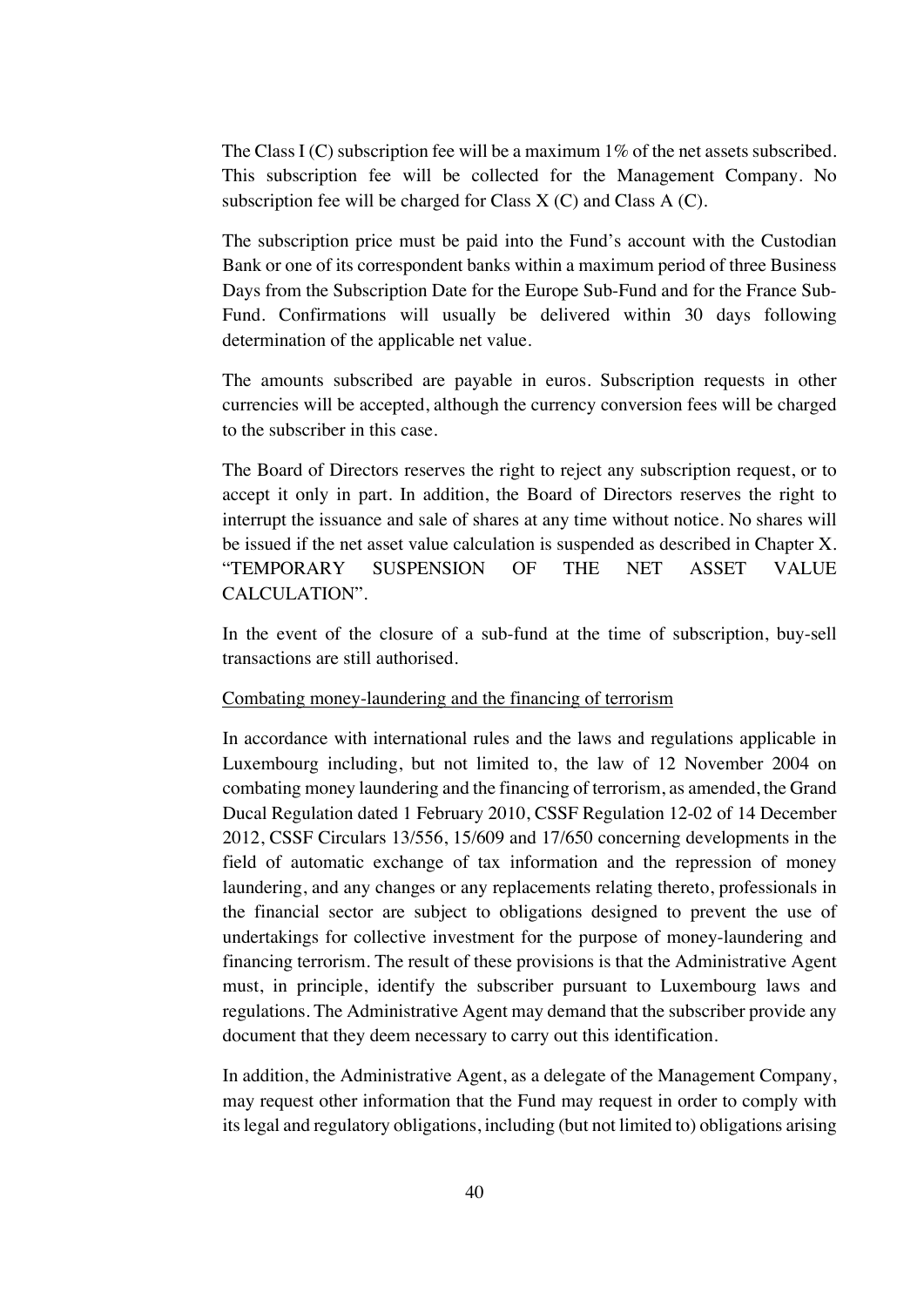from the laws and regulations mentioned above, the CRS Law and the FATCA Law (as defined below).

In the event of a delay or failure to provide the required documents, the subscription request will not be accepted and, in the case of a redemption request, the payment of the redemption proceeds will be delayed. Neither the Fund nor the Administrative Agent shall be held responsible for any delay or failure to execute transactions where the investor has not provided any documents or has provided incomplete documentation.

On occasion, shareholders may be requested to supply additional or updated documents in accordance with the ongoing control and oversight obligations pursuant to the laws and regulations in effect.

### Luxembourg register of beneficial owners

The Luxembourg law of 13 January 2019 regarding the creation of a register of beneficial owners (the "**Law of 13 January 2019**") took effect on 1 March 2019 (with a six-month transition period). The Law of 13 January 2019 requires that all companies registered on the Luxembourg trade register, including the Fund, obtain and hold information about their beneficial owners ("**Beneficial Owners**") at their registered office. The Fund must record information concerning the Beneficial Owners on the register of beneficial owners, which is managed under the authority of the Luxembourg Ministry of Justice.

The Law of 13 January 2019 defines the Beneficial Owner in general terms, in the case of legal entities such as the Fund, as any individual(s) who ultimately hold(s) or control(s) the Fund by directly or indirectly holding a sufficient percentage of shares or voting rights or ownership interest in the Fund, including through the intermediary of bearer shares, or by any other means, other than through a company listed on the stock market and subject to publication obligations in accordance with European Union law or equivalent international standards guaranteeing a sufficient level of ownership transparency.

An ownership interest of 25% plus one share or an ownership interest of over 25% in the company owned by an individual should be an indication of direct ownership. An ownership interest of 25% plus one share or an ownership interest of over 25% in the Fund owned by a legal entity controlled by one or more individuals, or by several legal entities controlled by the same individual(s), constitutes an indication of indirect ownership.

If the above-mentioned criteria are met by one shareholder with respect to the Fund, said shareholder is required by law to inform the Fund with sufficient notice and to provide the documentary evidence and information necessary so that the Fund can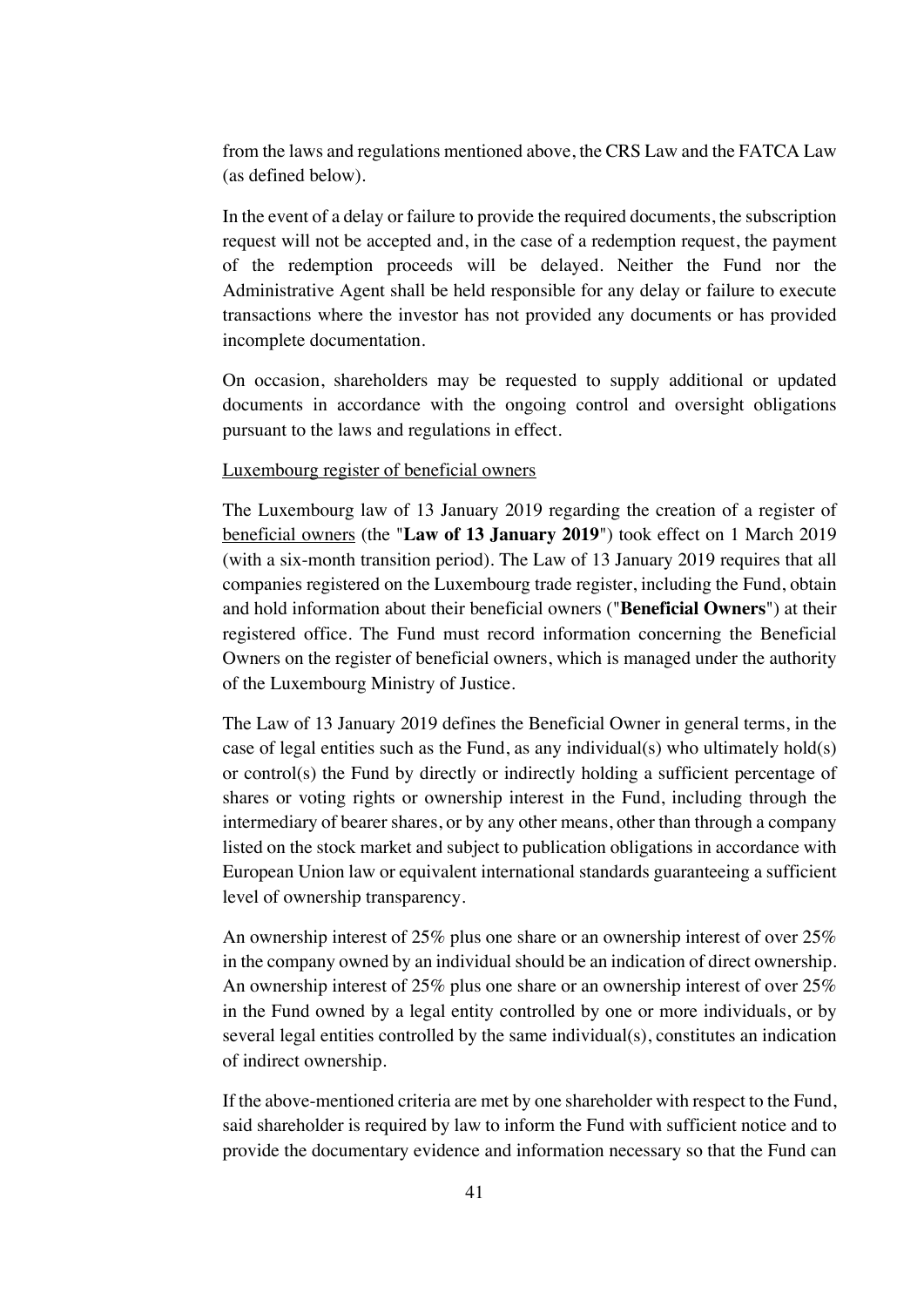fulfil its obligation under the Law of 13 January 2019. If the Fund and the Beneficial Owners in question fail to fulfil their respective obligations resulting from the law of 13 January 2019, a criminal fine will be imposed. If an investor is unable to verify whether they qualify as Beneficial Owner, they can communicate with the Fund to obtain clarification.

In both cases, the following email address can be used: siege@ie-am.com

### 2. Transfer and conversion of shares

### Transfer of shares

Registered shares can usually be transferred by sending a transfer instrument in an appropriate form to the Administrative Agent. Once the Administrative Agent has received the transfer request and has examined the endorsement(s), they may ask for the signatures to be guaranteed by an approved bank, a broker or a notary. We advise shareholders to contact the Administrative Agent before requesting a transfer in order to ensure that the bank has the appropriate documents to perform the transaction.

#### Conversion of shares

Shareholders in the Fund may ask for their shares to be converted into another Share Class at any time. However, the conversion right is subject to compliance with the conditions applicable to the Share Class into which they are planning to convert their shares. For instance, shareholders may ask for their shares to be converted into a Share Class reserved for Institutional Investors (as defined in Chapter VIII. "SHARES") only if they are themselves Institutional Investors. Shareholders who want such a conversion may submit their request to the Fund in writing using the same information as that requested for redeeming shares. The information must specify the address where any potential conversion balance paid should be sent, and the request must be accompanied by the old share certificate, if issued.

Any conversion request must be received by the Administrative Agent:

- by 12.00pm (Luxembourg time) on the Valuation Date in question for the Europe Sub-Fund; and
- by 12.00pm (Luxembourg time) on the Valuation Date in question for the France Sub-Fund.

The conversion of a Share Class into another Share Class will be performed on the basis of the net asset values of both Share Classes on the conversion date. In the event of a conversion of Class X (C) Shares into Class A (C) Shares or of Class A (C) Shares into Class X (C) Shares, conversion will be free of charge. In the event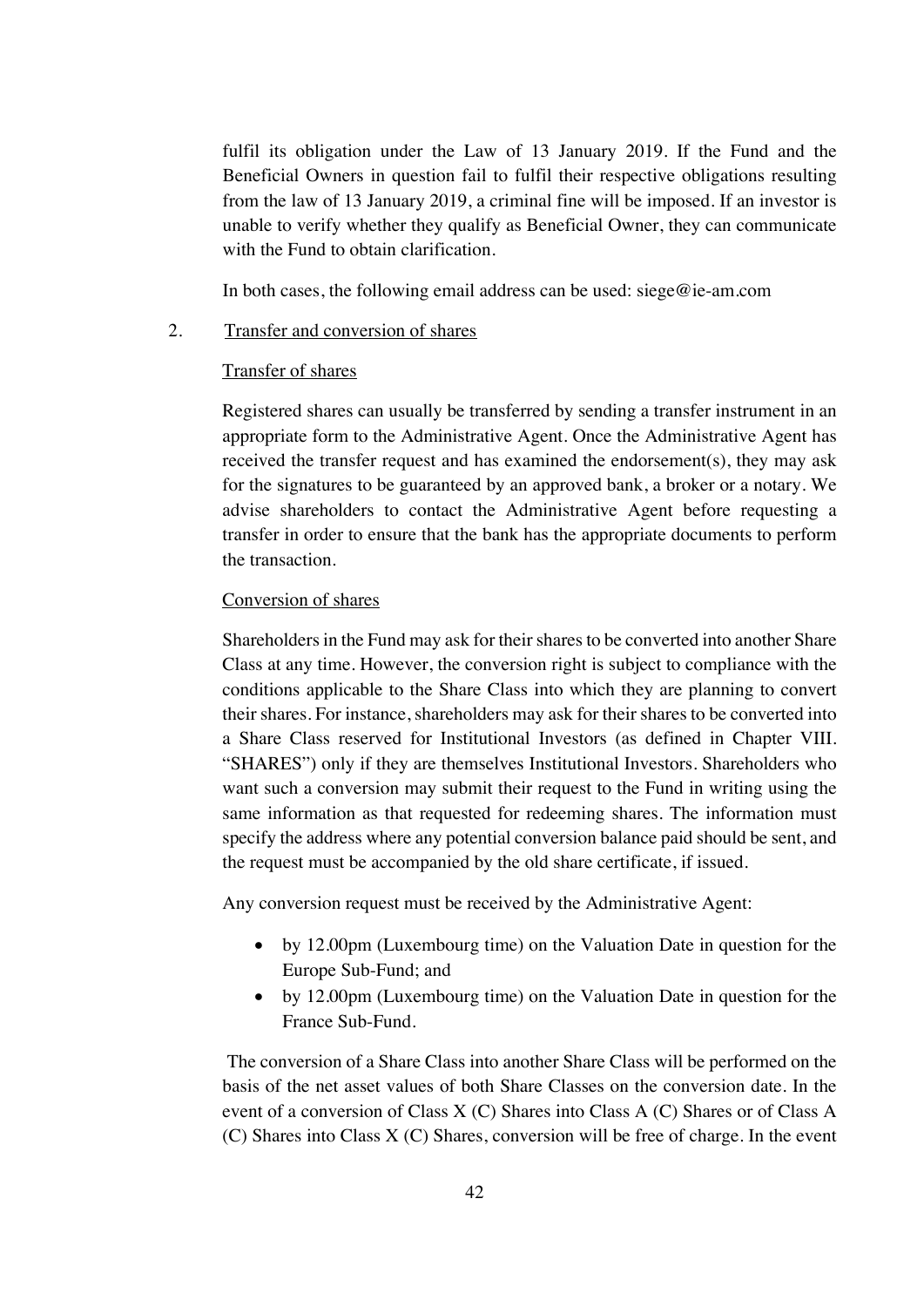case of a conversion of Class  $X(C)$  or Class A (C) Shares into Class I (C) Shares, Class I (C) subscription fees will be due. Shares will only be convertible into a whole number of shares, inasmuch as the Fund does not allow fractions of shares to be issued; the value of any potential fractional shares resulting from the share conversion will be repaid to shareholders in the Fund.

### 3. Share redemptions

Shareholders may ask, at any time, for the shares in the Fund to be redeemed on the redemption date that applies to their Share Class ("Redemption Date") within the limits provided for by the 2010 Law and the Articles of Association.

The Redemption Dates for the Europe Sub-Fund and France Sub-Fund Class X (C), Class A (C) and Class I (C) shares are every Business Day.

The redemption price for the shares corresponds to the net asset value per share on the applicable Redemption Date, less the taxes, duties and brokerage fees applicable. Any potential rounding will be calculated according to banking practices.

However, to be taken into consideration on a given Redemption Date, redemption requests must be received by the Administrative Agent by 12.00pm (Luxembourg time) on the day prior to the Redemption Date in question. The Management Company does not debit a redemption fee.

If execution of the redemption instructions results in a residual investment in the Fund of less than EUR 1,000, the Fund may impose mandatory redemption of the residual shares at the current redemption price, and pay the proceeds to the shareholder. A statement confirming the details of the redemption shall be sent to shareholders on the Business Day following the Redemption Date.

Where applicable, once the registered share certificates have been received, the redemption proceeds will be paid via bank transfer in the initial currency of the subfund concerned, or in another currency at the request of the principal, within three Business Days following the Redemption Date.

If payment is requested in a currency other than that of the shares redeemed, the exchange rate will be determined by the Custodian Bank, and the usual foreign exchange fees and commissions will be deducted from the redemption proceeds paid to the shareholder.

However, if redemption and conversion requests involve over 10% of the net assets of one of the Fund's sub-funds on any Redemption Date, the Board of Directors may decide to defer the processing of that portion of the redemption or conversion requests which exceeds 10% of the sub-fund's net assets until the next Redemption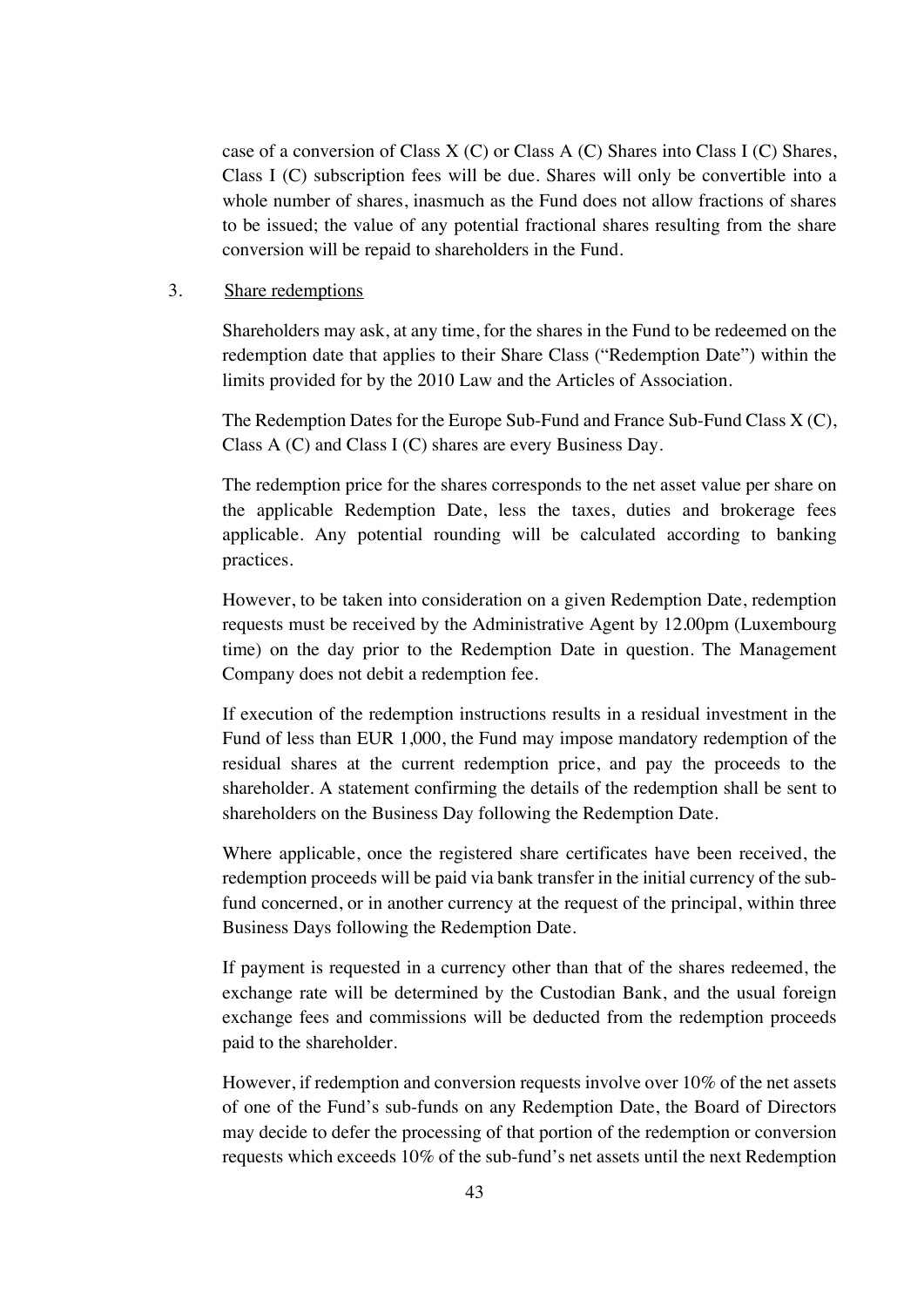Date, by reducing all the redemption and conversion requests on a proportional basis. Requests that have been deferred in this way will be taken into account before subsequent requests, subject however to the Fund's ability to defer requests exceeding the aforementioned 10% limit.

The Board of Directors may, at its discretion, pay the redemption price to the shareholder in question via the payment-in-kind of transferable securities or other assets up to the value of the redemption amount, but in compliance with the laws in force and after delivering a report drawn up by the Fund's approved Statutory Auditor, the cost of which shall be borne by the shareholder concerned. The Board of Directors will only use this option if (i) the shareholder in question makes the request, and (ii) the transfer does not have an adverse impact on the remaining shareholders.

The redemption price for the Fund's shares may be higher or lower than the purchase price paid by the shareholder at the time of their subscription, depending on whether the net value has increased or decreased over the period.

Note that the Board of Directors may implement forced statutory redemption of shares in the following circumstances:

- if their ownership results in a breach of the law in the Grand Duchy of Luxembourg or abroad;
- if their ownership implies taxation of the Fund in a country other than the Grand Duchy of Luxembourg;
- or more generally, if their ownership is harmful to the Fund in any way whatsoever.

## **XIV. ALLOCATION OF PROFITS**

The allocation of profits will be determined by the Annual General Meeting of Shareholders, on the recommendation of the Board of Directors. This allocation may include the distribution of dividends, the transfer of a portion of the profits to reserves, and the allocation of the balance to a retained earnings account.

The dividends paid to distribution shares, if issued, can only be deducted from net profits.

No dividends may be distributed if the result is to reduce the Fund's net assets to a level below the minimum amount required by the 2010 Law.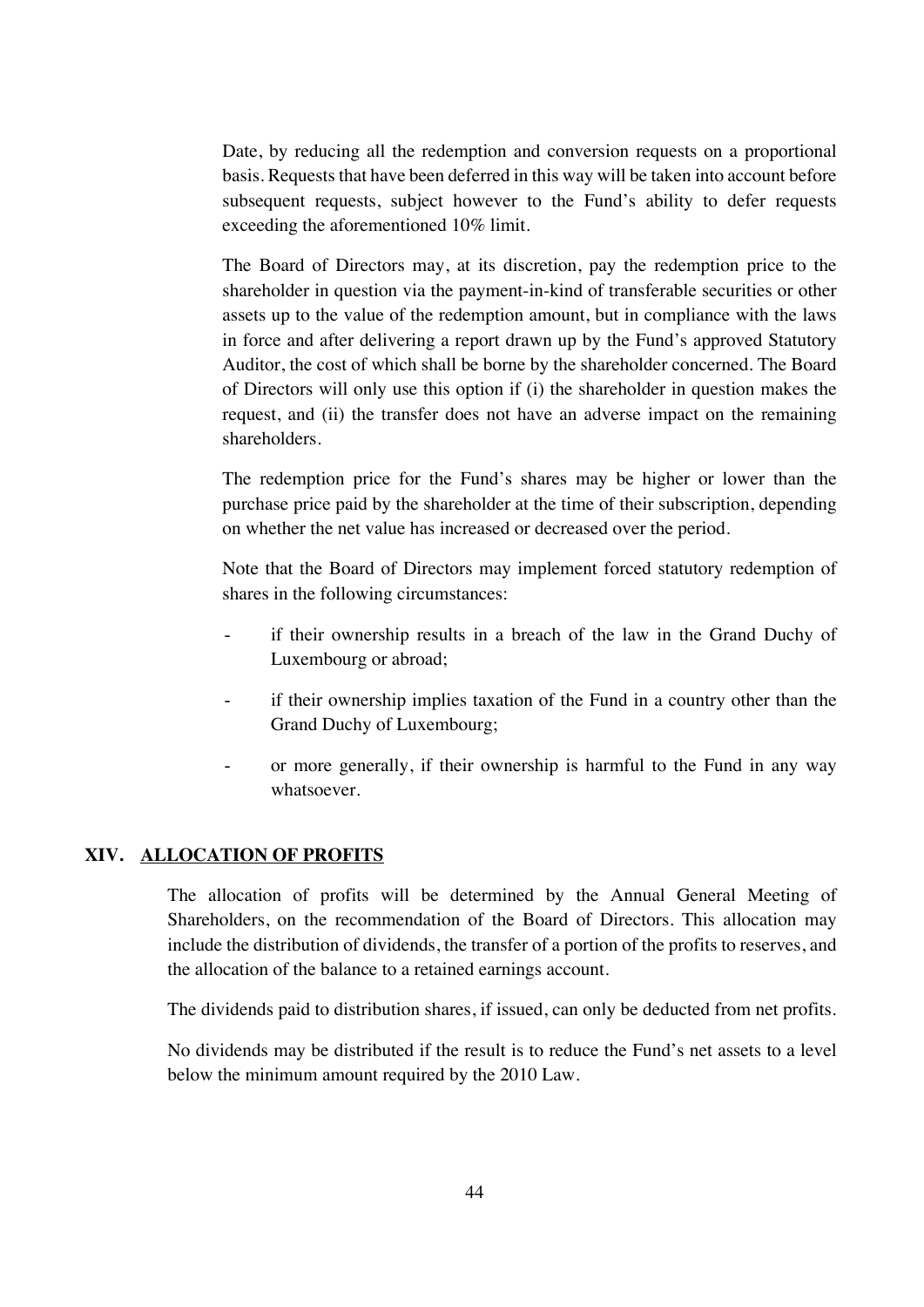Named shareholders will be paid by cheque sent to the address shown on the shareholder register, or by bank transfer, in accordance with the instructions received from the shareholders.

Any dividends not claimed within five years following their payment date will be forfeited and will be accrued to the Share Class in question.

## **XV. FEES AND REMUNERATION**

## **Management fee**

The Management Company will receive an annual management fee as remuneration for its management which will be charged to the net assets of each of the Fund's sub-funds and will be received in 12 monthly increments based on the average net asset value of each sub-fund as calculated and published during the month.

The amount of the annual management fee is the following:

- Class X (C): 1.95%;
- Class A (C): 1.95%;
- $-$  Class I (C): 1.40%.

### **Performance fee**

In addition to the management fee it receives, the Management Company will also receive a performance fee of 10% based on a benchmark index (i.e. a performance fee model under which these fees can be deducted only when the performance of the relevant Sub-Fund exceeds that of its benchmark), accrued on each Valuation Day, paid annually, on the basis of the net asset value (net of any cost), without distinction between the Share Classes described below:

Performance fee calculation method

The Management Company will receive, where applicable, a performance fee when the performance of a Sub-Fund exceeds that of its **"Benchmark Index"** during the **"Observation Period"** (as defined below).

This outperformance fee will be subject to a provision or reversal of provisions each time the net asset value is calculated and therefore on each Valuation Day. Where a Sub-Fund underperforms the Benchmark Index, reversals of provisions are capped at the amount of the allocations.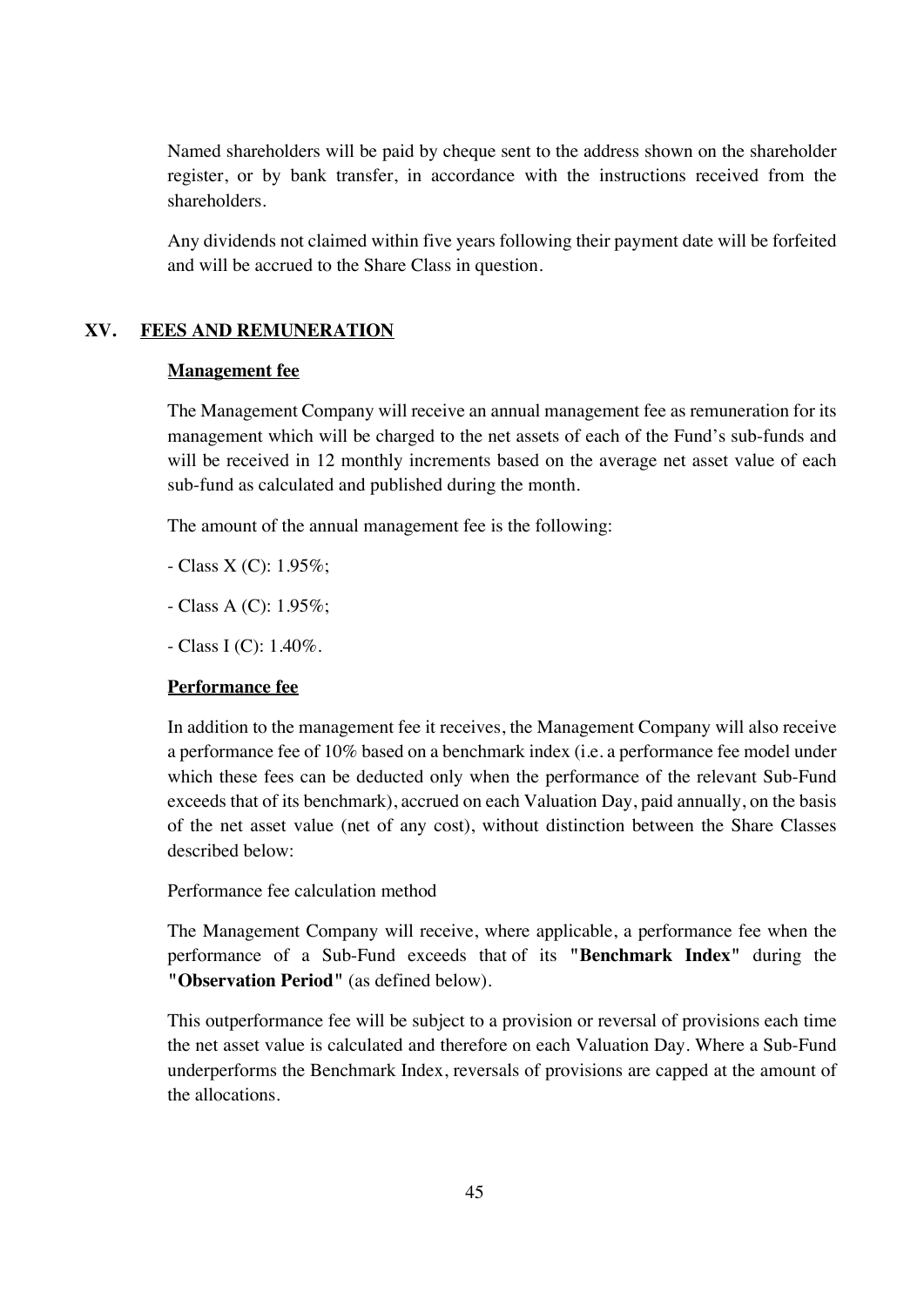The performance fee shall be definitively payable to the Management Company only at the end of each Observation Period. The crystallisation frequency is annual.

## **The Observation Period** is:

- for the first observation period, from 1 January 2022 to 31 December 2022;
- for the following periods, from 1 January of the year concerned to 31 December of the following year.

In the event of unit redemptions, if a performance fee is provisioned, the portion proportional to the redeemed units is calculated and definitively payable to the Management Company.

A performance fee may be charged by the Management Company **in respect of a given Period, even if the net asset value decreases during the relevant observation period to the extent that the performance of the Sub-Fund would nevertheless exceed that of its Benchmark Index.**

**This Benchmark-based model** has been applied since 1 January 2022 for the calculation of the performance fee. The performance reference period is set at five years (the "Reference Period"). An annual outperformance fee will be payable to the Management Company only if the performance of the Sub-Fund exceeds the performance of the Benchmark Index to the extent that any potential underperformance of the Sub-Fund relative to the Benchmark Index during the preceding five years has been offset. The crystallisation frequency is annual. For the Observation Periods between 1 January 2022 and 1 January 2027, the Reference Period must be calculated solely on the basis of the observation periods having expired since 1 January 2022.

In the event of (i) outperformance of the Benchmark Index during the Observation Period and (ii) no negative performance to be offset over the applicable Reference Period, a performance fee will be paid.

Where the Sub-Fund underperforms the Benchmark Index during the Reference Period, no performance fee will be paid for the relevant Observation Period. During the following observation period, in the event of outperformance, no performance fee will be paid until the Sub-Fund offsets the underperformance accumulated during the Reference Period. This means that any previous underperformance during the Reference Period must be recovered by a subsequent outperformance before a performance fee is paid.

**The Benchmark Index** used to calculate outperformance for each Sub-Fund is as follows:

- France Sub-Fund: CAC Mid & Small NR
- Europe Sub-Fund: Stoxx® Europe Ex UK Small NR

## **Examples**

*NAV of the Sub-Fund and the Benchmark Index (base 100) at 31 December of year N*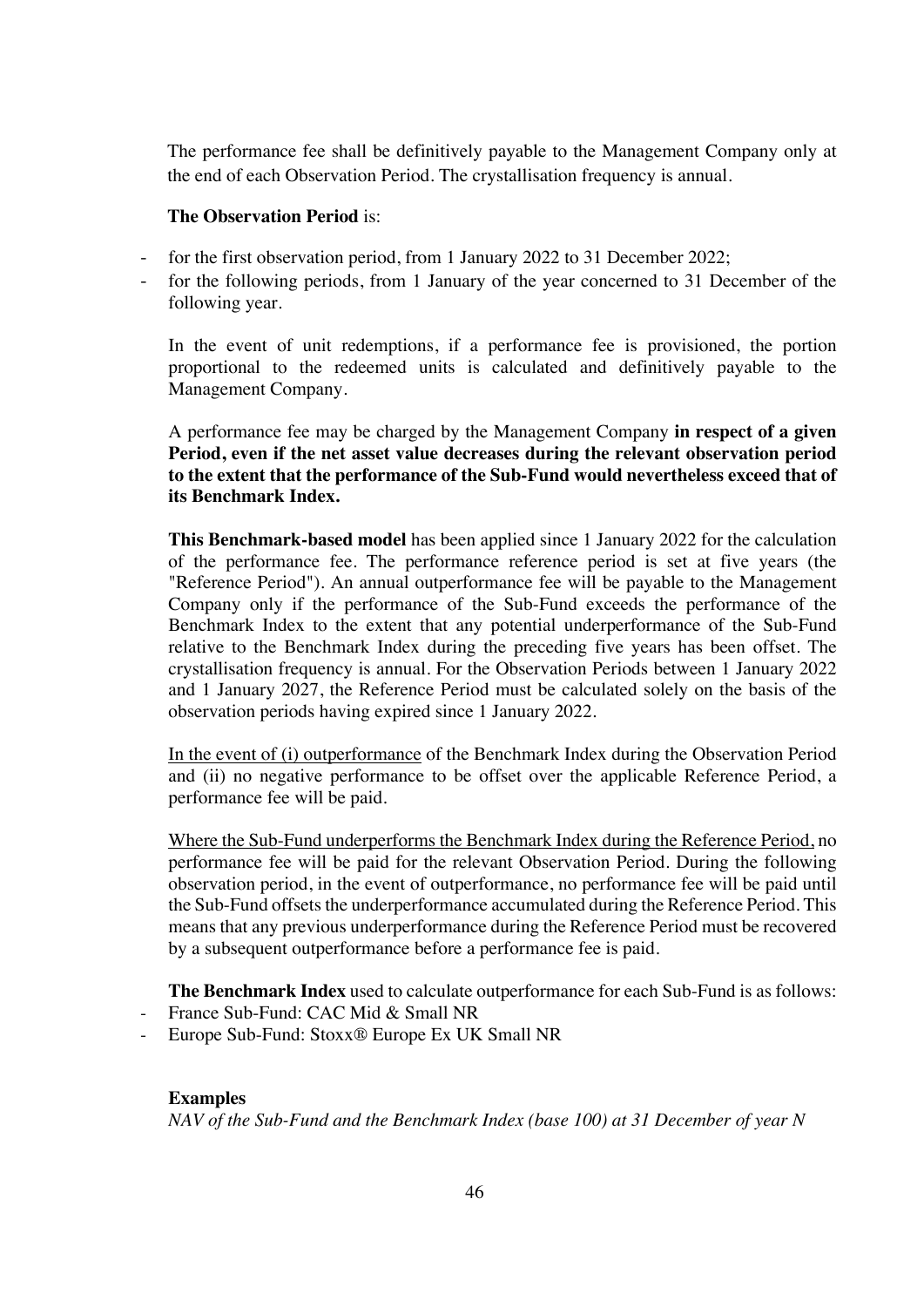| Year            | Sub-Fund<br>performance | <b>Benchmark</b><br>Index<br>performance | Underperformance<br>to be offset the<br>following year | <b>Net</b><br>performance | <b>Payment of</b><br>performance fees |
|-----------------|-------------------------|------------------------------------------|--------------------------------------------------------|---------------------------|---------------------------------------|
|                 | 5.00%                   | 8.00%                                    | $-3.00\%$                                              | 0.00%                     | <b>No</b>                             |
| $\overline{2}$  | $0.00\%$ .              | 4.00%                                    | $-7.00\%$                                              | $0.00\%$                  | <b>No</b>                             |
| 3               | $-5.00\%$               | $-4.00%$                                 | $-8.00\%$                                              | $0.00\%$                  | <b>No</b>                             |
| $\overline{4}$  | 3.00%                   | $-1.00\%$                                | $-4.00%$                                               | $0.00\%$                  | <b>No</b>                             |
| 5               | 2.00%                   | $-5.00\%$                                | $0.00\%$                                               | 3.00%                     | Yes                                   |
| $6\phantom{1}6$ | 5.00%                   | $-4.00%$                                 | $0.00\%$                                               | 9.00%                     | Yes                                   |
| $\overline{7}$  | 5.00%                   | 5.50%                                    | $-0.50%$                                               | 0.00%                     | <b>No</b>                             |
| 8               | $-10.00\%$              | 7.00%                                    | $-17.50%$                                              | $0.00\%$                  | No                                    |

## **Inception and organisation expenses**

Expenses incurred for the creation of additional sub-funds, including the costs and expenses of legal and tax advisors in Luxembourg and abroad, will be borne by the relevant sub-fund and amortised over a period of up to 5 years.

### **Remuneration of the Custodian Bank and of the Administrative Agent**

As the Custodian Bank and Administrative Agent, also acting as the domiciliary agent, the paying agent and the listing agent, CACEIS Bank, Luxembourg Branch receives an annual fee that includes the following items for each sub-fund:

- a percentage of the net assets;
- a periodic fixed-rate remuneration amount; and
- a remuneration amount for each transaction.

This fee is payable on a monthly basis and shall amount to a maximum 0.15% of each subfund's net assets.

### **Operating costs**

In addition to the remuneration amounts and fees mentioned above, the Fund incurs the following operating costs: accounting charges and expenses; the charges and expenses payable to the Custodian Bank's correspondent banks and to the paying agents; the fees payable to legal advisors and to the approved Statutory Auditor; preparation, printing and publishing expenses including the costs of preparing, printing, and publishing the prospectuses and the KIIDs; stock market listing fees, tax charges and levies; and any other operating expenditure including the cost of purchasing and selling the assets, interest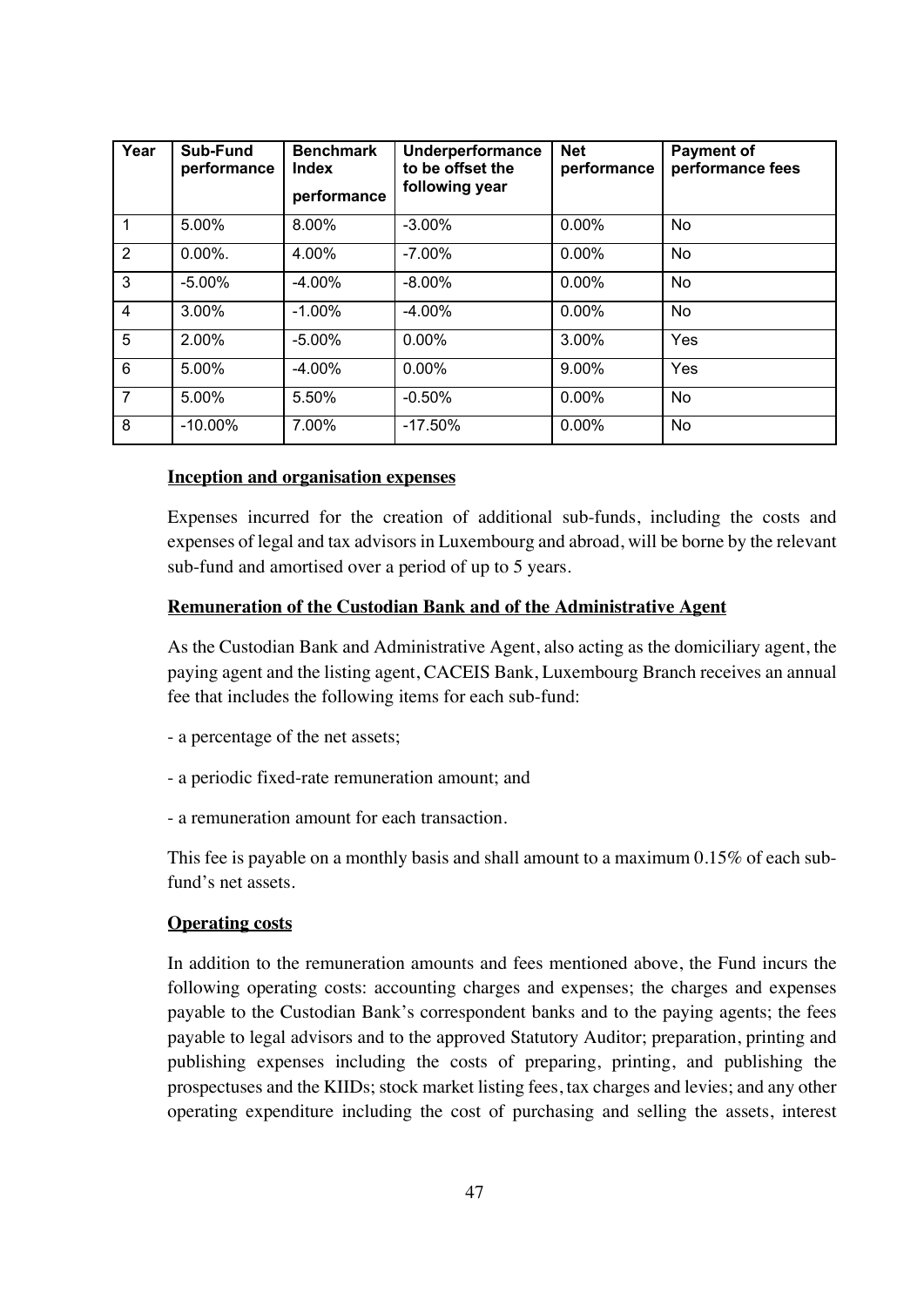expenses, bank charges and brokerage commissions, postage, telephone, telex and fax expenses.

The Fund may decide to pay a fixed annual remuneration amount to the directors for their work in the form of attendance fees. The amount received by directors linked to the Management Company will be deducted from the annual management fee.

### **XVI. GENERAL MEETING OF SHAREHOLDERS**

The Fund's Meeting of Shareholders, duly constituted, represents all the shareholders in the Fund. It has the power to order or approve all measures relating to the Fund's operation.

The Annual General Meeting of Shareholders in the Fund takes place every year at the Fund's registered office in Luxembourg, on the date and at the time decided by the Board of Directors, but no later than six months after the end of the Fund's financial year. Other General Meetings convened by the Board of Directors may be held at the times and places specified in the notices of meetings. Notices of all General Meetings are sent by registered letter to all shareholders, to the address shown on the shareholder register, at least eight days before the General Meeting. These notices will indicate the time and place of the General Meeting, the conditions for admission, the agenda, and the quorum and majority requirements under Luxembourg law. The attendance, quorum and majority requirements at any General Meeting are those specified in the 1915 Law.

Under the conditions provided for in Luxembourg laws and regulations, the notice of meeting for any General Meeting of Shareholders may specify that the applicable quorum and majority requirements for this meeting will be determined on the basis of the shares issued and outstanding at a given date and time prior to the General Meeting (the "Registration Date"), and that a shareholder's right to attend a General Meeting of Shareholders and to exercise the voting rights attached to their shares will be determined on the basis of the shares that they hold at the Registration Date.

### **Management report and annual and half-yearly financial statements**

The reports on the Fund's results and its net asset position at the close of the last financial year are available to shareholders at the Fund's registered office. The audited half-yearly reports at 30 June are also available at the registered office, and are sent to shareholders.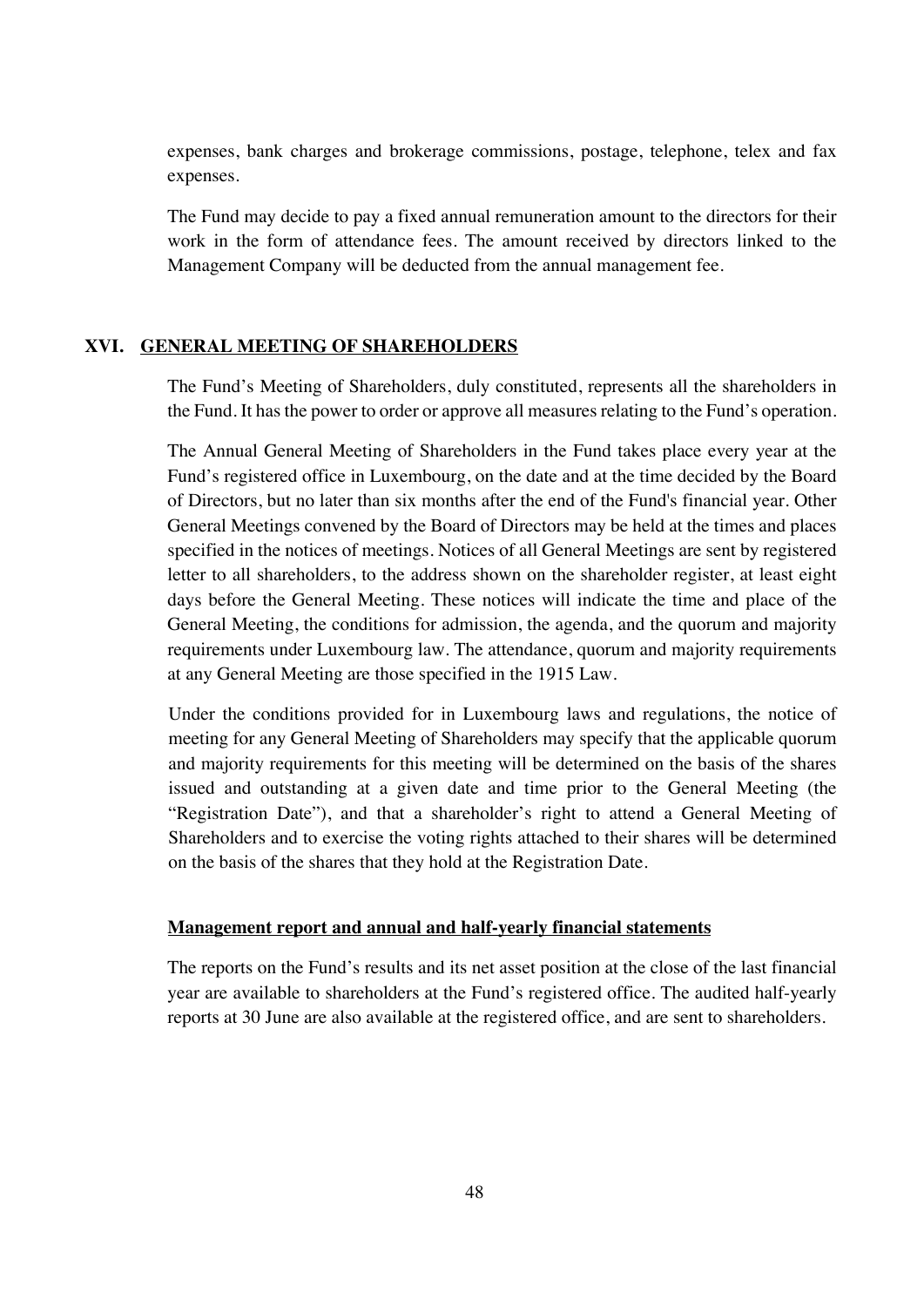### **XVII. TAX REGIME**

The following information is based on the legal and regulatory provisions as well as on the decisions and practices currently in force in Luxembourg and is subject to any changes thereof, with retrospective effect where applicable. This summary does not purport to provide an exhaustive description of all the Luxembourg tax laws and Luxembourg tax consequences that may be relevant when making a decision to invest in, own, hold or dispose of Shares, and is not intended to provide tax advice to any particular investor or prospective investor. Prospective investors should consult their own advisors about the implications of acquiring, holding or disposing of Shares, and the applicable legal provisions in the jurisdiction of their tax residence. This summary does not describe the tax consequences arising from the laws of States or jurisdictions other than Luxembourg.

#### **1. Taxation of the Fund**

The Fund is not taxable in Luxembourg on its income, profits or capital gains.

The Fund is not subject to wealth tax in Luxembourg.

A registration fee of EUR 75 is due each time the Articles of Association are amended.

No stamp duty, capital duty or other tax is payable in Luxembourg at the time Shares in the Fund are issued.

The Fund is, however, subject to an annual subscription tax of 0.05% established on the basis of its net asset value at the end of the quarter concerned, and is calculated and paid quarterly.

A subscription tax rate reduced to 0.01% per annum is applicable to Luxembourg UCITS for which the sole purpose is the collective investment in money market instruments, the investment of deposits with credit institutions, or both.

A subscription tax rate reduced to 0.01% per annum is applicable to the individual subfunds of multi-sub-fund UCITS, as well as for individual classes of securities issued within a UCITS or within a sub-fund of a multi-sub-fund UCITS, provided that the securities of these sub-funds or classes are reserved for one or more institutional investors.

The following are exempt from the subscription tax:

Investments in Luxembourg UCIs or their sub-funds already subject to the subscription tax;

UCITS, their sub-funds:

 $\triangleright$  reserved for institutional investors and: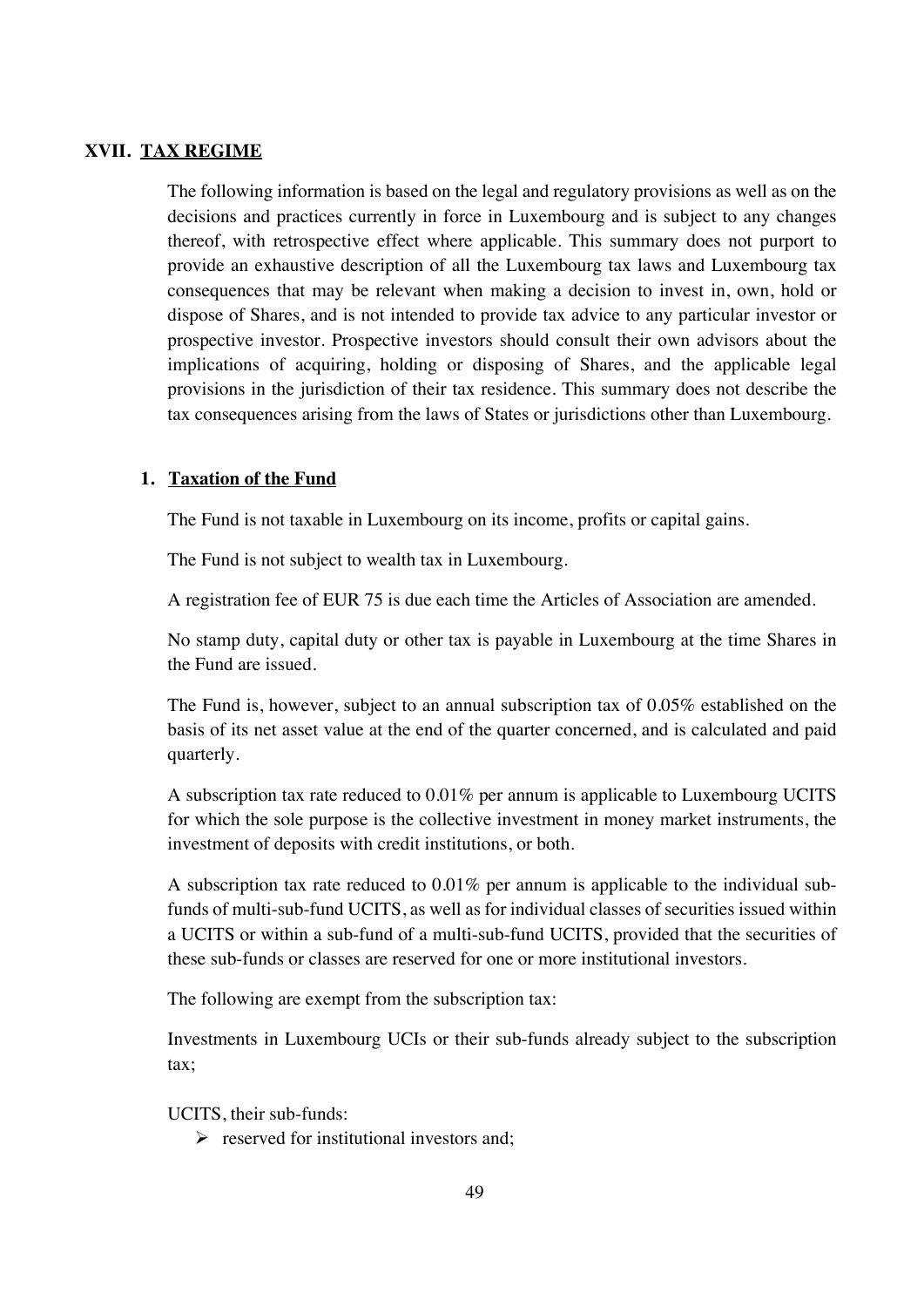- $\triangleright$  where the exclusive purpose is collective investment in money market instruments and deposits with credit institutions; and
- $\triangleright$  where the residual, weighted maturity of the portfolio does not exceed 90 days; and
- $\triangleright$  which benefit from the highest rating;

UCITS or their sub-funds of which shares are reserved for institutions for occupational retirement provision;

UCITS or their sub-funds where the main objective is investment in microfinance institutions; and

UCITS or their sub-funds where the securities are listed or traded on a stock exchange and for which the sole purpose is to replicate the performance of one or more indices.

## *Withholding tax*

Income from interest and dividends collected by the Fund may be subject to a nonrecoverable withholding tax in the countries of origin. The Fund may also be taxed on capital gains made or latent capital gains from its income in the countries of origin. The Fund may benefit from double taxation agreements entered into by Luxembourg which provide for an exemption from withholding tax or a reduction of the tax rate at source.

Distributions made by the Fund, as well as the proceeds of a liquidation and the resulting capital gains, are not subject to withholding tax in Luxembourg.

# **2. Taxation of shareholders**

## **Individuals residing in Luxembourg**

Capital gains made on the sale of Shares by shareholders who are individuals residing in Luxembourg and who hold Shares as part of their personal portfolio (and not their commercial activity) are generally exempt from Luxembourg income tax unless:

- (i) the Shares are sold within 6 months following their subscription or acquisition; or
- (ii) the Shares held in the private portfolio represent a significant ownership interest. An ownership interest is considered significant when the transferor holds or has held, alone or with his/her spouse or partner and minor children, either directly or indirectly, at any time during the five years preceding the date of disposal, more than 10% of the share capital of the company.

Distributions paid by the Fund will be subject to income tax. Luxembourg personal income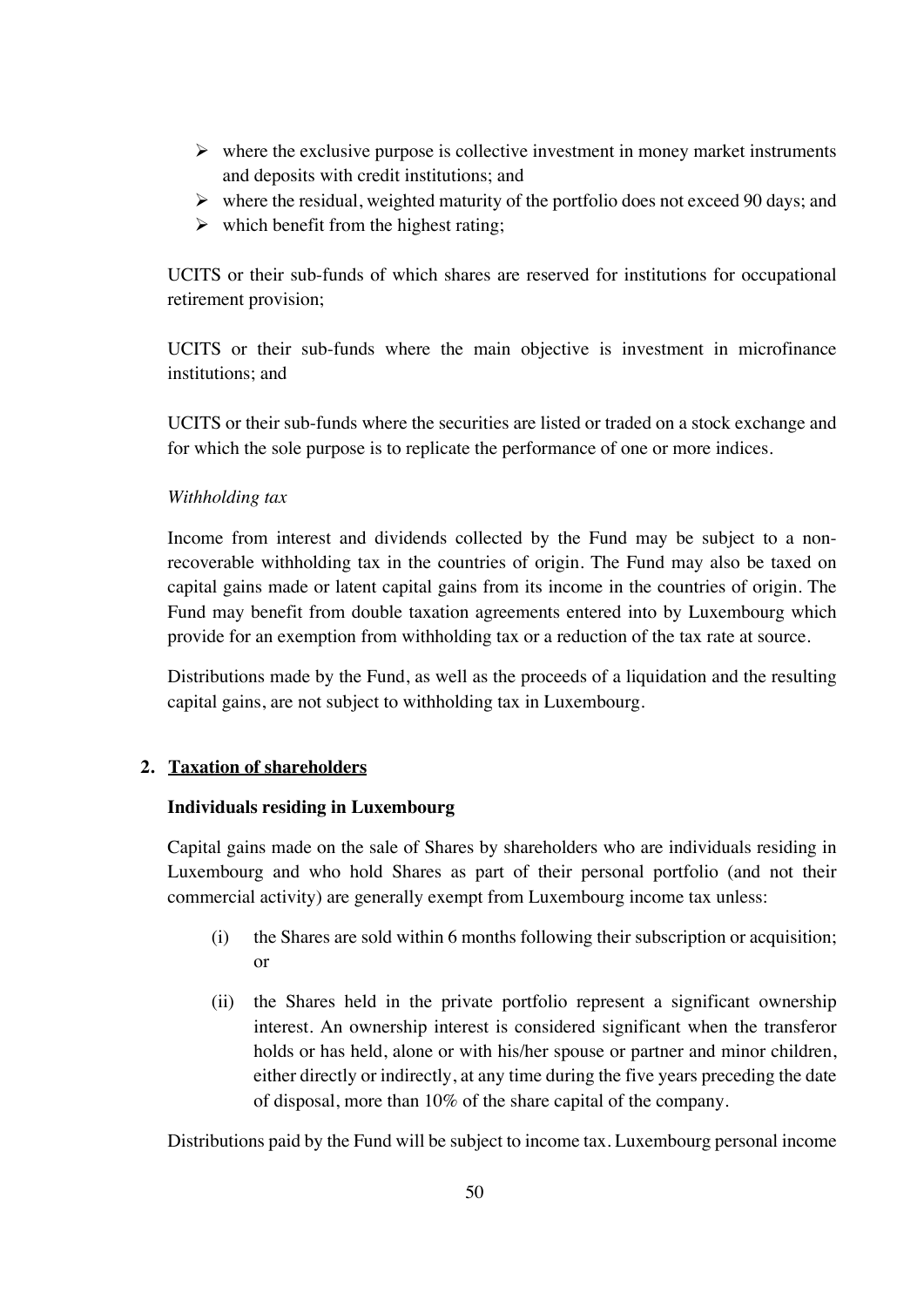tax is levied according to a progressive income tax scale, plus the contribution to the employment fund.

#### **Companies residing in Luxembourg**

Shareholders that are companies residing in Luxembourg will be subject to a corporation tax on the capital gains made at the time of the disposal of the Shares and distributions received from the Fund.

Shareholders that are companies residing in Luxembourg and covered by a special tax regime, for example, (i) a UCI governed by the 2010 Law, (ii) specialised investment funds governed by the amended law of 13 February 2007 relating to specialised investment funds, or (iii) a reserved alternative investment fund governed by the law of 23 July 2016 relating to reserved alternative investment funds, as may be amended, or (iv) private wealth management companies governed by the amended law of 11 May 2007 on the creation of a private wealth management company, are exempt from income tax in Luxembourg, but are subject to an annual subscription tax. Income from Shares and the capital gains made on Shares are not subject to income tax in Luxembourg.

The Shares will form part of the taxable wealth of investors that are companies residing in Luxembourg unless the holder of the Shares is (i) a UCI governed by the 2010 Law, (ii) a vehicle governed by the amended law of 22 March 2004 on securitisation, (iii) an investment company governed by the amended law of 15 June 2004 relating to venture capital investment companies, (iv) a specialised investment fund governed by the amended law of 13 February 2007 relating to specialised investment funds, (v) a reserved alternative investment fund governed by the law of 23 July 2016 relating to reserved alternative investment funds, as may be amended, or (vi) a private wealth management company governed by the amended law of 11 May 2007 relating to the creation of a private wealth management company. Wealth tax is levied annually at the rate of 0.5%. The bracket above 500 million euros is taxed at a reduced rate of 0.05%.

#### **Shareholders not residing in Luxembourg**

Individuals not residing in Luxembourg or entities that do not have a permanent establishment in Luxembourg to which the Shares are attributable are not subject to Luxembourg tax on capital gains made on the disposal of the Shares, nor on the distributions received from the Fund, and the Shares will not be subject to wealth tax.

### **Automatic Exchange of information**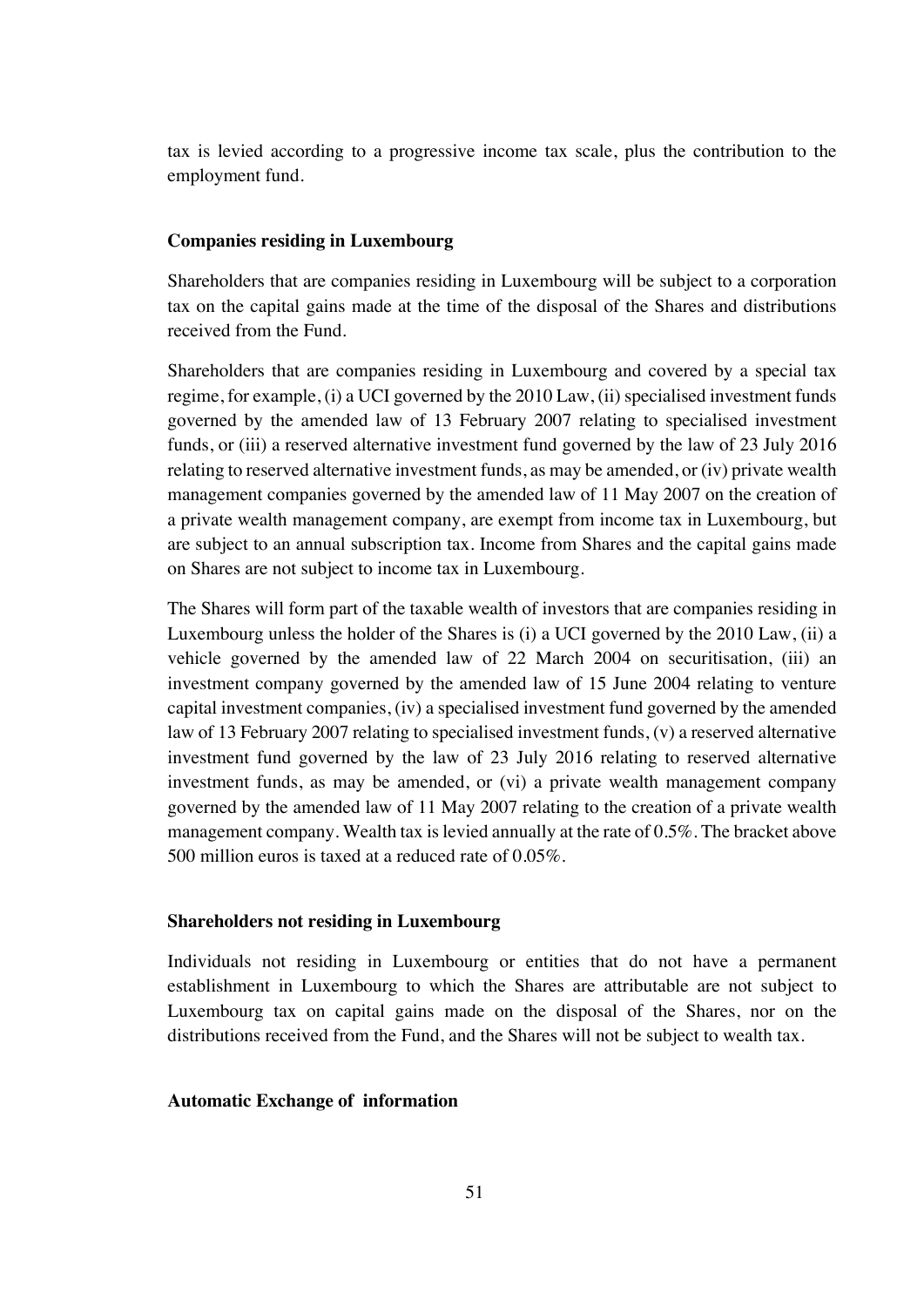Following the development by the Organisation for Economic Co-operation and Development (OECD) of a Common Reporting Standard (CRS) to obtain full and multilateral Automatic Exchange of Information (AEOI) in the future, and at a global level, Council Directive 2014/107/EU amending Directive 2011/16/EU with regard to mandatory automatic exchange of information in the field of taxation (the "European CRS Directive") was adopted on 9 December 2014 to implement the CRS in Member States.

The European CRS Directive was transposed into Luxembourg law by the law of 18 December 2015 concerning the automatic exchange of information relating to the taxation of financial accounts ("CRS Law"). The CRS Law requires Luxembourg financial institutions to identify the holders of financial assets and determine whether they are tax residents of countries with which Luxembourg has a tax information exchange agreement. Luxembourg financial institutions will thus communicate information about the financial accounts of asset holders to the Luxembourg tax authorities, which will then automatically transfer this information to the competent foreign tax authorities on an annual basis.

As a result, the Fund may require its investors to provide information on the identity and tax residence of financial account holders (including certain entities and their controlling persons) to verify their CRS status. Responding to questions relating to CRS is mandatory. The personal data obtained will be used within the framework of the CRS Law or for the purposes indicated by the Fund in accordance with the information mentioned in the "Data Protection" section.

Under the CRS Law, the first information exchange is scheduled for 30 September 2017, for 2016 calendar year information. According to the European CRS Directive, the first AEOI must be applied by 30 September 2017 to local tax authorities in Member States for data relating to the 2016 calendar year.

In addition, Luxembourg has signed the OECD's Multilateral Competent Authority Agreement ("Multilateral Agreement") allowing the automatic exchange of information under the CRS. The Multilateral Agreement aims to implement CRS in non-Member States; it requires agreements on a country-by-country basis.

The Fund reserves the right to refuse any request for Shares if the information provided or not provided does not meet the requirements of the CRS Law.

Investors are advised to consult their own advisors on the possible tax and other consequences relating to the transposition of the CRS.

## **FATCA**

The Foreign Account Tax Compliance Act (FATCA), part of the Hiring Incentives to Restore Employment Act of 2010, came into force in the USA in 2010. It requires financial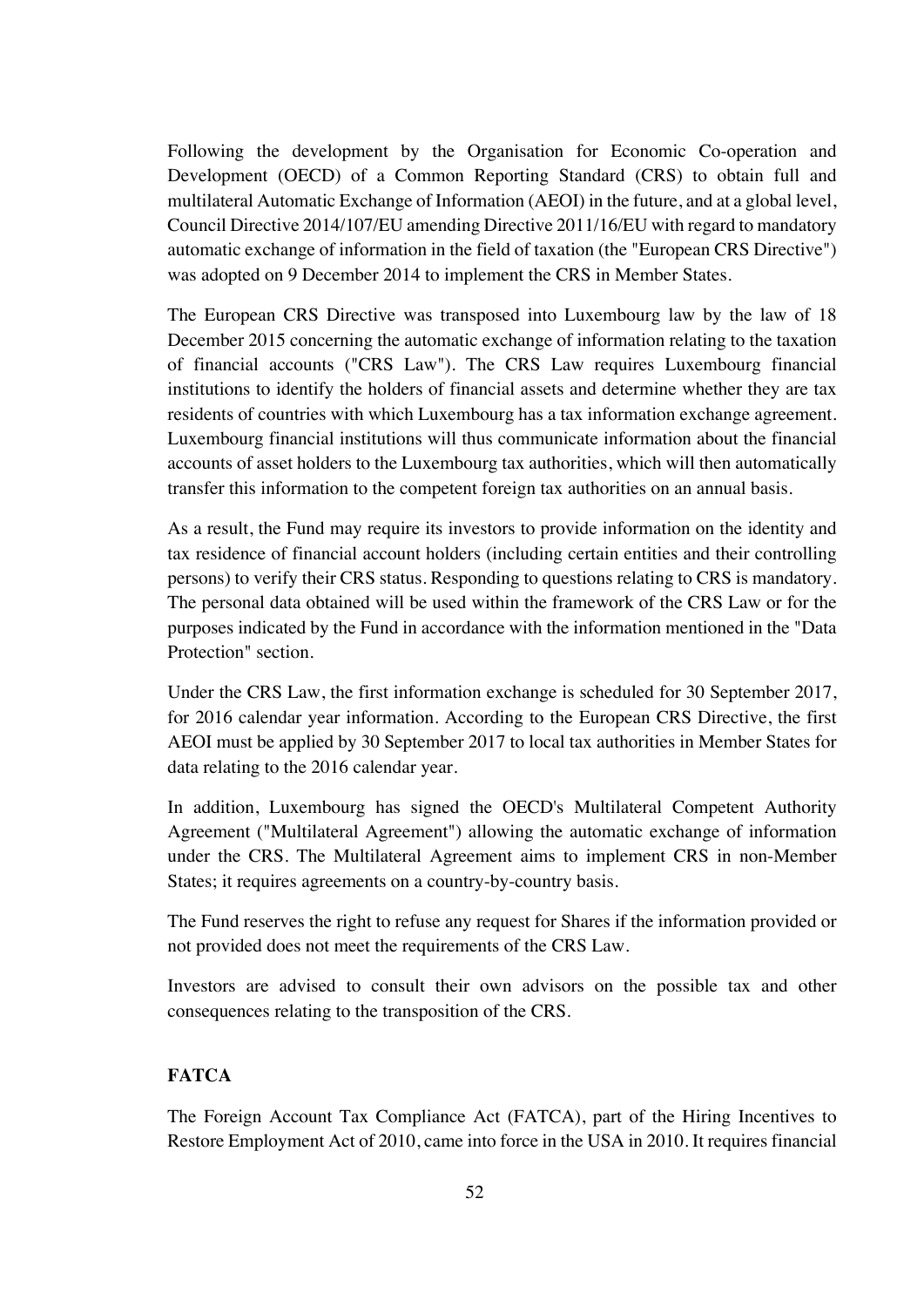institutions outside the USA ("foreign financial institutions" or "FFIs") to transfer information on "Financial Accounts" held by "Specified US Persons", directly or indirectly, to the US tax authorities, the Internal Revenue Service ("IRS"), each year. A 30% withholding tax is applied to the US-source income of an FFI that fails to meet this requirement. On 28 March 2014, the Grand Duchy of Luxembourg entered into a Model 1 Intergovernmental Agreement ("IGA") with the United States of America and a Memorandum of Understanding with respect to it. Consequently, the Fund must comply with this IGA entered into by Luxembourg as the IGA has been transposed into Luxembourg law by the Law of 24 July 2015 relating to FATCA (the "FATCA Law"), and not directly comply with the regulations of the US Treasury which is tasked with implementing FATCA. Under the FATCA Law and the IGA entered into by Luxembourg, the Fund may be required to collect information to identify its direct and indirect shareholders who are Specified US Persons for FATCA purposes (the "FATCA Reportable Accounts"). Such information on FATCA Reportable Accounts provided to the Fund will be communicated to the Luxembourg tax authorities which will automatically exchange information with the Government of the United States of America in accordance with Article 28 of the Agreement between the Government of the United States of America and the Government of the Grand Duchy of Luxembourg for the avoidance of double taxation and the prevention of tax evasion with respect to taxes on income and capital, entered into in Luxembourg on 3 April 1996. The Fund intends to comply with the provisions of the FATCA Law and the IGA entered into by Luxembourg in order to be considered FATCAcompliant and will not therefore be subject to the withholding tax of 30% for its share of such payments attributable to actual or considered US investments of the Fund. The Fund will continually assess the extent of the requirements imposed by FATCA and in particular the FATCA Law with respect to it.

In order to ensure the Fund's compliance with FATCA, the FATCA Law and the IGA entered into by Luxembourg, in accordance with the above, the Fund and/or the Management Company, in its capacity as Management Company of the Fund, if applicable, may:

- request information or documentation, including W-8 tax forms, a tax identification number (GIIN), if applicable, or other valid evidence of a Shareholder's FATCA registration with the IRS, or a corresponding exemption, to verify the FATCA status of that shareholder;
- transfer information concerning a shareholder and its holding of an account in the Fund to the Luxembourg tax authorities if this account is considered as a reportable US account to be declared according to the FATCA Law and the IGA entered into by Luxembourg;
- transfer to the Luxembourg tax authorities (in this case, the Administration des Contributions Directes [Direct Taxation Authority]) information relating to payments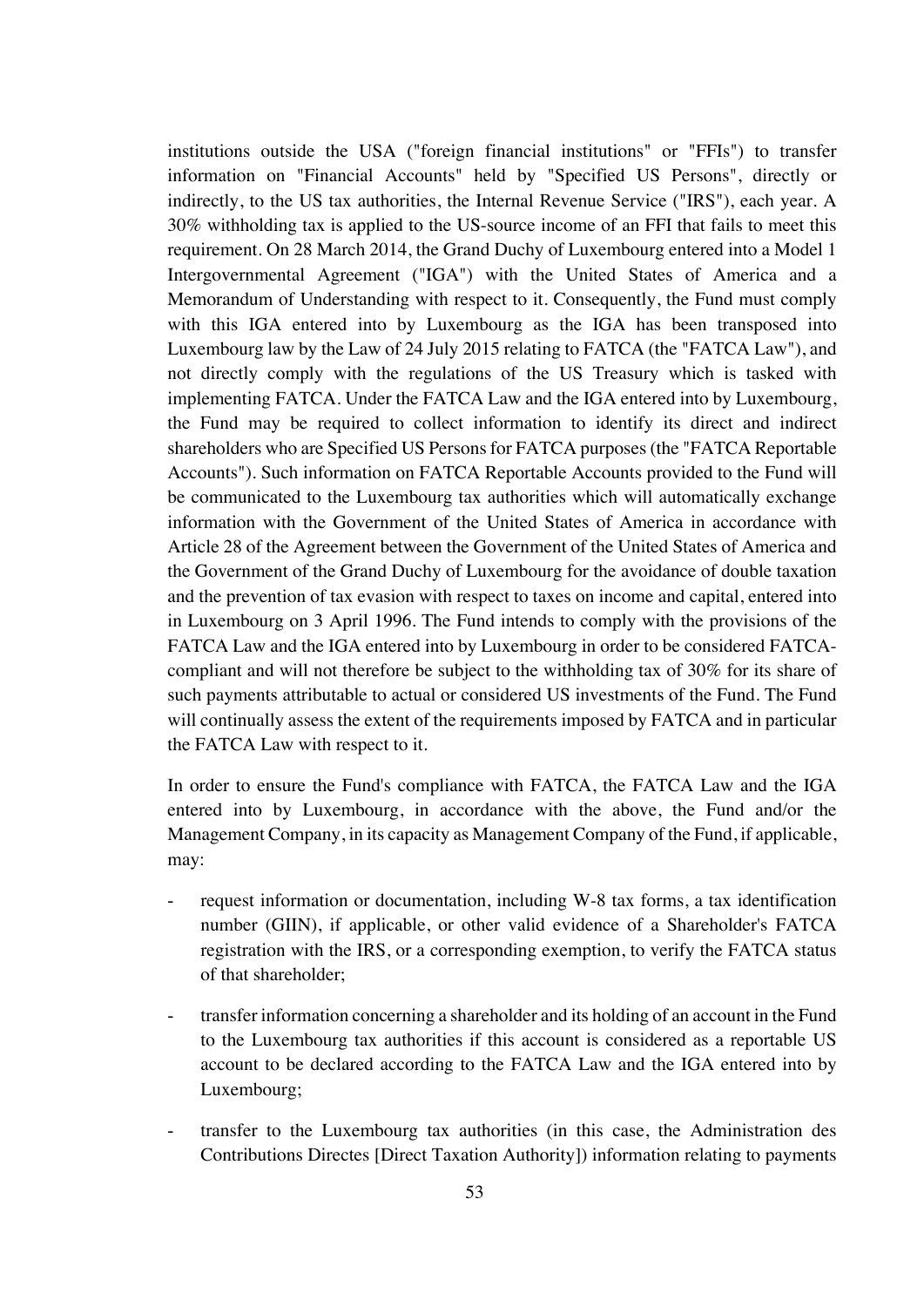to shareholders with a FATCA status of non-participating foreign financial institution;

- deduct applicable US withholding taxes from certain payments made to a shareholder by or on behalf of the Fund, in accordance with FATCA, the FATCA Law and the IGA entered into by Luxembourg; and
- disclose such personal information to any immediate paying agent of certain USsource income, which may be required for the withholding tax and the reports to be filed as part of the payment of such income.

The Fund must communicate any information to the Investor for which (i) the Fund is responsible for processing personal data as provided for in the CRS Law; (ii) personal data will only be used for the purposes of the CRS Law; (iii) personal data may be communicated to the Luxembourg tax authorities (in this case, the Administration des Contributions Directes); (iv) answering CRS-related questions is mandatory with potential consequences in the event of non-response; and (v) the Investor has a right of access to, and correction of, the data communicated to the Luxembourg tax authorities (in this case, Administration des Contributions Directes).

The Fund reserves the right to refuse any application for shares if the information provided by a potential investor does not meet the requirements of FATCA, the FATCA Law and the IGA.

## **XVIII. DATA PROTECTION**

The Fund and the Management Company (the "Data Controllers") process personal information concerning several categories of identified or identifiable individuals (particularly but not limited to prospective or existing investors, their beneficial owners and other individuals linked to prospective or existing investors) which are herein referred to as the "Data Subjects" in accordance with Regulation (EU) 2016/679 on the protection of natural persons with regard to the processing of personal data and on the free movement of such data. This information has been, is and/or will be supplied, obtained or collected by the Data Controllers or on their behalf directly from the Data Subjects or from other sources (including prospective or existing investors, intermediaries such as distributors, asset managers and financial advisors, or public sources) and is herein referred to as the "Data".

Detailed and up-to-date information concerning this Data processing by the Data Controllers is included in an information notice (the "Information Notice"). All persons entering into contact with or otherwise directly or indirectly dealing with the Data Controllers or their service providers, with respect to the Company, are invited to obtain the Information Notice and take the time to examine it and read it attentively.

Any question, request or solicitation concerning the Information Notice and the processing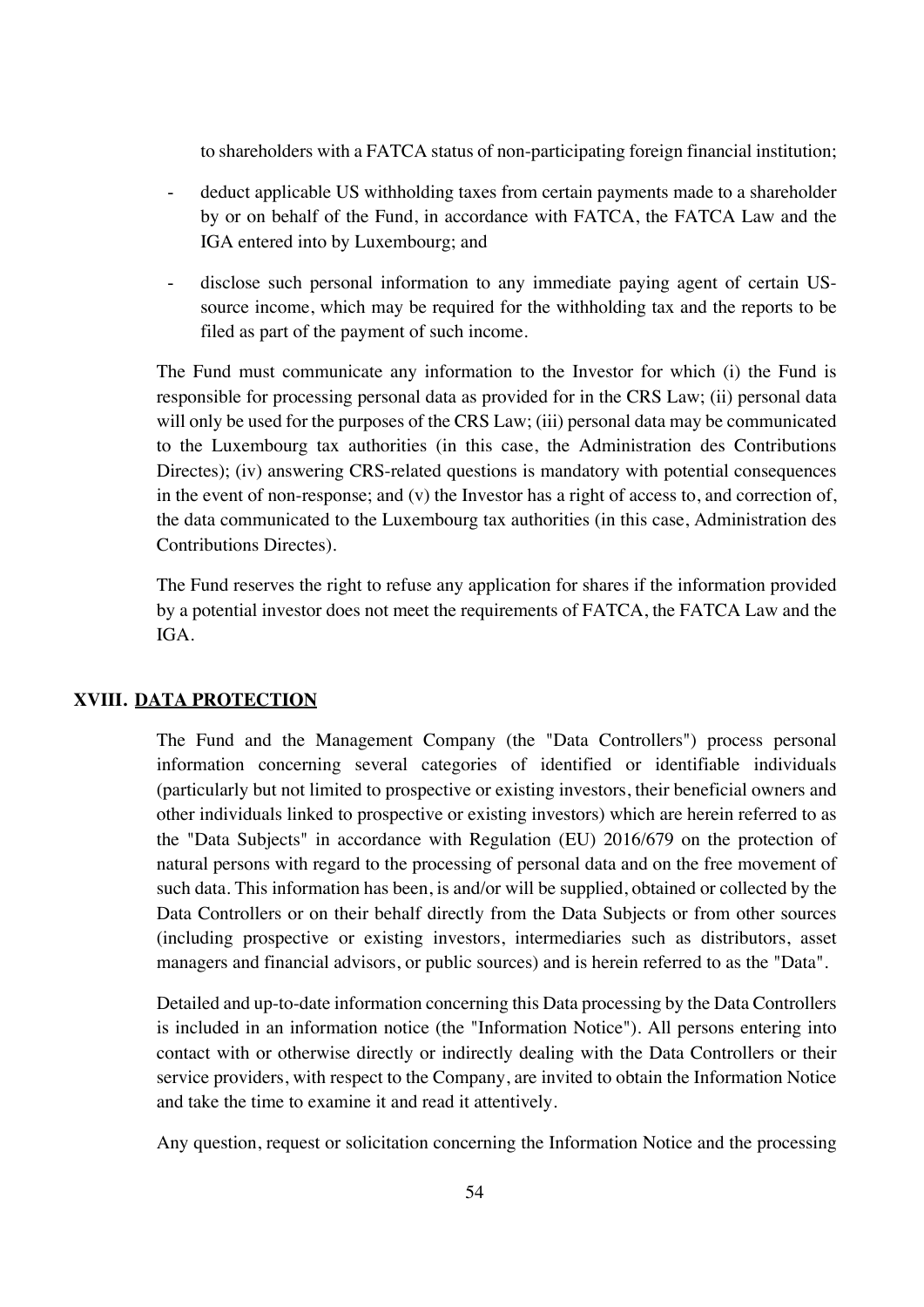of Data by the Data Controllers generally, may be sent to siege@ie-am.com.

### *Obtaining or Accessing the Information Notice*

The Information Notice is available and can be obtained online at www.independance-etexpansion.com or upon request to siege@ie-am.com. The Information Notice is available in hard copy or in electronic format.

### **XIX. DISSOLUTION – MERGER**

### **Dissolution of the Fund**

The Fund may be dissolved by the General Meeting ruling in accordance with Luxembourg law governing the amendment of Articles of Association.

Any decision to dissolve the Fund will be published in the RESA.

Once the decision to dissolve the Fund has been taken, the issuance, redemption and conversion of the Fund's shares will be prohibited, failing which, such transactions will be voided.

If the share capital is less than two-thirds of the minimum capital provided for by the 2010 Law, a General Meeting will be held at the invitation of the Board of Directors which will submit the matter of dissolving the Fund to the Meeting. The Meeting will deliberate with no attendance conditions, and will make a decision based on a simple majority of the shares represented. If the Fund's share capital is less than one quarter of the minimum capital, the Board of Directors must submit the matter of dissolving the Fund to the General Meeting of Shareholders deliberating with no attendance conditions; the dissolution may be pronounced by shareholders who hold one quarter of the shares represented at the Meeting.

The convening notice must be disseminated in such a way that the General Meeting is held within a period of forty days from the date when it is observed that the net assets have fallen below two-thirds or one quarter of the legal minimum share capital.

In the event that the Fund is dissolved, it will be liquidated by one or several liquidators, who may be private individuals or legal entities, and who will be appointed by the General Meeting of Shareholders. The General Meeting will determine their powers and remuneration.

The liquidation process will be performed in accordance with the law specifying the division of the net liquidation proceeds between the shareholders once the liquidation expenses have been deducted: liquidation proceeds will be distributed between the shareholders in proportion to their rights.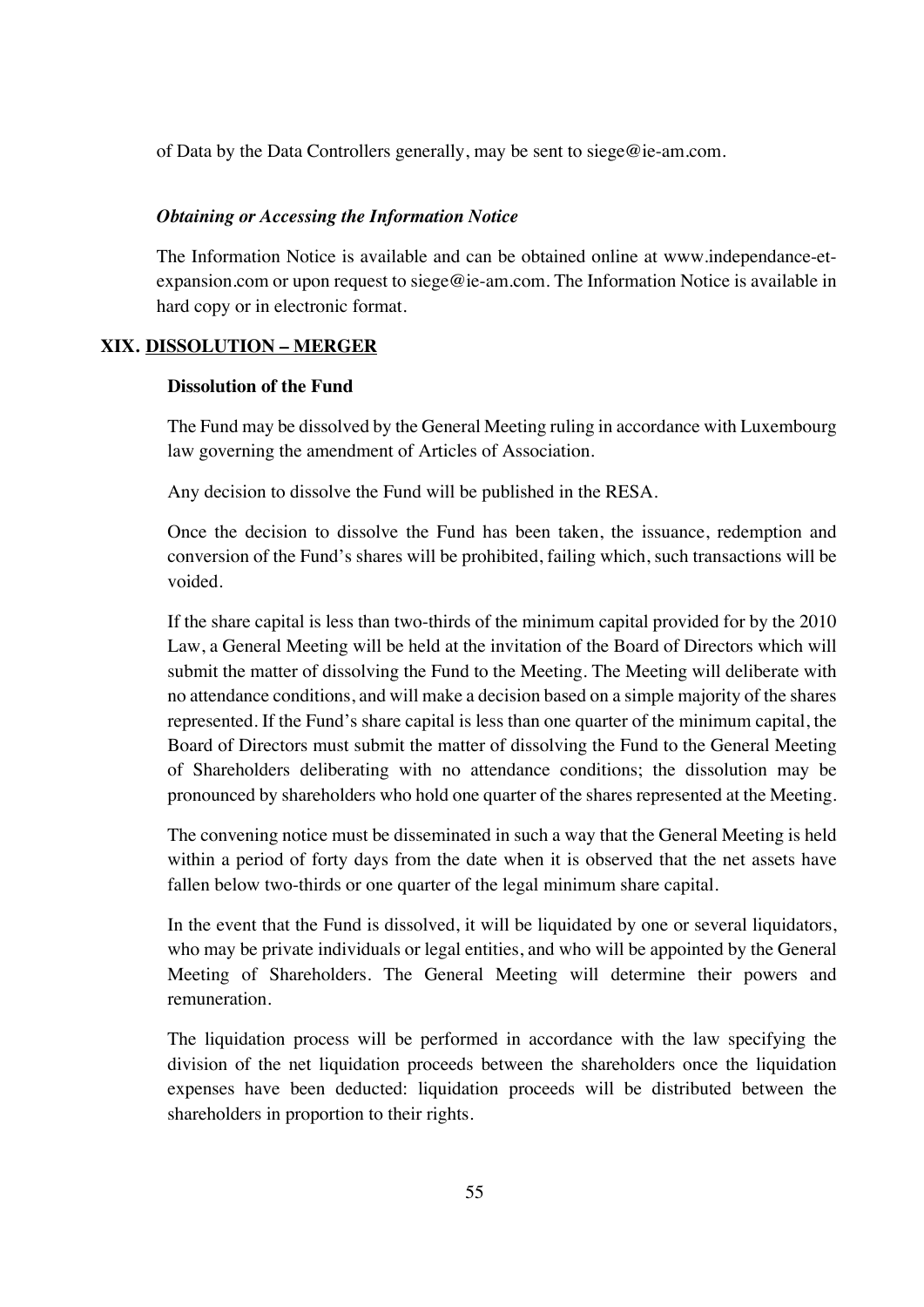At the end of the Fund liquidation process, any amounts that have not been claimed by shareholders will be paid to the Caisse de Consignation [Consignment Office] which will keep them available to shareholders until the expiry of the statutory limitation period.

### **Dissolution/Merger of sub-funds**

A General Meeting of Shareholders in a sub-fund may decide to cancel the shares of this specific sub-fund and repay the value of their shares to shareholders in this sub-fund. There will be no quorum requirement for such a General Meeting of Shareholders, which will make a decision based on a simple majority of the votes cast.

In the event that the net assets of a sub-fund or a Share Class fall below the equivalent of EUR 5,000,000 (five million euros), or that a change in the economic or political environment relating to the sub-fund or Share Class in question justifies it, the Board of Directors may decide on the forced redemption of the remaining shares in the sub-fund and/or Share Class in question, without the shareholders' approval being required.

Shareholders will be informed of the liquidation decision by letter. The letter will set out the reasons and timetable for the liquidation operations. Unless the Board of Directors decides otherwise in the interest of the shareholders, or in order to maintain equal treatment between them, shareholders in the sub-fund and/or Share Class concerned may continue to request the redemption or conversion of their shares without charge, it being understood, however, that the redemption or conversion prices will take the liquidation expenses into account.

At the end of the liquidation process for the sub-fund or Share Class concerned, any amounts that have not been claimed by shareholders will be paid to the Caisse de Consignation which will keep them available to shareholders until the expiry of the statutory limitation period. Following this period, any potential balance will accrue to the Luxembourg Government.

The Board of Directors may decide to close any sub-fund by merging it with another Luxembourg undertaking for collective investment subject to Section I of the 2010 Law or to the legislation of a European Union or European Economic Area member state, implementing Directive 2009/65/EC, or with another sub-fund in exchange for the issuance of shares in said sub-fund.

A meeting of shareholders in a sub-fund may decide to transfer the sub-fund's assets (and liabilities) to another Luxembourg undertaking for collective investment governed by Section I of the 2010 Law in exchange for the distribution of shares in this undertaking for collective investment to shareholders in the sub-fund. The decision will be published on the Fund's initiative. The announcement will contain information regarding the other subfund or the new undertaking for collective investment concerned (and the new sub-fund, if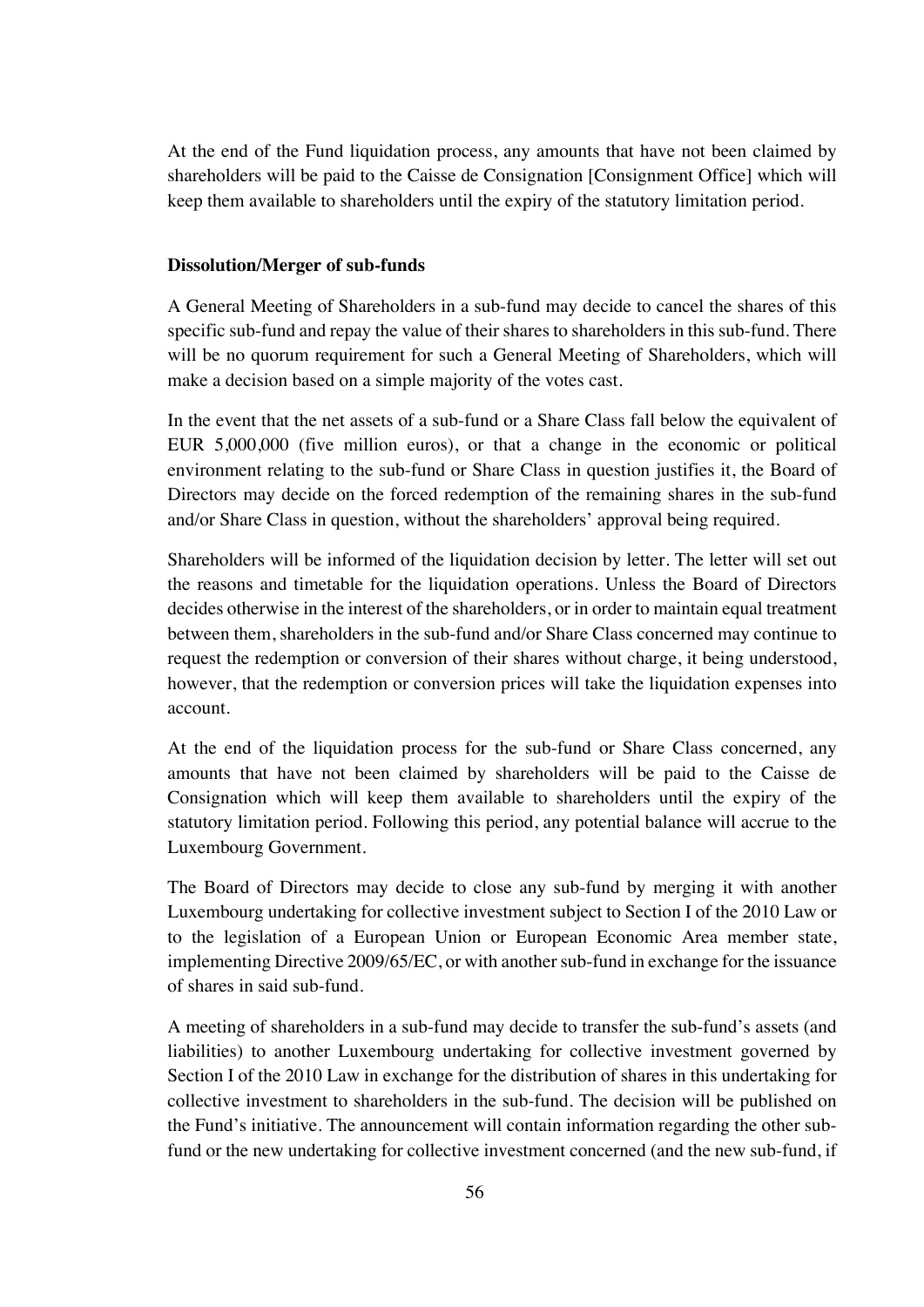applicable) and shall be made at least one month before the merger in order to enable shareholders to request the redemption of their shares, free of charge, before the date when the transaction enters into effect. The decisions of a Meeting of Shareholders in a sub-fund regarding the transfer of a sub-fund's assets and liabilities to another sub-fund or to an undertaking for collective investment will not be subject to any quorum requirement; decisions will be made on the basis of a simple majority of votes cast.

Additional or supplementary provisions may apply in accordance with the Articles of Association.

The previous provisions relating to mergers/contributions only apply if they do not contradict the merger provisions specified by the 2010 Law and its implementation regulations.

## **XX. SHAREHOLDER INFORMATION**

## **Publication of the net asset value**

The net asset value of the Fund's shares will be published at the Fund's registered office on each Valuation Date.

The net asset value of the Fund's shares may also be published in one or several newspapers if the Board of Directors so decides.

## **Financial Notices**

Financial notices will be published on the basis of a decision by the Board of Directors, in the countries where the Fund is marketed.

## **Financial year and reports to shareholders**

The financial year begins on 1 January in a given year and ends on 31 December of the same year.

The Fund publishes a detailed report on its business activities and the management of its assets on an annual basis, within the four-month period following the financial year-end. The report includes the consolidated balance sheet and profit-and-loss statement, expressed in euros, a detailed breakdown of its assets, and the approved Statutory Auditor's report.

In addition, within a two-month period following the end of the half-year under consideration, the Fund publishes an unaudited half-yearly report that specifically includes the breakdown of the portfolio, the movements in the portfolio over the period, the number of shares outstanding, and the number of shares issued and redeemed since the last publication.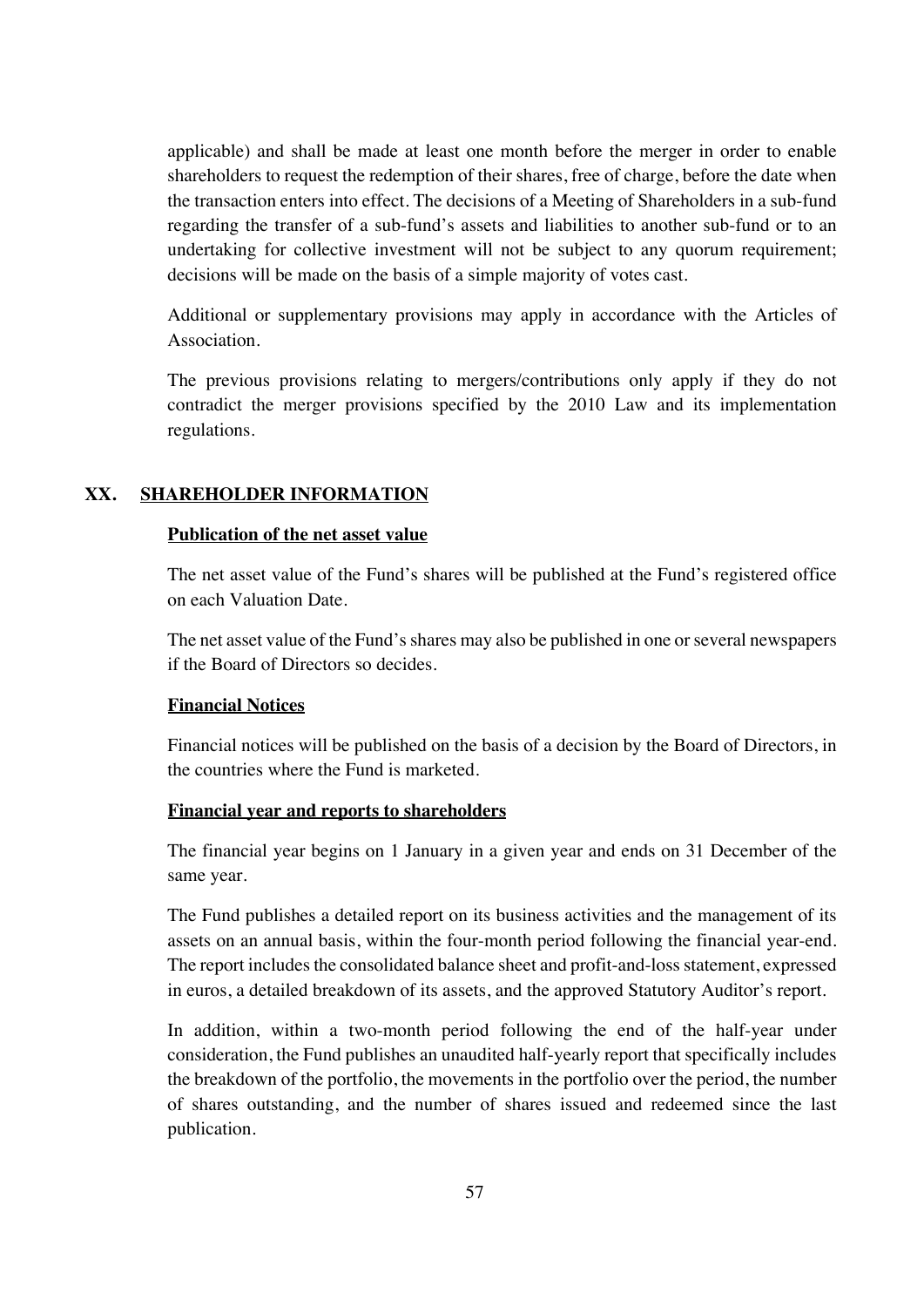The annual and half-yearly reports will be made available to investors at the Fund's registered office.

The Fund may decide to publish interim reports.

## **Available documents**

The following documents are available to shareholders at the Fund's registered office during normal office hours on every Business Day:

- the Articles of Association:
- the Depositary Bank Agreement between the Fund and CACEIS Bank, Luxembourg Branch;
- the Administrative Agent Contract between the Management Company and CACEIS Bank, Luxembourg Branch;
- the management agreement entered into by the Fund and the Management Company;
- the latest financial reports.

Copies of this Prospectus, the Articles of Association, the KIIDs, and the latest reports may be obtained free of charge from the Fund's registered office.

## **Additional information**

Additional information is available from the Management Company at its registered office on request, in accordance with the provisions of Luxembourg laws and regulations. This additional information includes, *inter alia*, the procedures for handling complaints, and information regarding the strategy adopted by the Management Company with regard to the Fund's voting rights.

# **Historical Performance**

The historical performance of each Share Class is shown in the corresponding KIID.